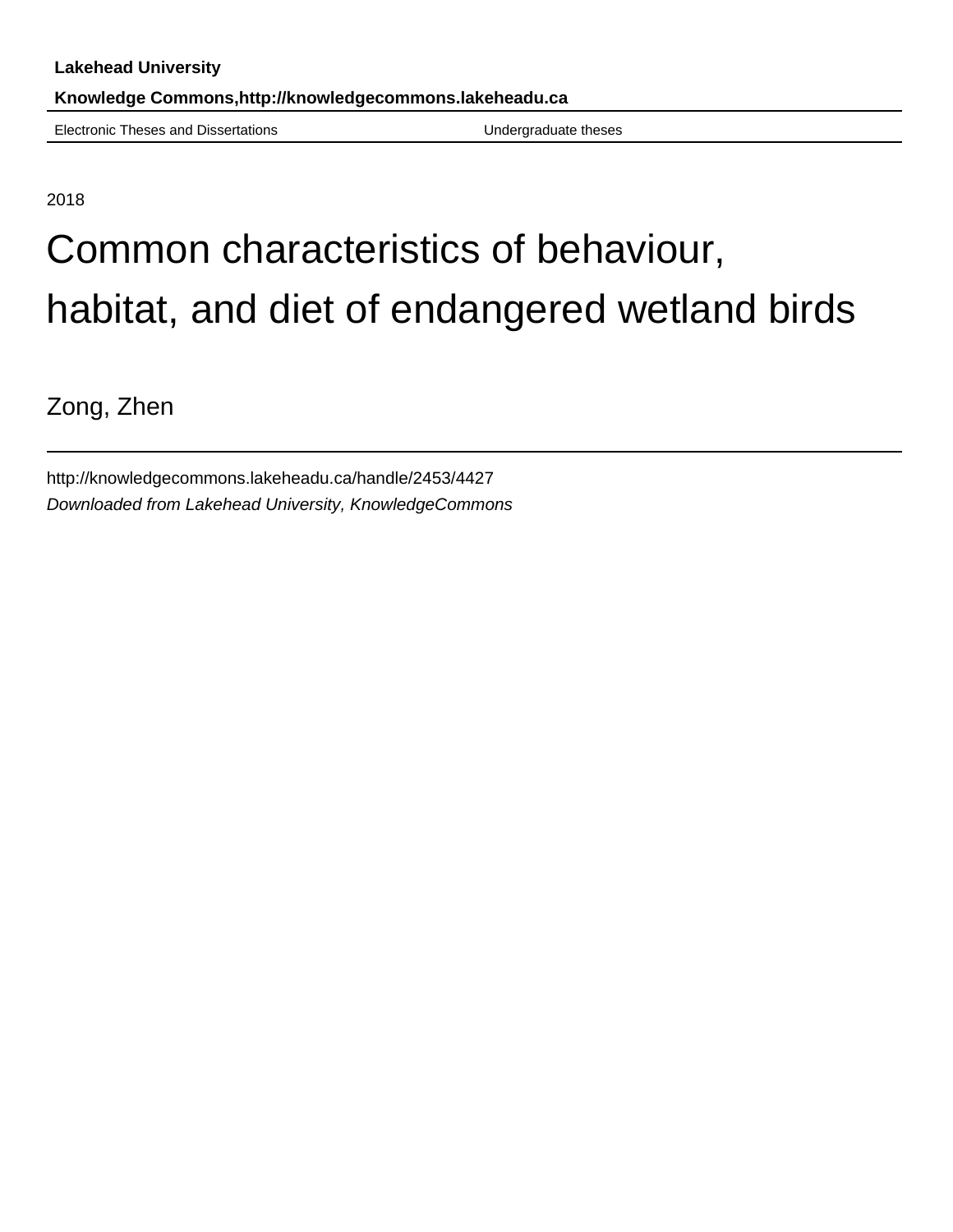# COMMON CHARACTERISTICS OF BEHAVIOUR, HABITAT, AND<br>DIET OF ENDANGERED WETLAND BIRDS CHARACTERISTICS OF BEHAVIOUR, HABITAT, AND<br>DIET OF ENDANGERED WETLAND BIRDS<br>by ICS OF BEHAVIOUR, HABITAT, AN<br>GERED WETLAND BIRDS<br>by<br>Zhen Zong

by



# AL RESOURCES MANAGEMENT<br>EAD UNIVERSITY<br>ER BAY, ONTARIO<br>April 2018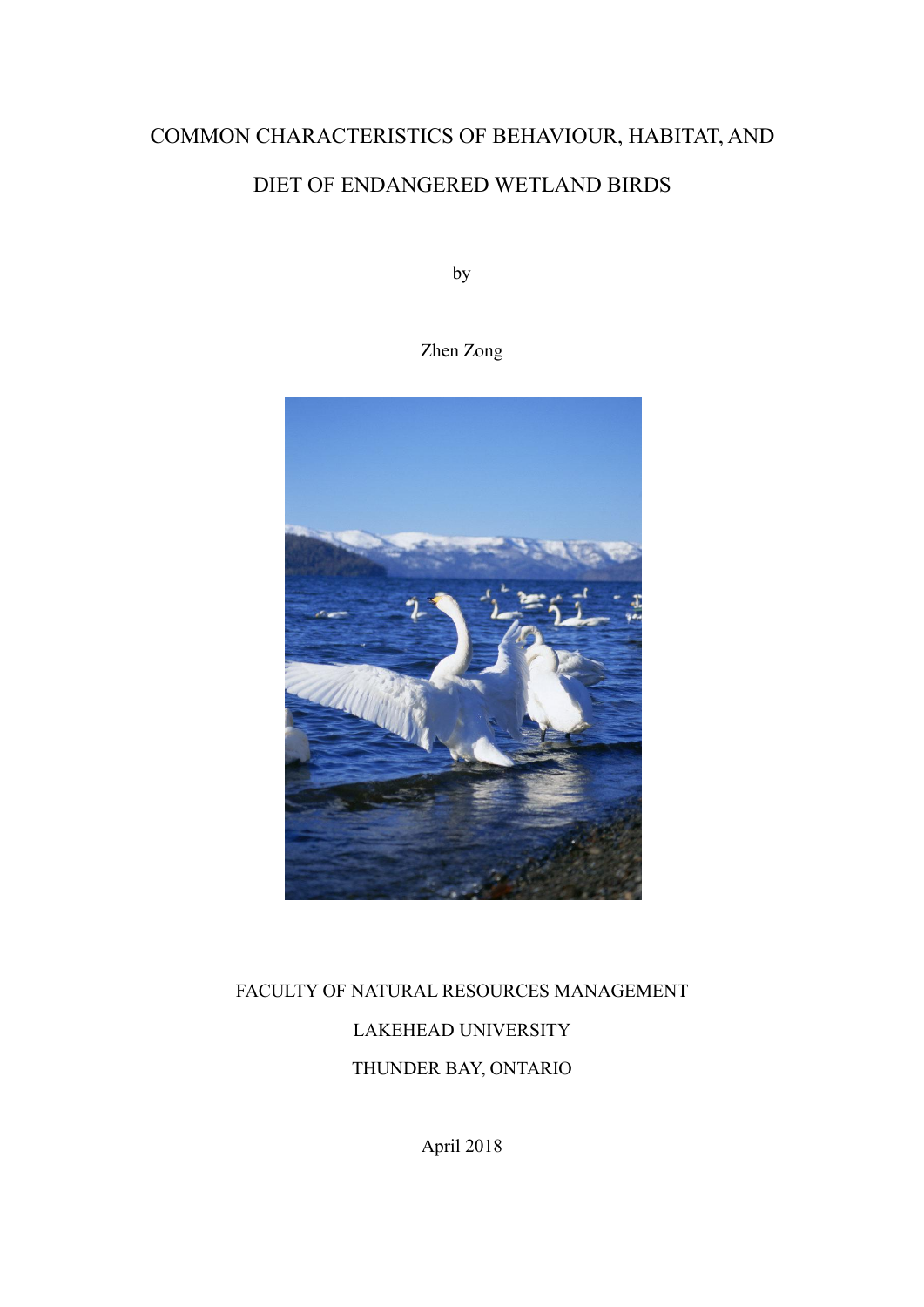# I<br>COMMON CHARACTERISTICS OF BEHAVIOUR, HABITAT,<br>AND DIET OF ENDANGERED WETLAND BIRDS I<br>MON CHARACTERISTICS OF BEHAVIOUR, HABITAT,<br>AND DIET OF ENDANGERED WETLAND BIRDS NGERED WETLAND BIRDS<br>by<br>Zhen Zong

by

by<br>
An undergraduate Thesis Submitted in Partial Fulfillment of the Requirements for the<br>
Degree of Honours Bachelor of Science in Forestry by<br>
Zhen Zong<br>
Ehen Zong<br>
Ehen Zong<br>
Ehen Zong<br>
Degree of Honours Bachelor of Science in Forestry<br>
Degree of Honours Bachelor of Science in Forestry esis Submitted in Partial Fulfillment of the Requirements for the<br>ree of Honours Bachelor of Science in Forestry<br>Faculty of Natural Resources Management<br>Lakehead University tted in Partial Fulfillment of the Requirements fo<br>bours Bachelor of Science in Forestry<br>Natural Resources Management<br>Lakehead University<br>April 2018

ral Resources Management<br>head University<br>April 2018

April 2018<br>Major Advisor<br>Second Reader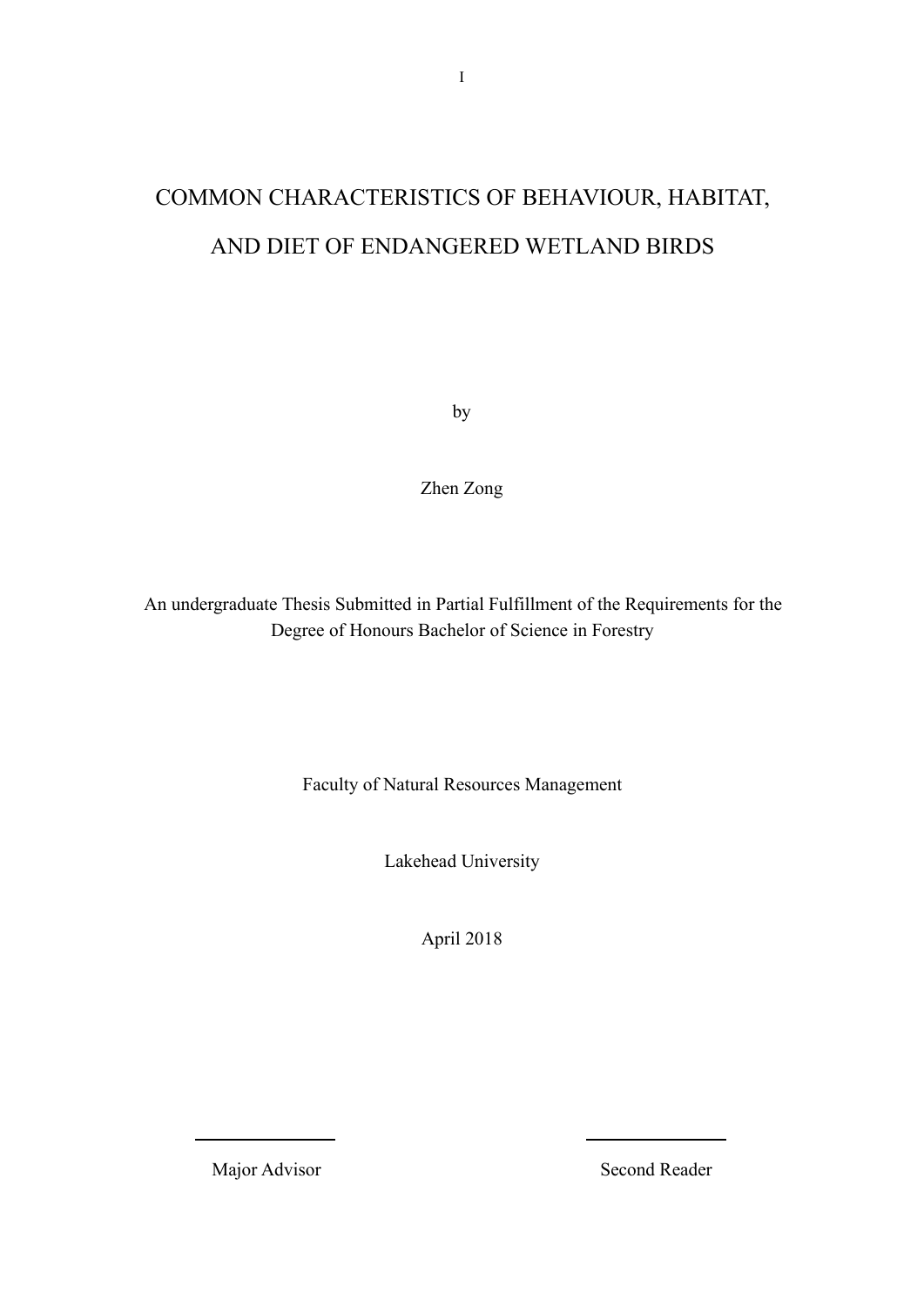II<br>
LIBRARY RIGHTS STATEMENT<br>
sthesis in partial fulfillment of the requirement for the H.B.Sc.F<br>
niversity in Thunder Bay, I agree that the University will make II<br>
In presenting this thesis in partial fulfillment of the requirement for the H.B.Sc.F<br>
ee at Lakehead University in Thunder Bay, I agree that the University will make<br>
ely available for inspection.<br>
This thesis is made II<br>LIBRARY RIGHTS STATEMENT<br>In presenting this thesis in partial fulfillment of the requirement for the H.B.Sc.F<br>degree at Lakehead University in Thunder Bay, I agree that the University will make<br>it freely available for i II<br>
LIBRARY RIGHTS STATEME<br>
In presenting this thesis in partial fulfillment of the req<br>
degree at Lakehead University in Thunder Bay, I agree that<br>
it freely available for inspection.<br>
This thesis is made by my authority

<span id="page-3-0"></span>II<br>IMPERTEMENT<br>In presenting this thesis in partial fulfillment of the requirement for the H.B.Sc.F<br>ee at Lakehead University in Thunder Bay, I agree that the University will make<br>ely available for inspection.<br>This thesis IIBRARY RIGHTS STATEMENT<br>In presenting this thesis in partial fulfillment of the requirement for the H.B.Sc.F<br>degree at Lakehead University in Thunder Bay, I agree that the University will make<br>it freely available for insp II<br>
LIBRARY RIGHTS STATEMENT<br>
In presenting this thesis in partial fulfillment of the requirement for the H.B.S<br>
degree at Lakehead University in Thunder Bay, I agree that the University will m<br>
it freely available for ins

Signature:

Date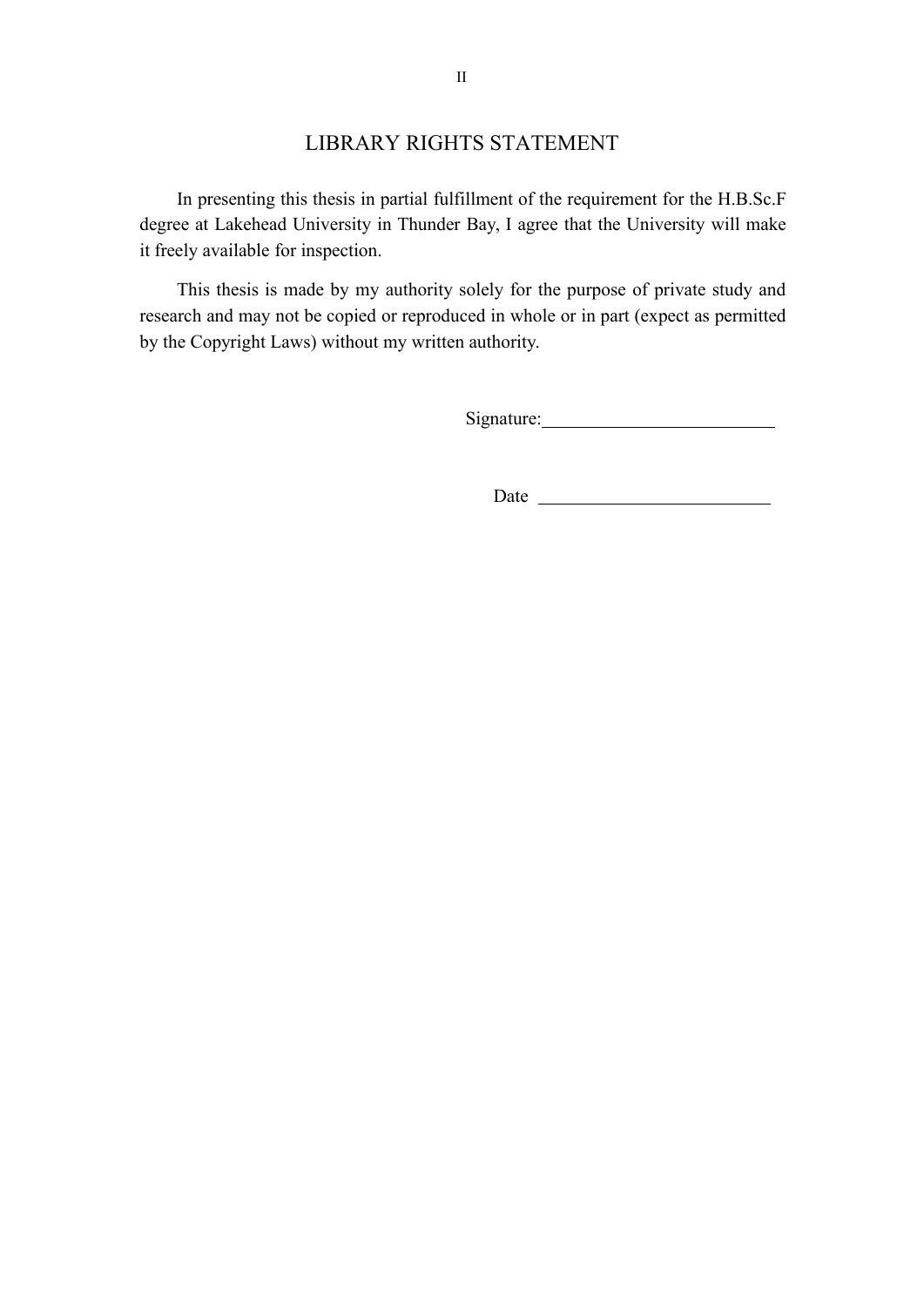III<br>A CAUTION TO THE READER<br>esis has been through a semi-formal process of review and<br>o faculty members. It is made available for loan by the Faculty<br>Managament for the nurness of advancing the prestige of THE READER<br>This H.B.Sc.F. thesis has been through a semi-formal process of review and<br>nent by at least two faculty members. It is made available for loan by the Faculty<br>fatural Resources Management for the purpose of advan THE READER<br>
This H.B.Sc.F. thesis has been through a semi-formal process of review and<br>
comment by at least two faculty members. It is made available for loan by the Faculty<br>
of Natural Resources Management for the purpose III<br> **CAUTION TO THE READER**<br>
This H.B.Sc.F. thesis has been through a semi-formal process of review and<br>
comment by at least two faculty members. It is made available for loan by the Faculty<br>
of Natural Resources Manageme III<br>
A CAUTION TO THE READER<br>
This H.B.Sc.F. thesis has been through a semi-formal pro<br>
comment by at least two faculty members. It is made available for<br>
of Natural Resources Management for the purpose of advan-<br>
professi THE READER<br>This H.B.Sc.F. thesis has been through a semi-formal process of review and<br>nent by at least two faculty members. It is made available for loan by the Faculty<br>tatural Resources Management for the purpose of advan III<br>
A CAUTION TO THE READER<br>
This H.B.Sc.F. thesis has been through a semi-formal process of review and<br>
comment by at least two faculty members. It is made available for loan by the Faculty<br>
of Natural Resources Manageme A CAUTION TO THE READER<br>This H.B.Sc.F. thesis has been through a semi-formal process of review an<br>comment by at least two faculty members. It is made available for loan by the Facul<br>of Natural Resources Management for the

<span id="page-4-0"></span>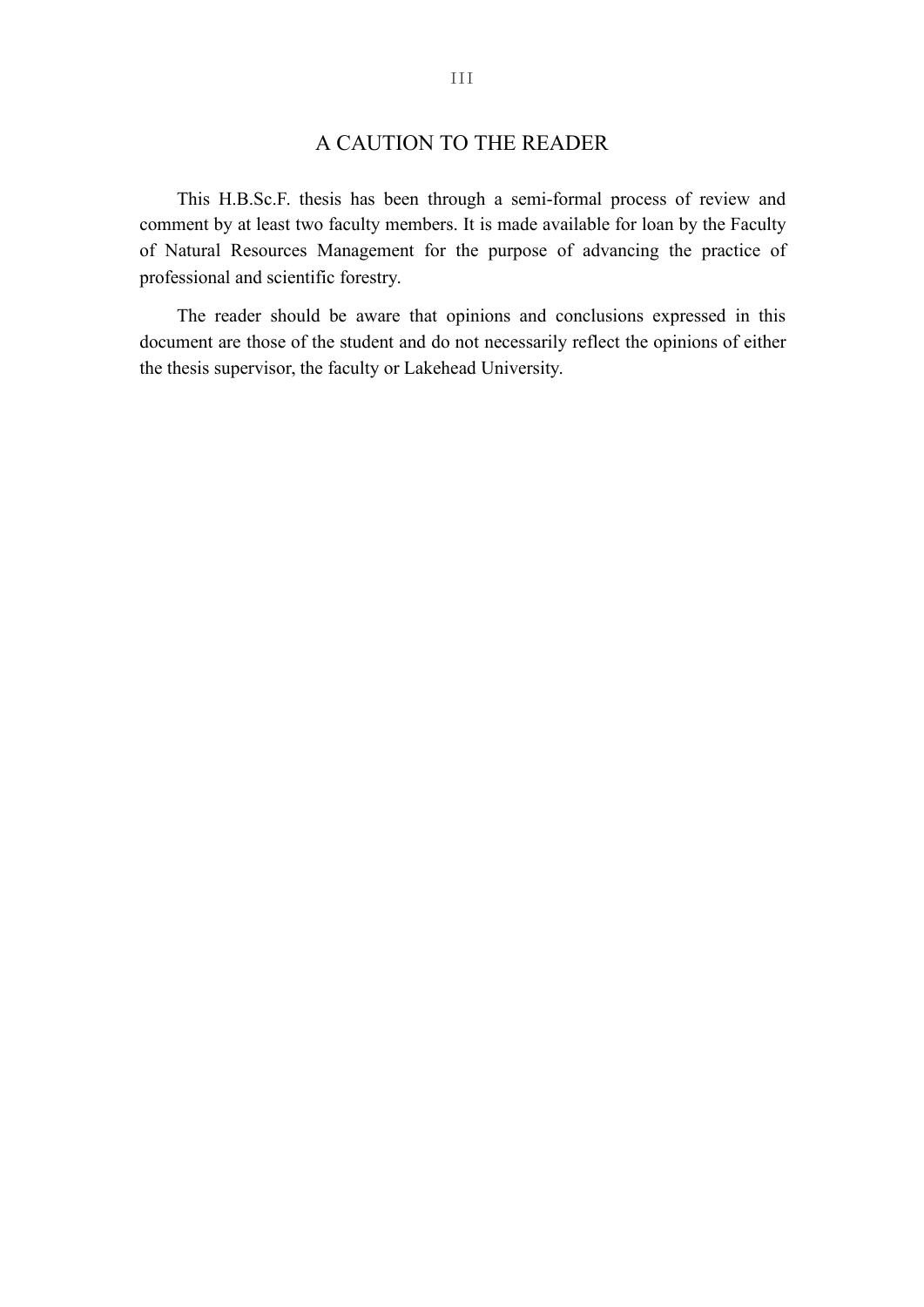# <span id="page-5-0"></span>ABSTRACT

IV<br>
MEXIRACT<br>
Wetland birds are birds that depend on wetlands for survival. They can be<br>
rated into endangered and abundant species. The protection of wetland birds has separated into endangered and abundant species. The protection of wetland birds has become a critical topic, as pollution, habitat loss and changes to food sources are become a critical topic, as pollution, habitat loss and changes to food sources are major factors leading to some extinctions. This review reveals that the endangered are the pollution, habitat loss and changes to food sou Major Factors leading to some extinctions. They can be separated into endangered and abundant species. The protection of wetland birds has become a critical topic, as pollution, habitat loss and changes to food sources are ABSTRACT<br>Wetland birds are birds that depend on wetlands for survival. They can be<br>separated into endangered and abundant species. The protection of wetland birds has<br>become a critical topic, as pollution, habitat loss and Wetland birds are birds that depend on wetlands for survival. They can be separated into endangered and abundant species. The protection of wetland birds has become a critical topic, as pollution, habitat loss and changes separated into endangered and abundant species. The protection of wetland birds has<br>become a critical topic, as pollution, habitat loss and changes to food sources are<br>major factors leading to some extinctions. This review become a critical topic, as pollution, habitat loss and changes to food sources are<br>major factors leading to some extinctions. This review reveals that the endangered<br>group of species has slower rates of reproduction. The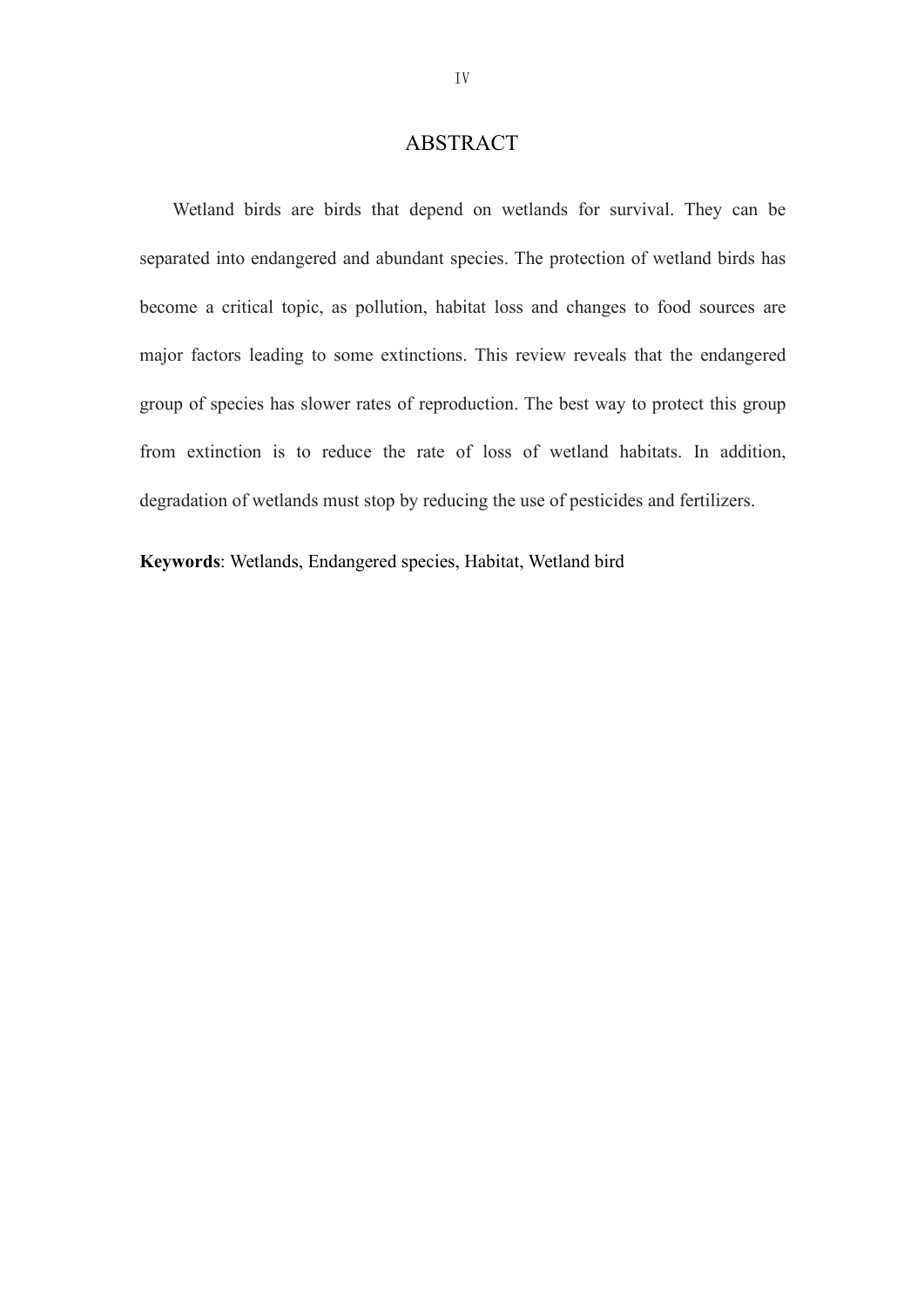# <span id="page-6-0"></span>**CONTENTS**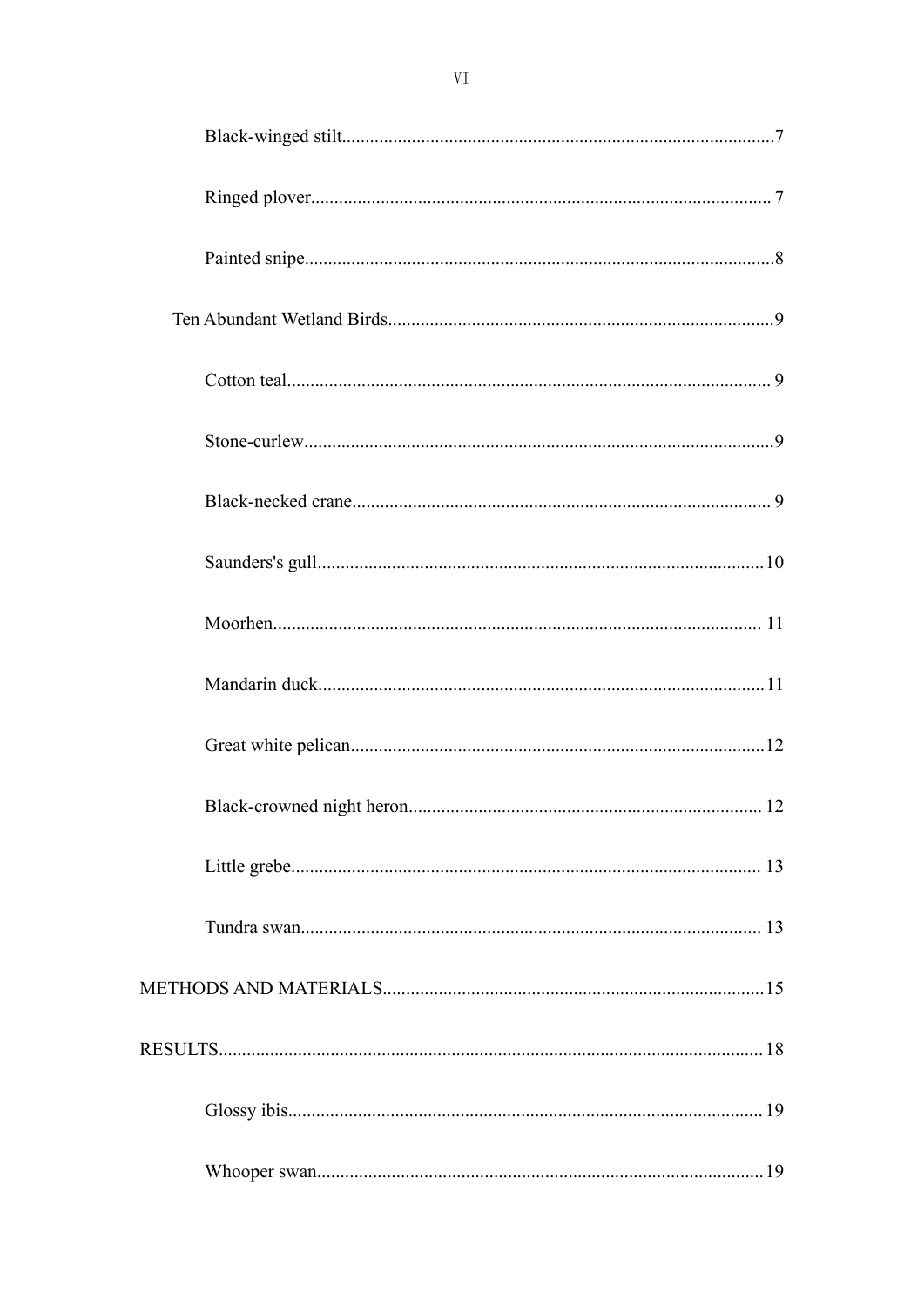<span id="page-8-0"></span>

| VII                                                                         |  |
|-----------------------------------------------------------------------------|--|
|                                                                             |  |
|                                                                             |  |
|                                                                             |  |
|                                                                             |  |
| Over-exploitation of biological resources in wetland ecosystems on birds 22 |  |
|                                                                             |  |
|                                                                             |  |
|                                                                             |  |
|                                                                             |  |
|                                                                             |  |
|                                                                             |  |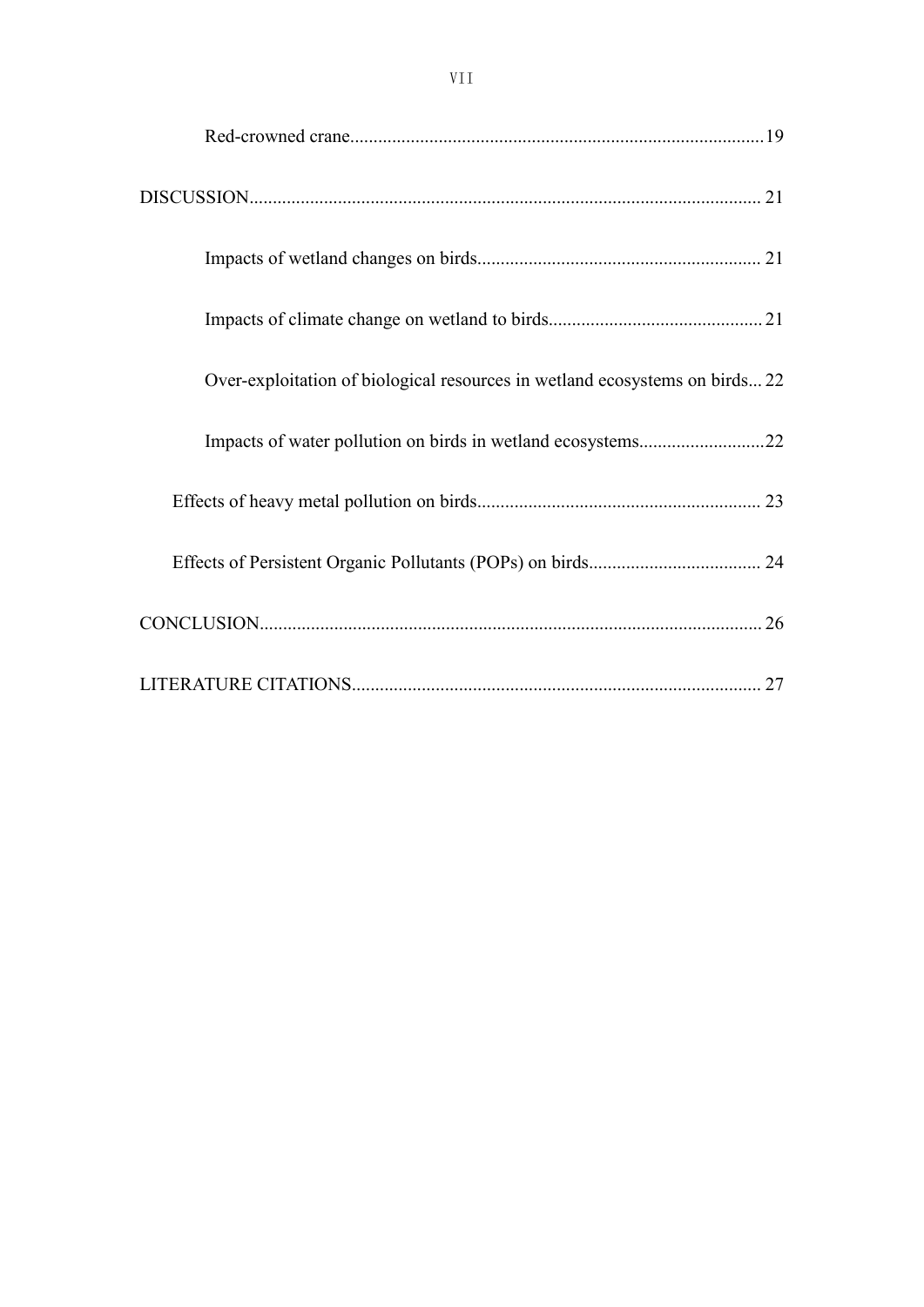# TABLES

| VIII                                                                           |  |
|--------------------------------------------------------------------------------|--|
| <b>TABLES</b>                                                                  |  |
|                                                                                |  |
|                                                                                |  |
| Table 3. Changes in the wintering population of whooper swans in the Sanmenxia |  |
|                                                                                |  |
| Table 4. Comparison of the population of Red-crown crane between China and the |  |
|                                                                                |  |
|                                                                                |  |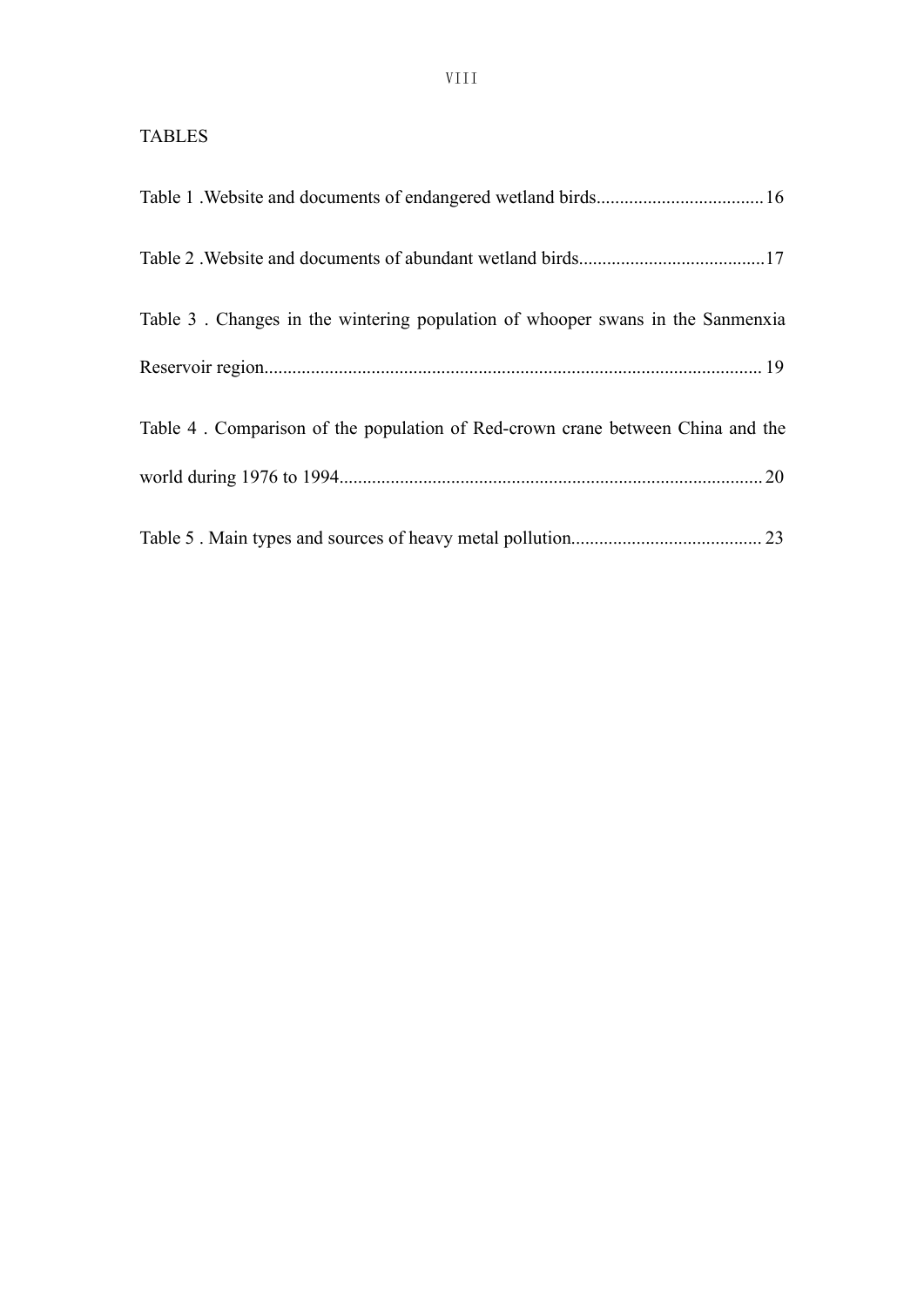# <span id="page-10-0"></span>FIGURES

| IX             |     |
|----------------|-----|
| <b>FIGURES</b> |     |
|                | .18 |
|                |     |
|                |     |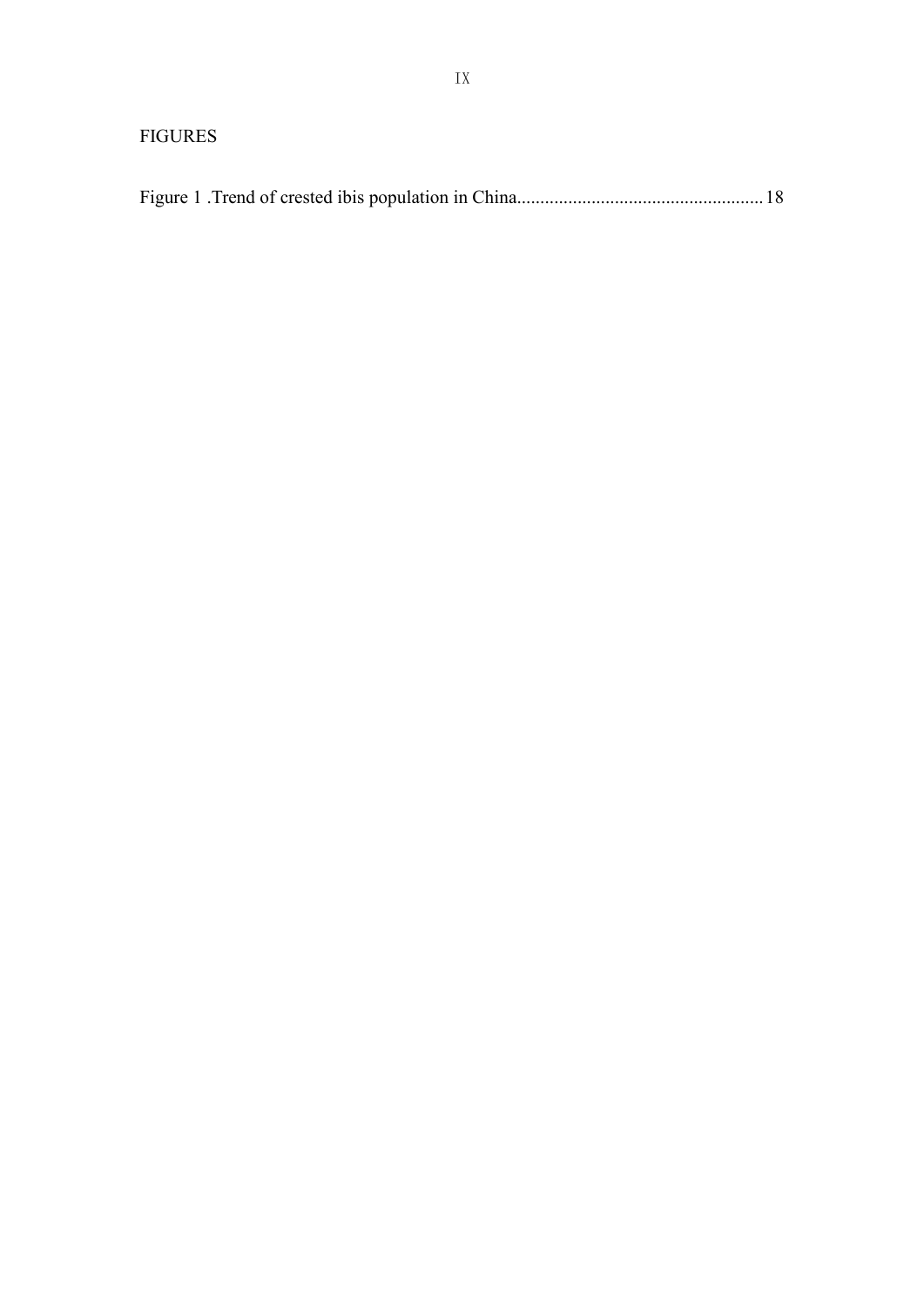# <span id="page-11-0"></span>ACKNOWLEDGEMENTS

X<br>
I would like to express my sincere appreciation to my teachers and classmates.<br>
generously helped me collect materials and made many invaluable suggestions. They generously helped me collect materials and made many invaluable suggestions.<br>They generously helped me collect materials and made many invaluable suggestions.<br>Thereby extend my grateful thanks to them for their kind h X<br>
I would like to express my sincere appreciation to my teachers and classmates.<br>
They generously helped me collect materials and made many invaluable suggestions.<br>
I hereby extend my grateful thanks to them for their kin ACKNOWLEDGEMENTS<br>
I would like to express my sincere appreciation to my teachers and classmates.<br>
egenerously helped me collect materials and made many invaluable suggestions.<br>
Eby extend my grateful thanks to them for the

Supervisor, and dike to express my sincere appreciation to my teachers and classmates.<br>They generously helped me collect materials and made many invaluable suggestions.<br>I hereby extend my grateful thanks to them for their I would like to express my sincere appreciation to my teachers and classmates.<br>They generously helped me collect materials and made many invaluable suggestions.<br>I hereby extend my grateful thanks to them for their kind hel They generously helped me collect materials and made many invaluable suggestions.<br>
I hereby extend my grateful thanks to them for their kind help.<br>
Particularly, 1 deeply express my gratitude to Professor Brian McLaren, my I hereby extend my grateful thanks to them for their kind help.<br>
Particularly, I deeply express my gratitude to Professor Brian McLaren, my<br>
supervisor, who guided me throughout the writing of this thesis. He carefully rea Particularly, I deeply express my gratitude to Professor Br<br>supervisor, who guided me throughout the writing of this thesis. He<br>whole draft and offered painstaking and precious criticism. His stan<br>excellence have made my r rvisor, who guided me throughout the writing of this thesis. He carefully read the e draft and offered painstaking and precious criticism. His standards of academic llence have made my revision an exciting and gratifying e whole draft and offered painstaking and precious criticism. His standards of academic<br>excellence have made my revision an exciting and gratifying experience. I also wish<br>to sincerely thank my classmates and friends Wenchao

excellence have made my revision an exciting and gratifying experience. I also wish<br>to sincerely thank my classmates and friends Wenchao Li and Cheng Xu, for their<br>brilliant ideas and perceptive observations.<br>Last but not to sincerely thank my classmates and friends Wenchao<br>brilliant ideas and perceptive observations.<br>Last but not least, their is no words to express my g<br>take good care of my life and give me a lot of encourager<br>this thesis. ant ideas and perceptive observations.<br>
Last but not least, their is no words to express my gratitude to my parents who<br>
good care of my life and give me a lot of encouragement when I was working at<br>
hesis. They always sha Last but not least, their is no words to express my gratitude to my parents who<br>take good care of my life and give me a lot of encouragement when I was working at<br>this thesis. They always share my weal and woe. I feel much take good care of my life and give me a lot of encouragement when I was working at this thesis. They always share my weal and woe. I feel much grateful and heartily owe my achievement to them.<br>
Furthermore, none of this wo

X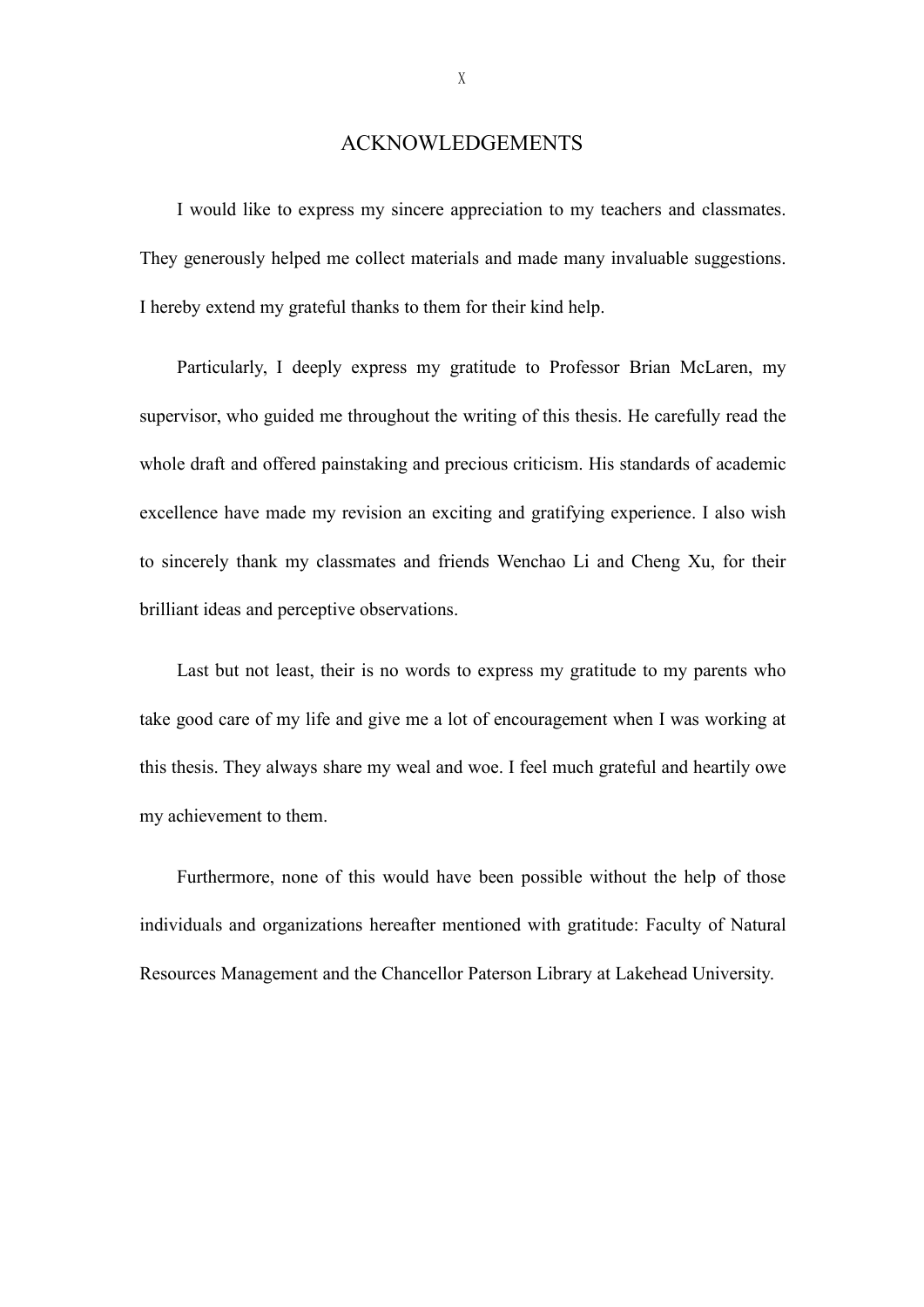# <span id="page-12-0"></span>**INTRODUCTION**

 $\frac{1}{\text{Birds}}$ <br>Birds have been in existence over 100 million years from the late Jurassic. In this<br>evolutionary process, new species continued to arrive as ancient species have **languary 1.1**<br> **long evolutionary process, new species continued to arrive as ancient species have become extinct. According to the paleontologist's record from fossils, about 90% of become extinct.** According to the paleontologist's record from the late Jurassic. In this long evolutionary process, new species continued to arrive as ancient species have become extinct. According to the paleontologist **EXECUTE 1989** INTRODUCTION<br>Birds have been in existence over 100 million years from the late Jurassic. In this<br>long evolutionary process, new species continued to arrive as ancient species have<br>become extinct. According INTRODUCTION<br>Birds have been in existence over 100 million years from the late Jurassic. In this<br>long evolutionary process, new species continued to arrive as ancient species have<br>become extinct. According to the paleontol Birds have been in existence over 100 million years from the late Jurassic. In this<br>long evolutionary process, new species continued to arrive as ancient species have<br>become extinct. According to the paleontologist's recor long evolutionary process, new species continued to arrive as ancient species have<br>become extinct. According to the paleontologist's record from fossils, about 90% of<br>the birds that have been present since ancient times ha become extinct. According to the paleontologist's record from fossils, about 90% of<br>the birds that have been present since ancient times have become extinct (Alan, 1999).<br>For these extinct species, we can only study them f the birds that have been present since ancient times have become extinct (Alan, 1999).<br>For these extinct species, we can only study them from fossils. Since the advent of<br>modern humans, especially from the recent few hundr For these extinct species, we can only study them from fossils. Since the advent of modern humans, especially from the recent few hundred years, the extinction rate of species is getting faster and faster (Li, 2007). It is modern humans, especially from the recent few hundred years, the extinction rate of species is getting faster and faster (Li, 2007). It is difficult to determine whether a bird species has been extinct because it is diffic species is getting faster and faster (Li, 2007). It is difficult to determine whether a bird<br>species has been extinct because it is difficult to determine whether the bird has<br>disappeared in the whole world, especially the species has been extinct because it is difficult to determine whether the bird has disappeared in the whole world, especially the area which humans barely reach. The International Union for Conservation of Nature (IUCN) ha disappeared in the whole world, especially the area which humans barely reach. The<br>International Union for Conservation of Nature (IUCN) has defined the extinction of a<br>species that is not recorded in a 50-year period. How 2005). res that is not recorded in a 50-year period. However, some birds were<br>covered more than 50 years after "disappearing" (Du, 2016). The Crested ibis<br>*ponia nippon*) was considered extinct in the 1960s and 1970s, but in 1981 rediscovered more than 50 years after "disappearing" (Du, 2016). The Crested ibis<br>
(*Nipponia nippon*) was considered extinct in the 1960s and 1970s, but in 1981, seven<br>
ibises were found in Yang county (Shaanxi Province,

(*Nipponia nippon*) was considered extinct in the 1960s and 1970s, but in 1981, seven<br>ibises were found in Yang county (Shaanxi Province, China), a news sensation (Ding,<br>2005).<br>The "Ramsar Convention," which was signed in ibises were found in Yang county (Shaanxi Province, China), a news sensation (Ding, 2005).<br>
The "Ramsar Convention," which was signed in 1971, presented that wetland<br>
birds are the birds that depend on wetlands for surviva 2005).<br>
The "Ramsar Convention," which was signed in 1971, presented that wetland<br>
birds are the birds that depend on wetlands for survival. China includes some of the<br>
largest areas of wetland habitat in the world and the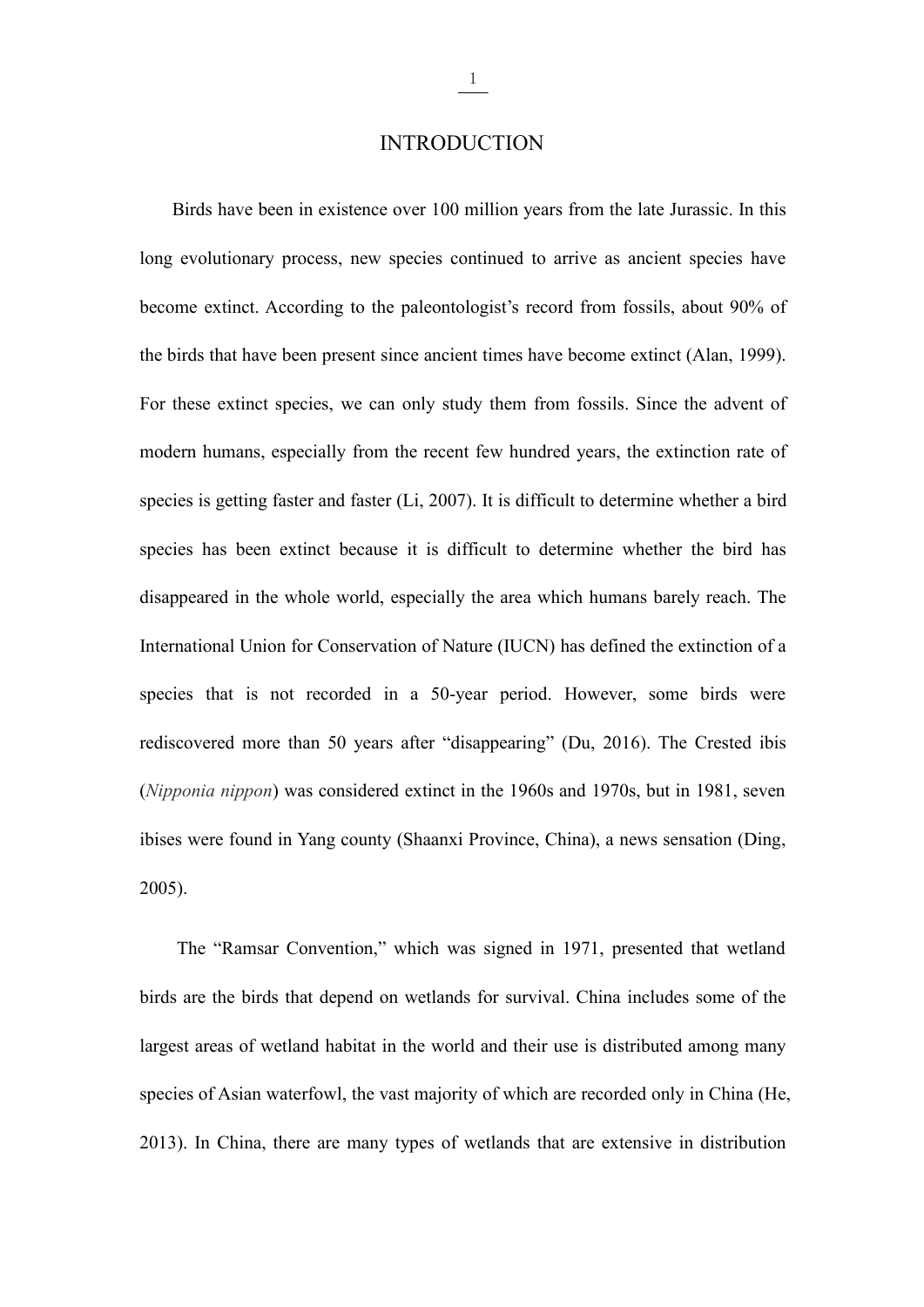$\frac{2}{\sqrt{1-\frac{1}{2}}}\$ and favorable to inhabiting and migrating waterfowl. Wetlands in China can be divided into reproductive habitats in northern China, over-wintering habitats in  $\frac{2}{\frac{2}{\frac{1}{2}}}\$ <br>and favorable to inhabiting and migrating waterfowl. Wetlands in China can be<br>divided into reproductive habitats in northern China, over-wintering habitats in<br>southern China, unique Qinghai-Tibetan pl  $\frac{2}{\sqrt{1-\frac{1}{2}}}$ <br>and favorable to inhabiting and migrating waterfowl. Wetlands in China can be<br>divided into reproductive habitats in northern China, over-wintering habitats in<br>southern China, unique Qinghai-Tibetan plat 1997).  $\frac{2}{2}$ <br>
Ed into reproductive habitats in northern China, over-wintering habitats in<br>
the goal of this thesis is to detect possible causes of extinction that could<br>
differentian and suggestions on the protection of enda and favorable to inhabiting and migrating waterfowl. Wetlands in China can be divided into reproductive habitats in northern China, over-wintering habitats in southern China, unique Qinghai-Tibetan plateau habitats, and co

divided into reproductive habitats in northern China, over-wintering habitats in<br>southern China, unique Qinghai-Tibetan plateau habitats, and coastal habitats (Chen,<br>1997).<br>The goal of this thesis is to detect possible cau southern China, unique Qinghai-Tibetan plateau habitats, and coastal habitats (Chen, 1997).<br>
The goal of this thesis is to detect possible causes of extinction that could<br>
provide direction and suggestions on the protectio 1997).<br>The goal of this thesis is to detect possible causes of extinction that could<br>provide direction and suggestions on the protection of endangered species. The<br>objective is to show the trends of species in several wetl The goal of this thesis is to detect possible causes of extinction that corrovide direction and suggestions on the protection of endangered species.<br>
objective is to show the trends of species in several wetland habitats.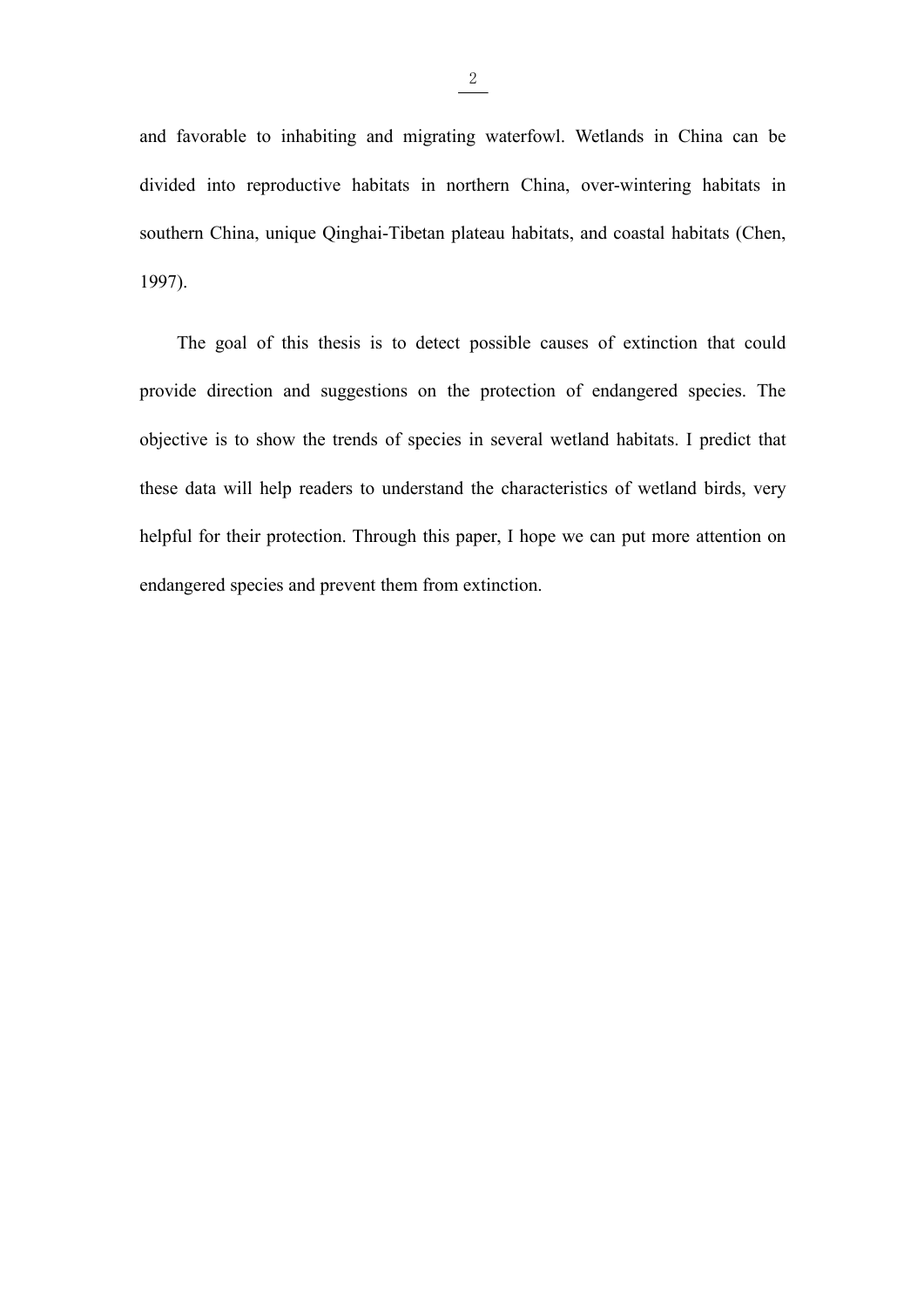<span id="page-14-0"></span> $\frac{3}{2}$ <br>LITERATURE REVIEW<br>ns of extinction risk for wetland birds that migrate from LITERATURE REVIEW<br>
One of the main reasons of extinction risk for wetland birds that migrate from<br>
ern Asian to Western Australia is the decrease of wetland area in China. Among EITERATURE REVIEW<br>
One of the main reasons of extinction risk for wetland birds that migrate from<br>
Eastern Asian to Western Australia is the decrease of wetland area in China. Among<br>
the nine major global migration routes **EXECUTE ATTURE REVIEW**<br>
One of the main reasons of extinction risk for wetland birds that migrate from<br>
Eastern Asian to Western Australia is the decrease of wetland area in China. Among<br>
the nine major global migration Asian-Western Australia is the decrease of wetland birds that migrate from<br>Eastern Asian to Western Australia is the decrease of wetland area in China. Among<br>the nine major global migration routes for migratory birds, the LITERATURE REVIEW<br>
One of the main reasons of extinction risk for wetland birds that migrate from<br>
Eastern Asian to Western Australia is the decrease of wetland area in China. Among<br>
the nine major global migration routes One of the main reasons of extinction risk for wetland birds that migrate from<br>Eastern Asian to Western Australia is the decrease of wetland area in China. Among<br>the nine major global migration routes for migratory birds, Eastern Asian to Western Australia is the decrease of wetland area in China. Among<br>the nine major global migration routes for migratory birds, the "Eastern<br>Asian-Western Australia" route is the most important one. There ar the nine major global migration routes for migratory birds, the "Eastern<br>Asian-Western Australia" route is the most important one. There are 492 species of<br>about 50 million waterfowl traveling to and from the route each ye Asian-Western Australia" route is the most important one. There are 492 species of about 50 million waterfowl traveling to and from the route each year, of which 246 stop, breed or winter in China's coastal wetlands (Jie, about 50 million waterfowl traveling to and from the route each year, of v<br>stop, breed or winter in China's coastal wetlands (Jie, 2015). Chunguang Le<br>Beijing Forestry University Natural Reserve, said that nearly 50% of bi breed or winter in China's coastal wetlands (Jie, 2015). Chunguang Lei, dean of<br>ng Forestry University Natural Reserve, said that nearly 50% of birds on the<br>are on the decline. Among them, there are at least 27 species of Beijing Forestry University Natural Reserve, said that nearly 50% of birds on the route are on the decline. Among them, there are at least 27 species of endangered waterfowl, accounting for almost half of the species of en

route are on the decline. Among them, there are at least 27 species of endangered waterfowl, accounting for almost half of the species of endangered waterfowl in the world and 22 species passing through China.<br>The Strategi waterfowl, accounting for almost half of the species of endangered waterfowl in the world and 22 species passing through China.<br>
The Strategic Study on Coastal Wetland Protection and Management in China, which was released world and 22 species passing through China.<br>
The Strategic Study on Coastal Wetland Protection and Management in China,<br>
which was released October 19<sup>th</sup>, 2015, showed that 53% of temperate wetlands, 73%<br>
of mangroves, an The Strategic Study on Coastal Wetland Protection and Management in China,<br>which was released October 19<sup>th</sup>, 2015, showed that 53% of temperate wetlands, 73%<br>of mangroves, and 80% of coral reefs have disappeared along Chi which was released October 19<sup>th</sup>, 2015, showed that 53% of temperate wetlands, 73% of mangroves, and 80% of coral reefs have disappeared along China's coast, which makes up important habitats for many migratory birds (Jie northward in spring. Eighty percent of the migratory birds (Jie, 2015). Zhengwang Zhang,<br>a professor in Beijing Normal University, said the survival of some birds is most<br>entirely dependent on the survival of a wetland in makes up important habitats for many migratory birds (Jie, 2015). Zhengwang Zhang,<br>a professor in Beijing Normal University, said the survival of some birds is most<br>entirely dependent on the survival of a wetland in China. a professor in Beijing Normal University, said the survival of some birds is most<br>entirely dependent on the survival of a wetland in China. For example, a migratory<br>bird named Red Knot (*Calidais canutus*) passes by Bohai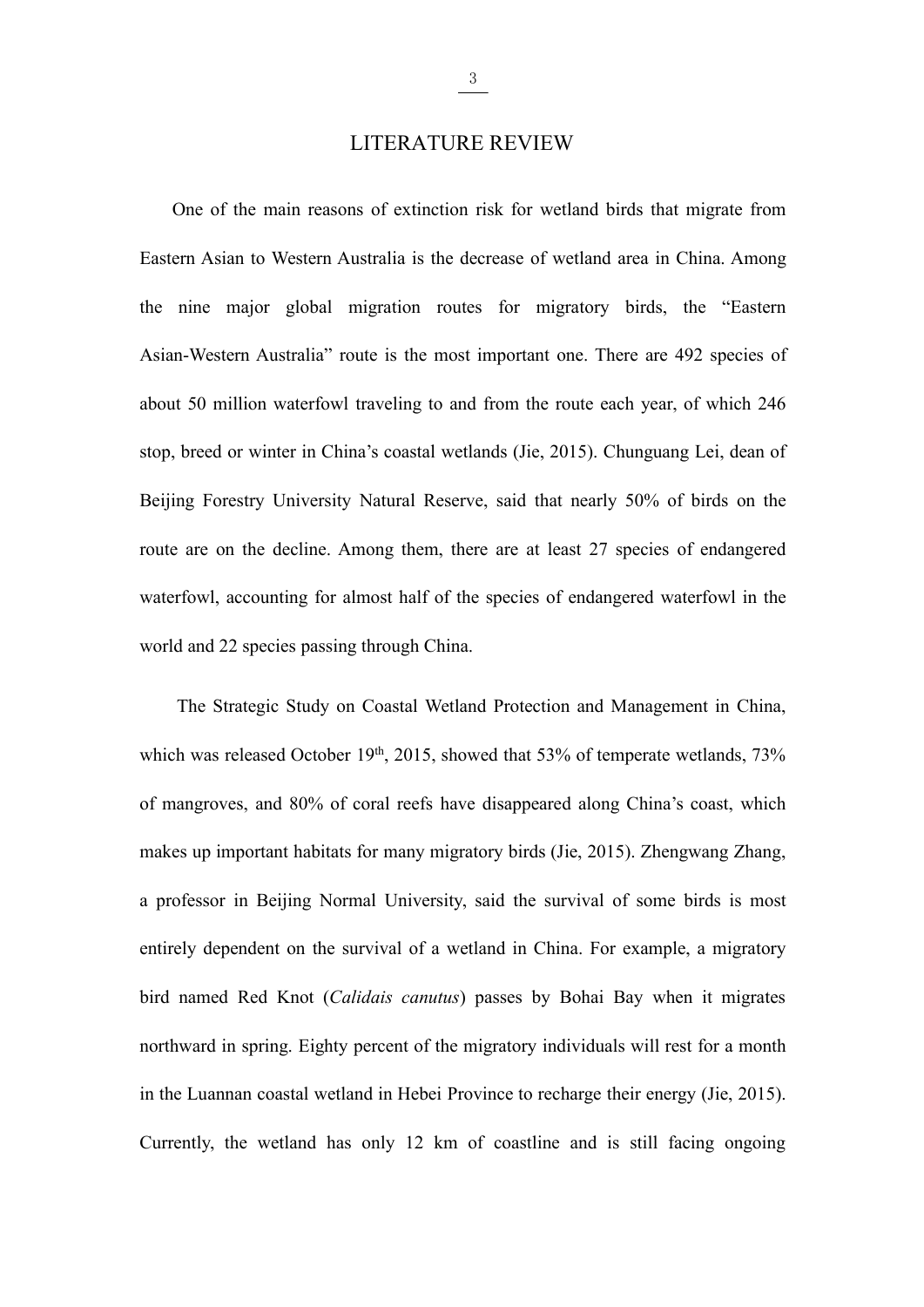$rac{4}{2}$ <br>reclamation and new reclamation threats. Hebei (2015) agreed that it is an important<br>wetland, but it has not yet been effectively protected. Freelamation and new reclamation threats. Hebei (2015) agreed that it is an imported wetland, but it has not yet been effectively protected.<br>Ten Endangered Wetland Birds  $\frac{4}{100}$ <br>reclamation and new reclamation threats. Hebei (2015) agreed that it is an<br>wetland, but it has not yet been effectively protected.<br>Ten Endangered Wetland Birds<br>Red-naped ibis  $\frac{4}{1}$ <br>reclamation and new reclamation threats. Hebei (2015) as<br>wetland, but it has not yet been effectively protected.<br>Ten Endangered Wetland Birds<br>Red-naped ibis<br>The red-naped ibis (*Pseudibis papillosa*), also know

<span id="page-15-1"></span><span id="page-15-0"></span>mation and new reclamation threats. Hebei (2015) agreed that it is an important<br>
and, but it has not yet been effectively protected.<br>
Findangered Wetland Birds<br>
The red-naped ibis (*Pseudibis papillosa*), also known as the In Endangered Wetland Birds<br>
In Endangered Wetland Birds<br>
Red-naped ibis<br>
The red-naped ibis (*Pseudibis papillosa*), also known as the black ibis or the<br>
Indian black ibis, is a species found in the plains of the Indian S 1992). The red-naped ibis prefers to live in marsh woodland and forest streams but<br>prefer to live in marsh woodland and forest streams but<br>prefers to live in marsh woodland and forest streams but<br>can also be found in relat Ten Endangered Wetland Birds<br>
Red-naped ibis<br>
The red-naped ibis (*Pseudibis papillosa*), also known as the black ibis or the<br>
Indian black ibis, is a species found in the plains of the Indian Subcontinent (Hancock,<br>
1992) Red-naped ibis<br>The red-naped ibis (*Pseudibis papillosa*), also known as the black ibis or the<br>Indian black ibis, is a species found in the plains of the Indian Subcontinent (Hancock,<br>1992). The red-naped ibis prefers to l The red-naped ibis (*Pseudibis papillosa*), also known as the black ibis or the Indian black ibis, is a species found in the plains of the Indian Subcontinent (Hancock, 1992). The red-naped ibis prefers to live in marsh wo Indian black ibis, is a species found in the plains of the 1992). The red-naped ibis prefers to live in marsh w<br>can also be found in relatively dry fields. The Red-na<br>on carrion, insects, frogs, and other small vertebrates Indian black ibis, is a species found in the plains of the<br>1992). The red-naped ibis prefers to live in marsh w<br>can also be found in relatively dry fields. The Red-nap<br>on carrion, insects, frogs, and other small vertebrate Iso be found in relatively dry fields. The Red-naped ibis is omnivorous, feeding<br>arrion, insects, frogs, and other small vertebrates as well as grain. Pairs copulate<br>rees and never on the ground. The eggs are two to four i

<span id="page-15-2"></span>on carrion, insects, frogs, and other small vertebrates as well as grain. Pairs copulate<br>on trees and never on the ground. The eggs are two to four in number and pale<br>bluish-green in color.<br>Crested ibis<br>The crested ibis ( on trees and never on the ground. The eggs are two to four in number and pale<br>bluish-green in color.<br>Crested ibis<br>The crested ibis (*Nipponia nippon*), also known as the Japanese crested ibis,<br>makes nests at the top of tre Species starts in color.<br>
The crested ibis (*Nipponia nippon*), also known as the Japanese crested ibis,<br>
makes nests at the top of trees on hills to hide its eggs (Bird Life International, 2012).<br>
The crested ibis usually Crested ibis<br>The crested ibis (*Nipponia nippon*), also know<br>makes nests at the top of trees on hills to hide its eggs<br>The crested ibis usually eats frog, small fish, and s<br>species starts nesting in May and breeds with two The crested ibis (*Nipponia nippon*), also known as the Japanese crested ibis,<br>makes nests at the top of trees on hills to hide its eggs (Bird Life International, 2012).<br>The crested ibis usually eats frog, small fish, and makes nests at the top of trees on hills to hide its eggs (Bird Life International, 2012).<br>The crested ibis usually eats frog, small fish, and some other small animals. This<br>species starts nesting in May and breeds with tw

<span id="page-15-3"></span>The crested ibis usually eats frog, small fish, and some other small animals. This<br>species starts nesting in May and breeds with two to four eggs in a nest once a year.<br>Glossy ibis<br>The glossy ibis (*Plegadis falcinellus*)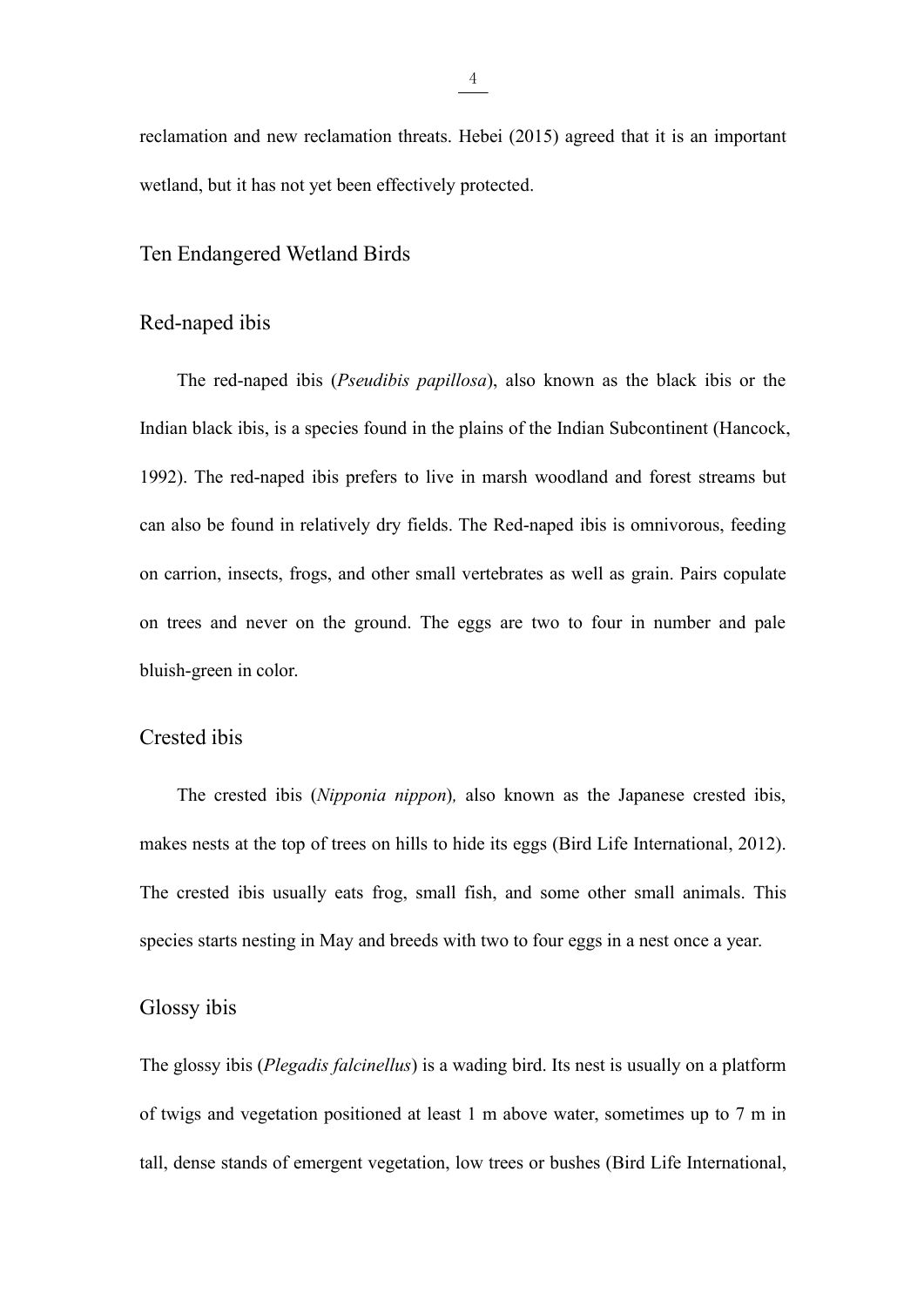$\frac{5}{2012}$ . The glossy ibis consumes aquatic insects, insect larvae, shrimp, crustaceans, mollusks and other small invertebrates for food. Three to four eggs (occasionally five) 2012). The glossy ibis consumes aquatic insects, insect larvae, shrimp, crustaceans, mollusks and other small invertebrates for food. Three to four eggs (occasionally five) are laid and are incubated by both male and fema  $\frac{5}{2012}$ . The glossy ibis consumes aquatic insects, insect larvae, shrimp, crustaceans, mollusks and other small invertebrates for food. Three to four eggs (occasionally five) are laid and are incubated by both male a  $\frac{5}{2012}$ . The glossy ibis consumes aquatic insects, insection and the small invertebrates for food. Three to are laid and are incubated by both male and female birds<br>Whooper swan<br>The whooper swan (*Cygnus cygnus*) is <sup>b</sup><br>
2012). The glossy ibis consumes aquatic insects, insect larvae, shrimp, crustaceans,<br>
mollusks and other small invertebrates for food. Three to four eggs (occasionally five)<br>
are laid and are incubated by both male an

<span id="page-16-0"></span>2012). The glossy ibis consumes aquatic insects, insect larvae, shrimp, crustaceans,<br>mollusks and other small invertebrates for food. Three to four eggs (occasionally five)<br>are laid and are incubated by both male and femal mollusks and other small invertebrates for food. Three to four eggs (occasionally five)<br>are laid and are incubated by both male and female birds for 20 and 23 days.<br>Whooper swan<br>The whooper swan (*Cygnus cygnus*) is the on are laid and are incubated by both male and female birds for 20 and 23 days.<br>
Whooper swan<br>
The whooper swan (Cygnus cygnus) is the only bird that can fly over Mount Everest,<br>
and the highest flying can reach 9000 m above Whooper swan<br>The whooper swan (*Cygnus cygnus*) is the only bird that can fly over Mount Everest,<br>and the highest flying can reach 9000 m above the ground (Zhengjie, 2001). The<br>whooper swan prefers aquatic plants leaves, The whooper swan (*Cygnus cygnus*) is the only bird that can fly over Mount Everest, and the highest flying can reach 9000 m above the ground (Zhengjie, 2001). The whooper swan prefers aquatic plants leaves, stems, seeds The whooper swan (*Cygnus cygnus*) is the only bird that can<br>and the highest flying can reach 9000 m above the ground<br>whooper swan prefers aquatic plants leaves, stems, seeds and<br>as lotus root and Elaeagnus. Females build whooper swan prefers aquatic plants leaves, stems, seeds and rhizomes for food, such<br>as lotus root and Elaeagnus. Females build their nests alone and generally produce<br>four or seven eggs per time, the spawning time is most

<span id="page-16-1"></span>as lotus root and Elacagnus. Females build their nests alone and generally produce<br>four or seven eggs per time, the spawning time is mostly in early to mid-May. Eggs<br>are white or slightly yellowish gray, the average size o four or seven eggs per time, the spawning time is mostly in early to mid-May. Eggs<br>are white or slightly yellowish gray, the average size of 113 × 73 mm, weight 330 g.<br>Red-crowned crane<br>The red-crowned crane (*Grus japone* are white or slightly yellowish gray, the average size of 113 × 73 mm, weight 330 g.<br>
Red-crowned crane<br>
The red-crowned crane (*Grus japonensis*) is a large East Asian crane and among the<br>
rarest cranes in the world. It i Red-crowned crane (*Grus japonensis*) is a large East Asian crane and among the rarest cranes in the world. It is also known as a symbol of luck, longevity, and fidelity. The migratory populations of the red-crowned crane The red-crowned crane (*Grus japonensis*) is a large East Asian crane and among the rarest cranes in the world. It is also known as a symbol of luck, longevity, and fidelity. The migratory populations of the red-crowned cr trancest cranes in the world. It is also known as a symbol of luck, longevity, and fidelity.<br>The migratory populations of the red-crowned crane breed in Siberia and northeastern<br>China in summer. The breeding range centers The migratory populations of the red-crowned crane breed in Siberia and northeastern<br>China in summer. The breeding range centers in Lake Khanka, on the border of China<br>and Russia. This species nests in wetlands or near riv China in summer. The breeding range centers in Lake Khanka, on the border of China<br>and Russia. This species nests in wetlands or near rivers. Normally, the crane lays two<br>eggs, but only one survives (Klenova, 2008). In the and Russia. This species nests in wetlands or nea<br>eggs, but only one survives (Klenova, 2008). In<br>to migrate to Korea and east-central China to a<br>habitats are mainly paddy fields, grassy tidal f<br>gleanings from paddy fields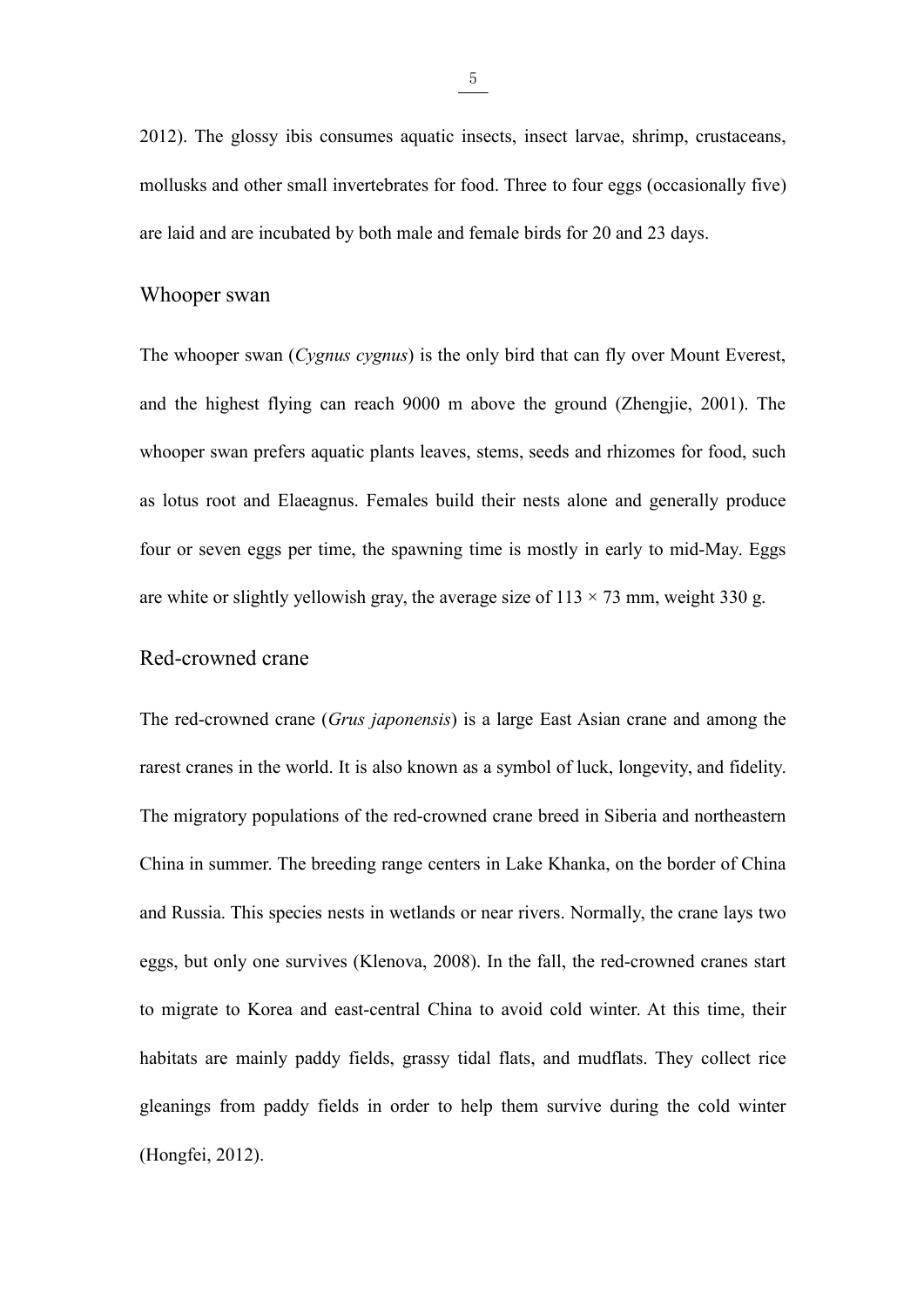<span id="page-17-0"></span> $rac{6}{2}$ <br>Brant goose (*Branta bernicla*) is a typical c<br>resistance. It profers to inhebitant cults connects and Brant goose<br>The Brant goose (*Branta bernicla*) is a typical cold-water marine bird with cold<br>resistance. It prefers to inhabitant gulfs, seaports and estuaries (Shields, 1990). During **EXECUTE:**<br>The Brant goose (*Branta bernicla*) is a typical cold-water marine bird with cold resistance. It prefers to inhabitant gulfs, seaports and estuaries (Shields, 1990). During the winter, Brant geese stay in areas **EXECT SET ASSEM BET ALL SET ALL SET ARE SET ARREST STATES ARE SET ARRENT SET ARRENT SERVICES ARRENT STATE STATE STATE STATE STATE STATE STATE STATE STATE STATE STATE STATE STATE STATE STATE STATE STATE STATE STATE STATE** <sup>6</sup><br>
The Brant goose (*Branta bernicla*) is a typical cold-water marine bird with cold<br>
resistance. It prefers to inhabitant gulfs, seaports and estuaries (Shields, 1990). During<br>
the winter, Brant geese stay in areas arou Framland goose (*Branta bernicla*) is a typical cold-water marine bird with cold resistance. It prefers to inhabitant gulfs, seaports and estuaries (Shields, 1990). During the winter, Brant geese stay in areas around lakes The Brant goose (*Branta bernicla*) is a typical cold-water marine bird with cold resistance. It prefers to inhabitant gulfs, seaports and estuaries (Shields, 1990). During the winter, Brant geese stay in areas around lake resistance. It prefers to inhabitant gulfs, seaports and estuaries (Shields, 1990). During<br>the winter, Brant geese stay in areas around lakes and reservoirs with alkali-tolerant<br>vegetation, on low-lying saltwater lakes, in the winter, Brant geese stay in areas around lakes and reservoirs with alkali-tolerant<br>vegetation, on low-lying saltwater lakes, in coastal areas, and occasionally on<br>farmland. They usually stay in the lowland of the Arcti vegetation, on low-lying saltwater lakes, in coastal areas, and occasionally on farmland. They usually stay in the lowland of the Arctic tundra, which is not far from the seawater tidal zone, especially the tundra plains d farmland. They usually stay in the lowland of the Arctic tundra, which is not far from<br>the seawater tidal zone, especially the tundra plains divided by many tidal streams,<br>during the breeding season from June to August. So the seawater tidal zone, especially the tundra plains divided by many tidal streams,<br>during the breeding season from June to August. Sometimes they also extend from<br>coastal tidal zones to grassy inland tundra lakes and gra during the breeding season from June to August. Sometimes they also extend from<br>coastal tidal zones to grassy inland tundra lakes and grass-growing lakes, or on slopes<br>adjacent to the coast. After the breeding birds come o coastal tidal zones to grassy inland tundra lakes and grass-growing lakes, or on slopes<br>adjacent to the coast. After the breeding birds come out, they move to various lakes<br>and reservoirs because more plant is available in coastal tidal zones to grassy inland tundra lakes and grass-g<br>adjacent to the coast. After the breeding birds come out, th<br>and reservoirs because more plant is available in coastal a<br>usually come to the marine plants' lush and reservoirs because more plant is available in coastal areas during winter. They<br>usually come to the marine plants' lush seaside swamps and sea mud on the ground<br>for food in the morning and then fly back to the sea to r

<span id="page-17-1"></span>usually come to the marine plants' lush seaside swamps and sea mud on the ground<br>for food in the morning and then fly back to the sea to rest at night. Usually, four eggs<br>per litter and the color of eggs are light yellow, for food in the morning and then fly back to the sea to rest at night. Usually, four eggs<br>per litter and the color of eggs are light yellow, light green white or olive brown.<br>White-tailed tropicbird<br>The white-tailed tropic per litter and the color of eggs are light yellow, light green white or olive brown.<br>
White-tailed tropicbird<br>
The white-tailed tropicbird (*Phaethon lepturus*) is a medium-size bird that occurs in<br>
the tropical Atlantic, White-tailed tropicbird (*Phaethon lepturus*) is a medium-size bird that occurs in the tropical Atlantic, western Pacific, and Indian Oceans (Harrison, 1996). It also breeds on some Caribbean islands, and a few pairs have The white-tailed tropicbird (*Phaethon lepturus*) is a medium-size bird that occurs in the tropical Atlantic, western Pacific, and Indian Oceans (Harrison, 1996). It also breeds on some Caribbean islands, and a few pairs h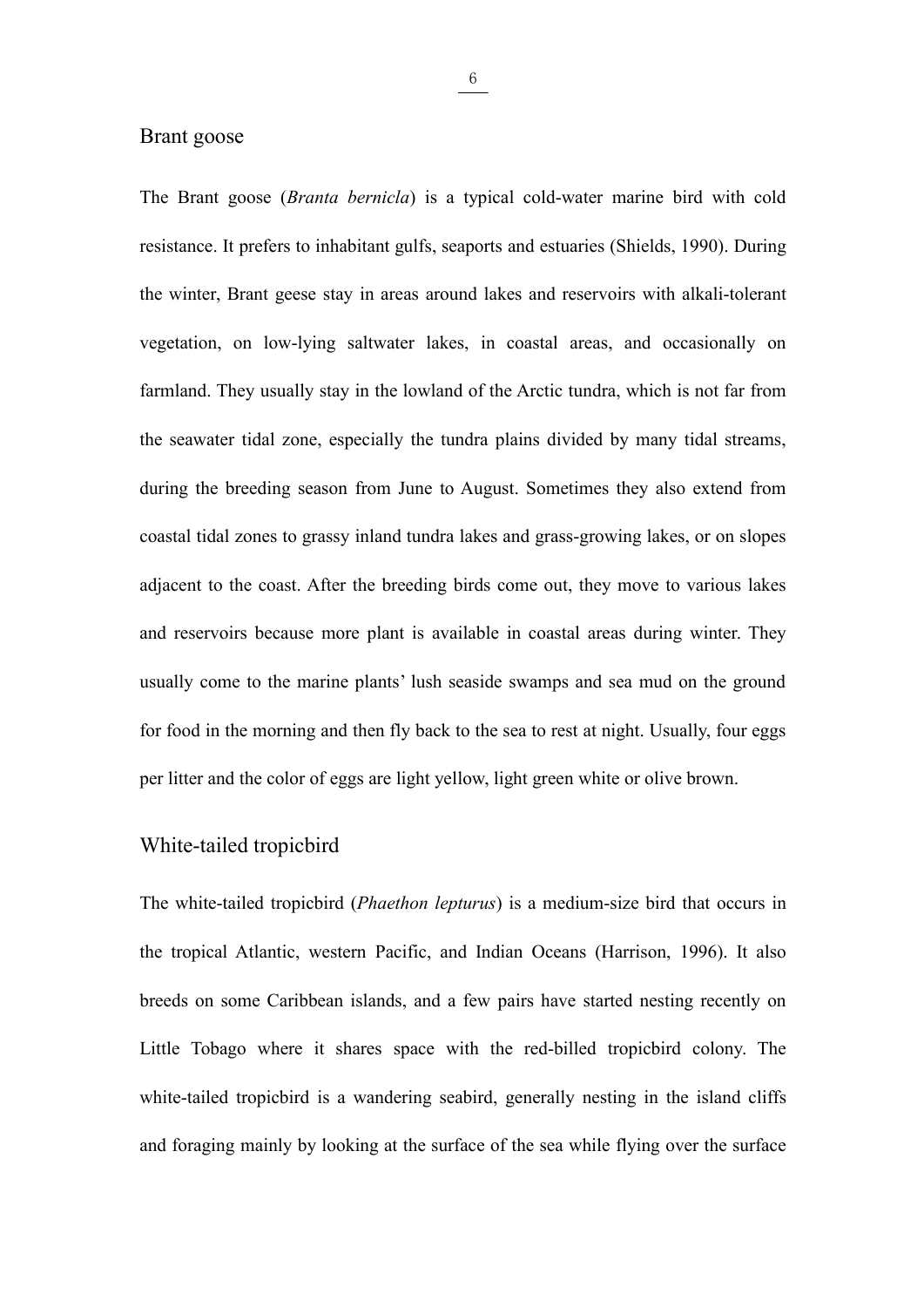$\frac{7}{100}$ <br>of the water to find food. They fly straight down from the air to the surface rapidly to<br>forage mainly on a variety of small surface fish, squid, and crustaceans. They breed of the water to find food. They fly straight down from the air to the surface rapidly to forage mainly on a variety of small surface fish, squid, and crustaceans. They breed on the tropical ocean shore and on islands, nes of the water to find food. They fly straight down from the air to the surface rapidly to forage mainly on a variety of small surface fish, squid, and crustaceans. They breed on the tropical ocean shore and on islands, nes  $\frac{7}{2}$ <br>of the water to find food. They fly straight down from the air to the surface rapidly to<br>forage mainly on a variety of small surface fish, squid, and crustaceans. They breed<br>on the tropical ocean shore and on is of the water to find food. They fly straight down fro<br>forage mainly on a variety of small surface fish, sq<br>on the tropical ocean shore and on islands, nesting is<br>metres above the ground. Each nest produces one eg<br>purple-b  $\frac{7}{10}$ <br>of the water to find food. They fly straight down from the air<br>forage mainly on a variety of small surface fish, squid, and<br>on the tropical ocean shore and on islands, nesting in a hole c<br>metres above the groun The black-winged stilt (*Himantopus himantopus*) is a slender black and white the black-winged stilt (*Himantopus himantopus*) is a slender black and white and bird with a total of four subspecies. It inhabits open lakes,

<span id="page-18-0"></span>on the tropical ocean shore and on islands, nesting in a hole or in rock crevices a few<br>metres above the ground. Each nest produces one egg, and eggs are white, with dark<br>purple-brown spots.<br>Black-winged stilt<br>The black-wi metres above the ground. Each nest produces one egg, and eggs are white, with dark<br>purple-brown spots.<br>Black-winged stilt<br>The black-winged stilt (*Himantopus himantopus*) is a slender black and white<br>wetland bird with a to purple-brown spots.<br>
Hlack-winged stilt<br>
The black-winged stilt (*Himantopus himantopus*) is a slender black and white<br>
wetland bird with a total of four subspecies. It inhabits open lakes, shallow ponds, and<br>
marshes. Non For black-winged stilt (*Himantopus himantopus*) is a slender black and white wetland bird with a total of four subspecies. It inhabits open lakes, shallow ponds, and marshes. Non-breeding periods occur in shallow rivers, The black-winged stilt (*Himantopus himantopus*) is a slender black and white wetland bird with a total of four subspecies. It inhabits open lakes, shallow ponds, and marshes. Non-breeding periods occur in shallow rivers, wetland bird with a total of four subspecies. It inhabits open lakes, shallow ponds, and<br>marshes. Non-breeding periods occur in shallow rivers, paddy fields, fish ponds and<br>freshwater or saltwater pools, and marshes near t marshes. Non-breeding periods occur in shallow rivers, paddy fields, fish ponds and<br>freshwater or saltwater pools, and marshes near the coast (Boyd, 1987). It is often<br>foraging alone or in pairs in shallow water or wetland freshwater or saltwater pools, and marshes near the coast (Boyd, 1987). It is often<br>foraging alone or in pairs in shallow water or wetlands, mainly consuming small<br>aquatic insects. Black-winged stilts move to the breeding foraging alone or in pairs in shallow water or wetlands, mainly consuming small<br>aquatic insects. Black-winged stilts move to the breeding ground in northern China<br>from early April to early May in spring and leave the breed aquatic insects. Black-winged stilts move to the breeding ground in northern China<br>from early April to early May in spring and leave the breeding ground to move south<br>in September-October. Breeding from May to July, they e from early April to early May in spring and leave the breeding ground to move so<br>in September-October. Breeding from May to July, they establish nests in c<br>lakeside swamps, grasslands or on lake surfaces and exposed shoals from early April to early May in spring and leave the<br>in September-October. Breeding from May to July<br>lakeside swamps, grasslands or on lake surfaces and<br>The nest is dish-shaped and made up of reed stems,<br>eggs are laid per ideswamps, grasslands or on lake surfaces and exposed shoals and wetlands.<br>
mest is dish-shaped and made up of reed stems, leaves and weeds. Usually four<br>
are laid per brood and the colour of eggs are yellow-green or oliv The nest is dish-shaped and made up of reed stems, leaves and weeds. Usually four<br>eggs are laid per brood and the colour of eggs are yellow-green or olive-brown, with<br>dark brown spots; the egg is pear-shaped or oval.<br>Ringe

<span id="page-18-1"></span>

7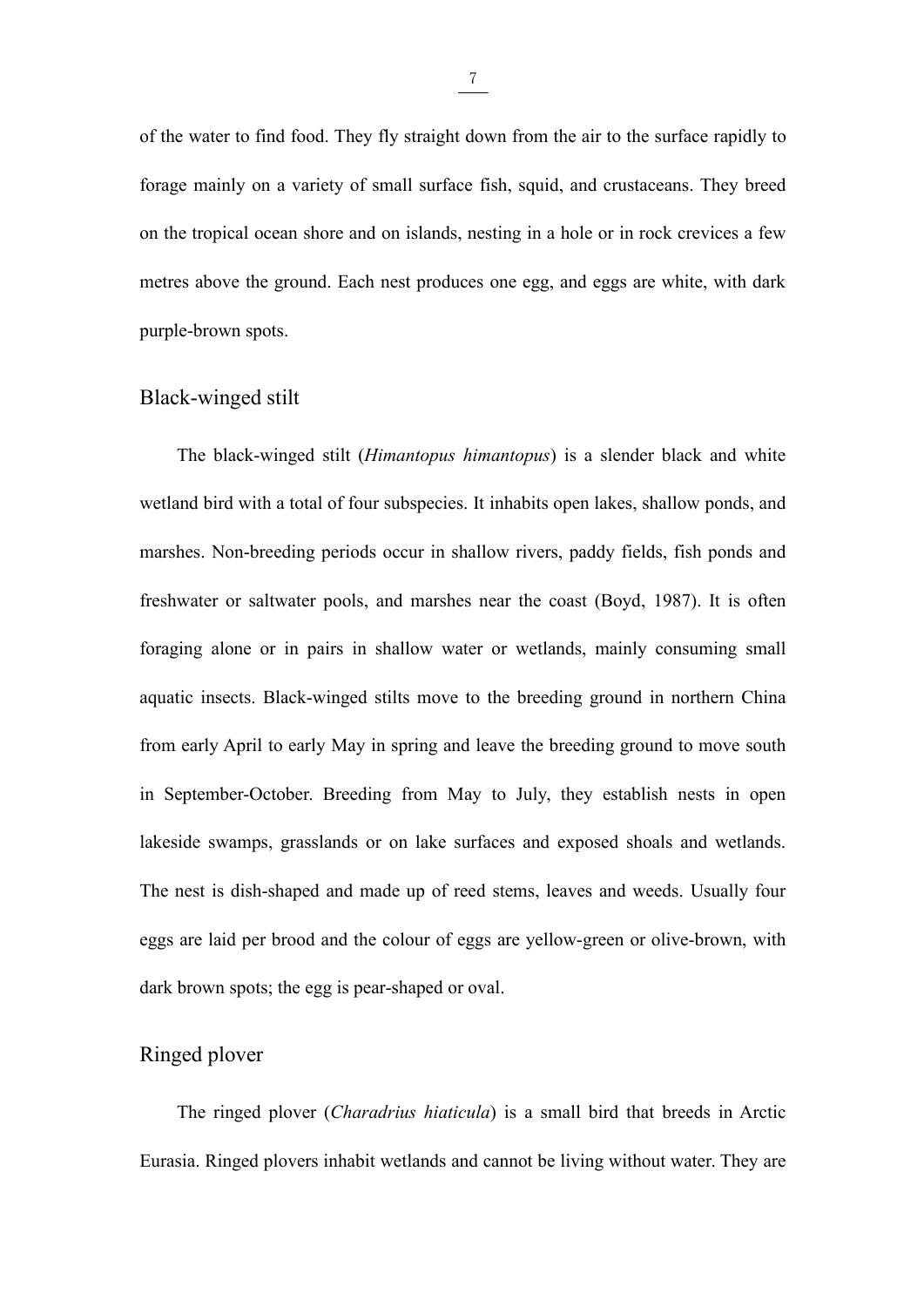<sup>8</sup><br>distributed in northern Eurasia, Canada, and Greenland (Jobling, 2010). It is common<br>for three to five individuals to form a small group that is not easy to approach. The distributed in northern Eurasia, Canada, and Greenland (Jobling, 2010). It is common<br>for three to five individuals to form a small group that is not easy to approach. The<br>main food includes the dragon louse and other inse  $\frac{8}{\sqrt{10}}$ <br>distributed in northern Eurasia, Canada, and Greenland (Jobling, 2010). It is common<br>for three to five individuals to form a small group that is not easy to approach. The<br>main food includes the dragon louse  $\frac{8}{5}$ <br>distributed in northern Eurasia, Canada, and Greenland (Jobling, 2010). It is common<br>for three to five individuals to form a small group that is not easy to approach. The<br>main food includes the dragon louse and  $\frac{8}{100}$ <br>distributed in northern Eurasia, Canada, and Greenland (Jobling, 2010). It is common<br>for three to five individuals to form a small group that is not easy to approach. The<br>main food includes the dragon louse an distributed in northern Eurasia, Canada, and Greenland (Jobling, 2010). It is common<br>for three to five individuals to form a small group that is not easy to approach. The<br>main food includes the dragon louse and other insec for three to five individuals to form a small group that is not easy to approach. The main food includes the dragon louse and other insects, crustaceans, earthworms and other small invertebrates, plant shoots and weed seed main food includes the dragon louse and other insects, crustaceans, earthworms and<br>other small invertebrates, plant shoots and weed seeds. Reproduction occurs in the<br>northern hemisphere, eastern Asia Wusuli River basin and other small invertebrates, plant shoots and weed seeds. Reproduction occurs in the northern hemisphere, eastern Asia Wusuli River basin and northern China and Japan. The breeding period is from May to July. They nest is us morthern hemisphere, eastern Asia Wusuli River basin and northern China and Japan.<br>The breeding period is from May to July. They nest is usually on sand or gravel on the<br>ground floodplain beach sand between the concave nea The breeding period is from May to July. They nest is usually on sand or gravel on the ground floodplain beach sand between the concave near water (Hahn, 2017). Male and female ringed plovers breed in pairs. When they arri The breeding period is from May to July. They nest is<br>ground floodplain beach sand between the concave i<br>and female ringed plovers breed in pairs. When they<br>some begin to seek couples, while others are alrea<br>migrating. Eac Female ringed plovers breed in pairs. When they arrive at the breeding ground,<br> *Rostratula bendhalensis*) is a short-legged and long-billed<br> *Rostratula benghalensis*) is a short-legged and long-billed<br>
that is similar to

<span id="page-19-0"></span>some begin to seek couples, while others are already in pairs when they begin<br>migrating. Each nest spawns three to four eggs and breeding always takes a whole day.<br>The shape of the egg is pear, co-incubation by male and fe migrating. Each nest spawns three to four eggs and breeding always takes a whole day.<br>The shape of the egg is pear, co-incubation by male and female birds.<br>Painted snipe<br>The painted snipe (*Rostratula benghalensis*) is a s The shape of the egg is pear, co-incubation by male and female birds.<br>
Painted snipe<br>
The painted snipe (*Rostratula benghalensis*) is a short-legged and long-billed<br>
bird that is similar to the true snipes, but its plumag Painted snipe<br>The painted snipe (*Rostratula benghalensis*) is a short-legged and long-billed<br>bird that is similar to the true snipes, but its plumage is much more striking. The<br>activity period for the painted snipe is in The painted snipe (*Rostratula benghalensis*) is a short-legged and long-billed<br>bird that is similar to the true snipes, but its plumage is much more striking. The<br>activity period for the painted snipe is in the twilight a bird that is similar to the true snipes, but its plumage is much more striking. The activity period for the painted snipe is in the twilight and at night. During the day, these snipes always hide in grass. They inhabit pla activity period for the painted snipe is in the twilight and at night. During the day, these snipes always hide in grass. They inhabit plains, hills and also hide in reeds in mountain ponds, swamps, canals, riverbank grass these snipes always hide in grass. They inhabit plains, hills and also hide in reeds in<br>mountain ponds, swamps, canals, riverbank grass and paddy fields. Their food source<br>is mainly insects, locusts, crabs, shrimp, frogs, mountain ponds, swamps, canals, riverbank grass and paddy fields. Their food source<br>is mainly insects, locusts, crabs, shrimp, frogs, earthworms, mollusks, snails, plant<br>leaves, buds, seeds and cereals (Shigemoto, 1983). T

8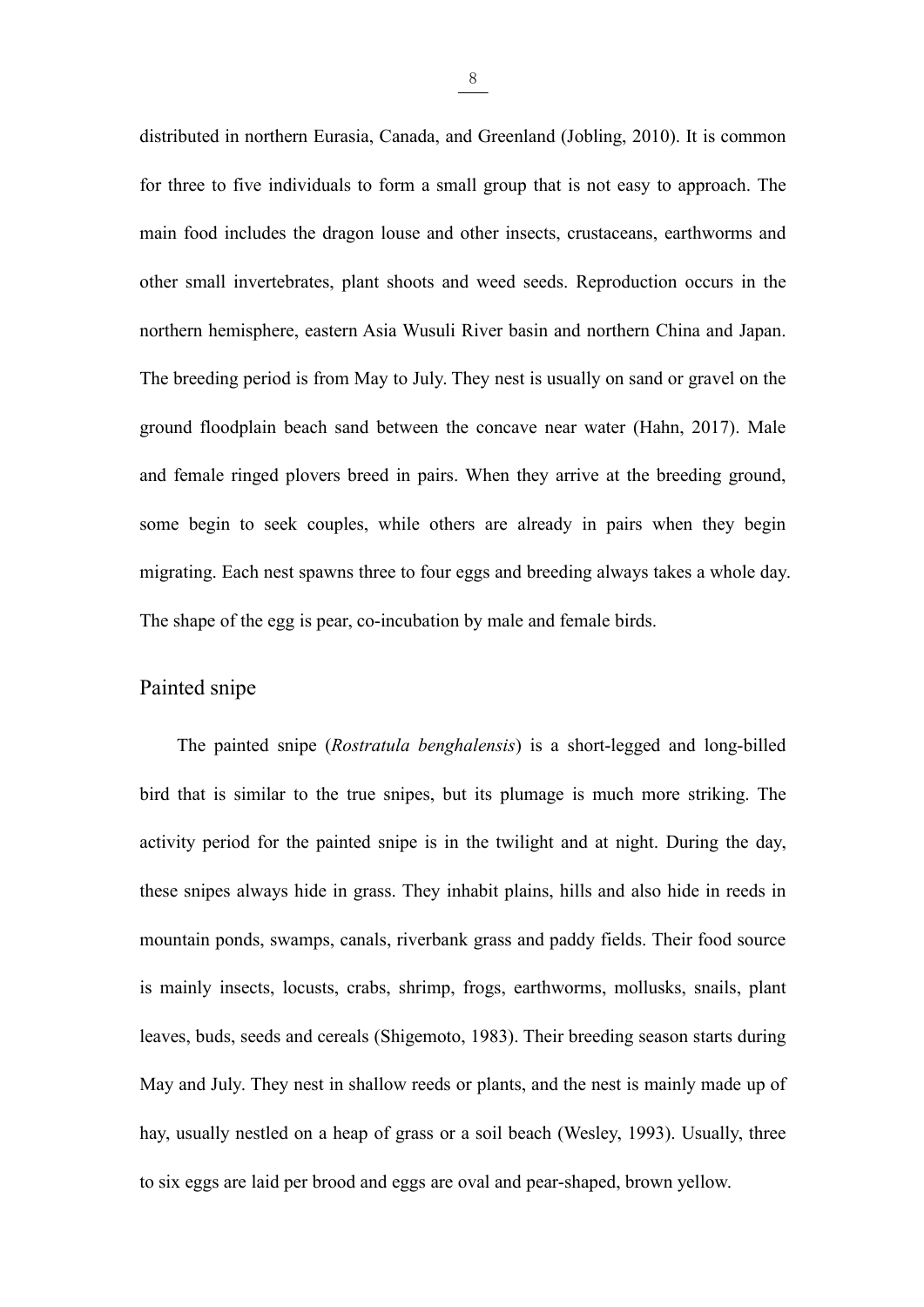# Ten Abundant Wetland Birds<br>
Cotton teal

<span id="page-20-1"></span><span id="page-20-0"></span><sup>9</sup><br>Ten Abundant Wetland Birds<br>Cotton teal<br>The cotton teal (*Nettapus coromandelianus*) is a<br>in Pakistan, India Bangladesh, Southeast Asia and The cotton teal (*Nettapus coromandelianus*) is a small perching duck that breeds<br>
Abundant (*Nettapus coromandelianus*) is a small perching duck that breeds<br>
akistan, India Bangladesh, Southeast Asia and south to Queensla **in Pakistan, India Bangladesh, Southeast Asia and south to Queensland (Bird Life International, 2012). Its habitat is in rivers, lakes, reservoirs and marshes, especially and south to**  $\frac{1}{2}$ **. It is the control of the** Ten Abundant Wetland Birds<br>
The cotton teal<br>
The cotton teal (*Nettapus coromandelianus*) is a small perching duck that breeds<br>
in Pakistan, India Bangladesh, Southeast Asia and south to Queensland (Bird Life<br>
Internation Ten Abundant Wetland Birds<br>
The cotton teal<br>
The cotton teal (*Nettapus coromandelianus*) is a small perching duck that breeds<br>
in Pakistan, India Bangladesh, Southeast Asia and south to Queensland (Bird Life<br>
Internationa Cotton teal<br>
The cotton teal (*Nettapus coromandelianus*) is a small perching duck that breeds<br>
in Pakistan, India Bangladesh, Southeast Asia and south to Queensland (Bird Life<br>
International, 2012). Its habitat is in rive The cotton teal (*Nettapus coromandelianus*) is a small perching duck that breeds<br>in Pakistan, India Bangladesh, Southeast Asia and south to Queensland (Bird Life<br>International, 2012). Its habitat is in rivers, lakes, rese in Pakistan, India Bangladesh, Southeast Asia and south to Queensland (Bird Life<br>International, 2012). Its habitat is in rivers, lakes, reservoirs and marshes, especially<br>among aquatic plants. Its food source is mainly aqu International, 2012). Its habitat is in rivers, lakes, reservoirs and marshes, especially among aquatic plants. Its food source is mainly aquatic plants and terrestrial plant buds, leaves, roots, aquatic insects, worms, sn The stone-curlew (*Burhinus oedicnemus*) is also known as the dikkops or shown as the diskoplanet of nests is in trees not far from water and sometimes in abandoned neys. Cotton teals can spawn 8-14 eggs per brood; the egg

## <span id="page-20-2"></span>Stone-curlew

Foraging activities are in the daytime. The breeding season is from May to August.<br>The establishment of nests is in trees not far from water and sometimes in abandoned<br>chimneys. Cotton teals can spawn 8-14 eggs per brood; The establishment of nests is in trees not far from water and sometimes in abandoned<br>chimneys. Cotton teals can spawn 8-14 eggs per brood; the egg color is white.<br>Stone-curlew<br>The stone-curlew (*Burhinus oedicnemus*) is al exercibency. Cotton teals can spawn 8-14 eggs per brood; the egg color is white.<br>
Stone-curlew<br>
The stone-curlew (*Burhinus oedicnemus*) is also known as the dikkops or<br>
thick-knees. Stone-curlews mainly inhabit the stony, Stone-curlew<br>The stone-curlew (*Burhinus oedicnemus*) is also known as the dikkops or<br>thick-knees. Stone-curlews mainly inhabit the stony, low mountain deserts and the<br>banks of large rivers. They are often solitary but may The stone-curlew (*Burhinus oedicnemus*) is also known as the dikkops or thick-knees. Stone-curlews mainly inhabit the stony, low mountain deserts and the banks of large rivers. They are often solitary but may form small g thick-knees. Stone-curlews mainly inhabit the stony, low mountain deserts and the banks of large rivers. They are often solitary but may form small groups in the evening and early morning. Crabs, shrimp, snails, molluscs, thick-knees. Stone-curlews mainly inhabit the stony, low m<br>banks of large rivers. They are often solitary but may for<br>evening and early morning. Crabs, shrimp, snails, molluscs, in<br>amphibians are their main food sources (K ing and early morning. Crabs, shrimp, snails, molluses, insects, small reptiles and<br>aibians are their main food sources (Kochan, 1994). Stone-curlews breed during<br>anuary-August period. Their nests are set up on sandy river

<span id="page-20-3"></span>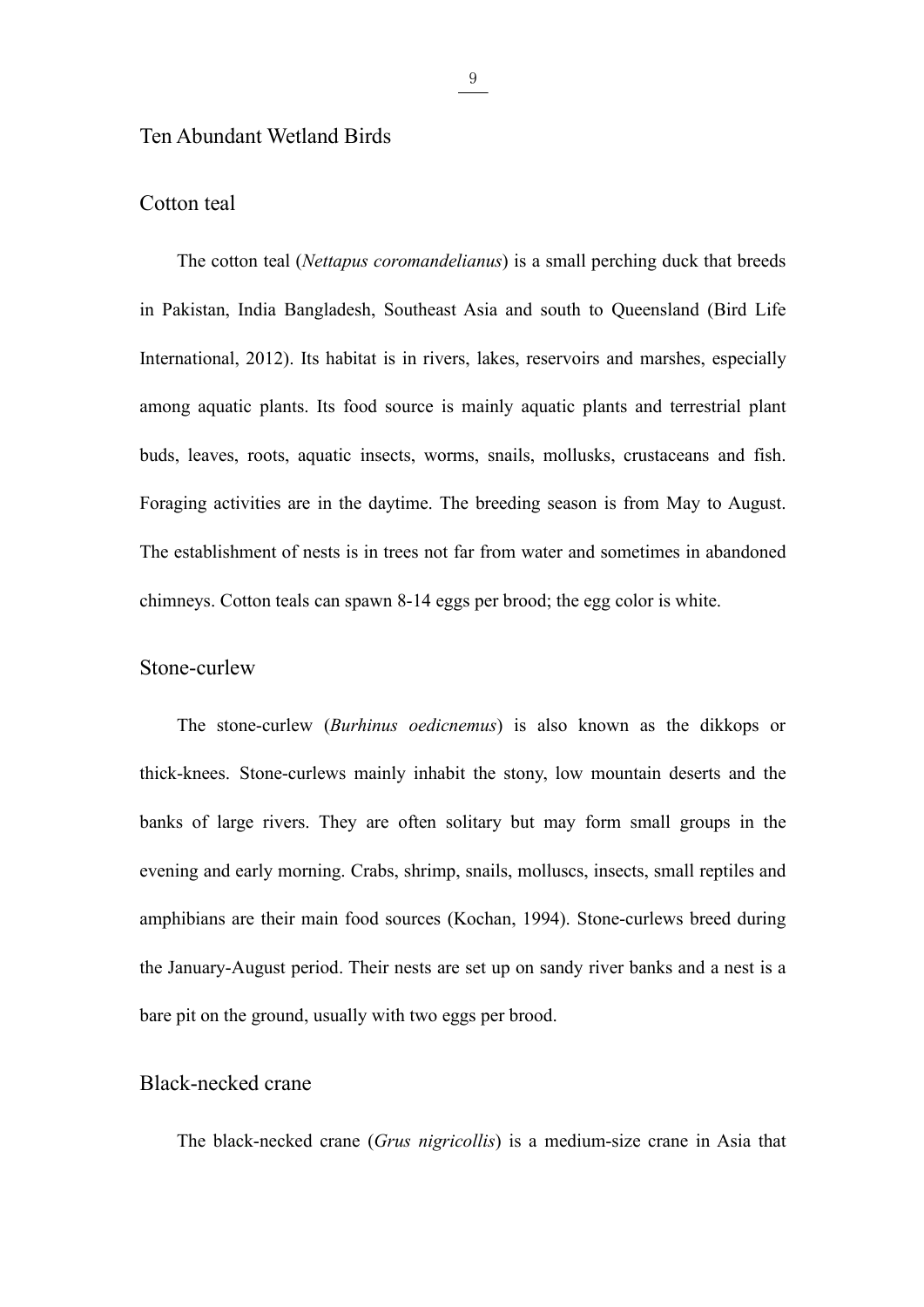<u>10</u><br>breeds on the Tibetan Plateau and in remote parts of Indian and Bhutan. Black-necked<br>cranes mainly inhabit altitudes of 2500-5000 m above sea level, on plateaus or in breeds on the Tibetan Plateau and in remote parts of Indian and Bhutan. Black-necked<br>cranes mainly inhabit altitudes of 2500-5000 m above sea level, on plateaus or in<br>meadows, marshes and reed swamps, as well as in lakesi breeds on the Tibetan Plateau and in remote parts of Indian and Bhutan. Black-necked<br>cranes mainly inhabit altitudes of 2500-5000 m above sea level, on plateaus or in<br>meadows, marshes and reed swamps, as well as in lakesi breeds on the Tibetan Plateau and in remote parts of Indian and Bhutan. Black-necked<br>cranes mainly inhabit altitudes of 2500-5000 m above sea level, on plateaus or in<br>meadows, marshes and reed swamps, as well as in lakesi <u>10</u><br>
breeds on the Tibetan Plateau and in remote parts of Indian and Bhutan. Black-necked<br>
cranes mainly inhabit altitudes of 2500-5000 m above sea level, on plateaus or in<br>
meadows, marshes and reed swamps, as well as in breeds on the Tibetan Plateau and in remote parts of Indian and Bhutan. Black-necked<br>cranes mainly inhabit altitudes of 2500-5000 m above sea level, on plateaus or in<br>meadows, marshes and reed swamps, as well as in lakesid eranes mainly inhabit altitudes of 2500-5000 m above sea level, on plateaus or in<br>meadows, marshes and reed swamps, as well as in lakeside meadows and river valley<br>swamps. They are the only crane in the world that grows an meadows, marshes and reed swamps, as well as in lakeside meadows and river valley<br>swamps. They are the only crane in the world that grows and reproduces on the<br>Chinese plateau. Black-necked cranes are omnivorous and consum swamps. They are the only crane in the world that grows and reproduces on the Chinese plateau. Black-necked cranes are omnivorous and consume plants, leaves, thizomes, corn, insects, fish, frogs and crop residues in farmla Chinese plateau. Black-necked cranes are omnivorous and consume plants, leaves, <br>rhizomes, corn, insects, fish, frogs and crop residues in farmland (Ali, 1980).<br>Black-necked cranes fly to the breeding grounds from the end they have no nesting period before eggs are laid. Instead, they lay their states are laid to the beginning of April each year. After mating, black-necked cranes nest on the grass surrounded by water, among reeds or on the Black-necked cranes fly to the breeding grounds from the end of March to the beginning of April each year. After mating, black-necked cranes nest on the grass surrounded by water, among reeds or on the ground. It is common beginning of April each year. After mating, black-necked cranes nest on the grass<br>surrounded by water, among reeds or on the ground. It is common for them to build<br>nests of grass or lush reeds around a ring of water (Sekha surrounded by water, among reeds or on the ground. It is common for them to build<br>nests of grass or lush reeds around a ring of water (Sekhar, 1978). Unlike other cranes,<br>they have no nesting period before eggs are laid. I nests of grass or lush reeds around a ring of water (Sekhar, 1978). Unthey have no nesting period before eggs are laid. Instead, they lay the blunt end. The mest is very rudimentary and consists m collected hay. They usual nests of grass or lush reeds around a ring of water (Sekhar<br>they have no nesting period before eggs are laid. Instead,<br>then build nests. The nest is very rudimentary and c<br>collected hay. They usually lay two eggs per brood build nests. The nest is very rudimentary and consists mostly of recently<br>cted hay. They usually lay two eggs per brood and occasionally one egg. Eggs<br>val, dark green, light green or olive gray, with dense brown or brown s

<span id="page-21-0"></span>collected hay. They usually lay two eggs per brood and occasionally one egg. Eggs<br>are oval, dark green, light green or olive gray, with dense brown or brown spots,<br>especially denser on the blunt end.<br>Saunders's gull<br>The Sa small groups. Insects, crustaceans, worms and other aquatic invertebrates are the main same of Saunders's gull<br>The Saunders's gull (*Chroicocephalus saundersi*) is also named Chinese<br>black-headed gull and is a species in t for the m (Pons, 2005). Their breeding period is from May to June. They usually them (Pons, 2005). Their breeding period is from May to June. They usually nest in an open coastal beach area, and the disc-shaped nest is mor Saunders's gull<br>The Saunders's gull *(Chroicocephalus saundersi)* is also named Chinese<br>black-headed gull and is a species in the family Laridae. Saunders's gulls often stay in<br>small groups. Insects, crustaceans, worms and The Saunders's gull *(Chroicocephalus saundersi)* is also named Chinese<br>black-headed gull and is a species in the family Laridae. Saunders's gulls often stay in<br>small groups. Insects, crustaceans, worms and other aquatic i

10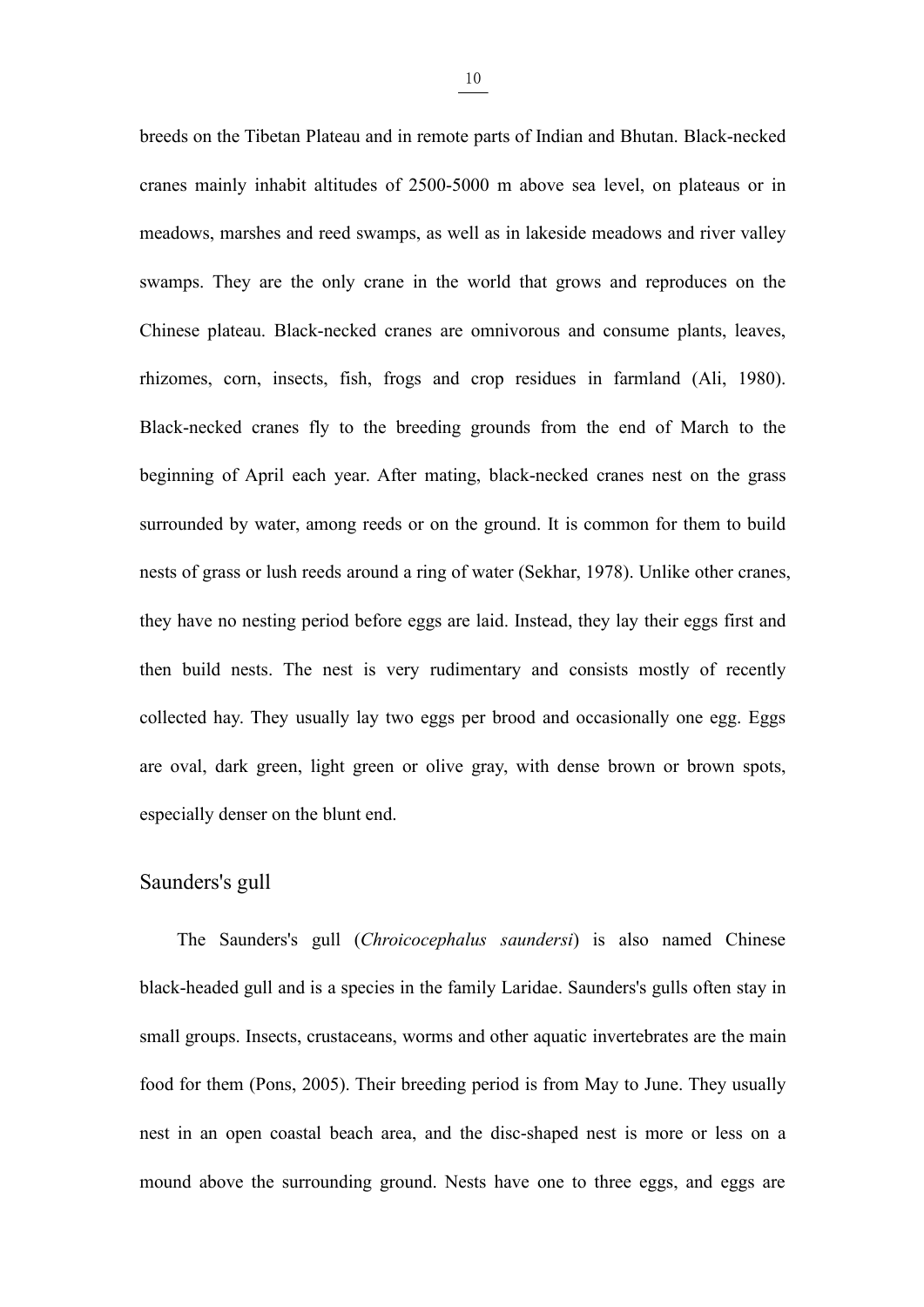yellow-green with dark-brown spots.<br>Moorhen

# <span id="page-22-0"></span>Moorhen

The Moorhen (*Gallinula chloropus*) is medium-size wetland bird and a member<br>
The Moorhen (*Gallinula chloropus*) is medium-size wetland bird and a member<br>
e rail family. There are 12 subspecies. Moorhens mainly eat leaves **of the rail family.** There are 12 subspecies. Moorhens mainly eat leaves of aquatic plants, young shoots, thizomes and aquatic insects (Baird, 1991). They often forage plants, young shoots, rhizomes and aquatic insects (Baird, 1991). They often forage alone during the whole day. The breeding season starts in April to June and they nest Fraction during the Moorhen *(Gallinula chloropus)* is medium-size wetland bird and a member<br>of the rail family. There are 12 subspecies. Moorhens mainly eat leaves of aquatic<br>plants, young shoots, rhizomes and aquatic ins **in Shallow Markon (Gallinula chloropus)** is medium-size wetland bird and a member<br>of the rail family. There are 12 subspecies. Moorhens mainly eat leaves of aquatic<br>plants, young shoots, rhizomes and aquatic insects (Bair The Moorhen (*Gallinula chloropus*) is medium-size wetland bird and a member<br>of the rail family. There are 12 subspecies. Moorhens mainly eat leaves of aquatic<br>plants, young shoots, rhizomes and aquatic insects (Baird, 199 of the rail family. There are 12 subspecies. Moorhens mainly eat leaves of aquatic<br>plants, young shoots, rhizomes and aquatic insects (Baird, 1991). They often forage<br>alone during the whole day. The breeding season starts plants, young shoots, rhizomes and aquatic insects (Baird, 1991). They often forage<br>alone during the whole day. The breeding season starts in April to June and they nest<br>in shallow water among reeds or water plants. Occasi alone during the whole day. The breeding season starts in April to June and they nest<br>in shallow water among reeds or water plants. Occasionally, they nest in grass on the<br>water's edge or in small willow trees in the water in shallow water among reeds or water plants. Occasionally, they nest in grass on the water's edge or in small willow trees in the water. Their nests are surrounded by reeds or tall grass and are very hidden. The shape of water's edge or in small willow trees in the water. Their nests are surrounded by<br>reeds or tall grass and are very hidden. The shape of the nest is like a bowl, mainly<br>composed of dry reed and grass. The inner part is reed reeds or tall grass and are very hidden. The shape of the nest is like a bov<br>composed of dry reed and grass. The inner part is reed leaves and gra<br>Usually six to ten eggs are laid per brood, with a maximum of 12 eggs (Bo<br>T The shape of the nest is like a bowl, mainly<br>
inner part is reed leaves and grass leaves.<br>
1, with a maximum of 12 eggs (Boles, 2005).<br>
Inge and is relatively common. It is not close<br>
for species survival. The distribution composed of dry reed and grass. The inner part is reed leaves and grass.<br>Usually six to ten eggs are laid per brood, with a maximum of 12 eggs (Bole<br>The species is distributed over a wide range and is relatively common. It composed of dry reed and grass. The inner part is re<br>Usually six to ten eggs are laid per brood, with a maxim<br>The species is distributed over a wide range and is relat<br>to the critically endangered criterion for species s<br> species is distributed over a wide range and is relatively common. It is not close<br>the critically endangered criterion for species survival. The distribution or<br>tuation range is less than 20000 km<sup>2</sup>, and habitat quality a

<span id="page-22-1"></span>to the critically endangered criterion for species survival. The distribution or<br>fluctuation range is less than 20000 km<sup>2</sup>, and habitat quality and population size are<br>high with its distribution having little fragmentati fluctuation range is less than 20000 km<sup>2</sup>, and habitat quality and population size are high with its distribution having little fragmentation.<br>
Mandarin duck<br>
The Mandarin duck (*Aix galericulata*) is a very famous speci 1987). Mandarin duck *(Aix galericulata)* is a very famous species in China; it was<br>seen as a symbol of love because it always appears in pairs. Mandarin ducks mainly<br>inhabit mountain rivers, lakes, reservoirs, reed swamps Mandarin duck<br>The Mandarin duck (*Aix galericulata*) is a very famous species in China; it was<br>seen as a symbol of love because it always appears in pairs. Mandarin ducks mainly<br>inhabit mountain rivers, lakes, reservoirs,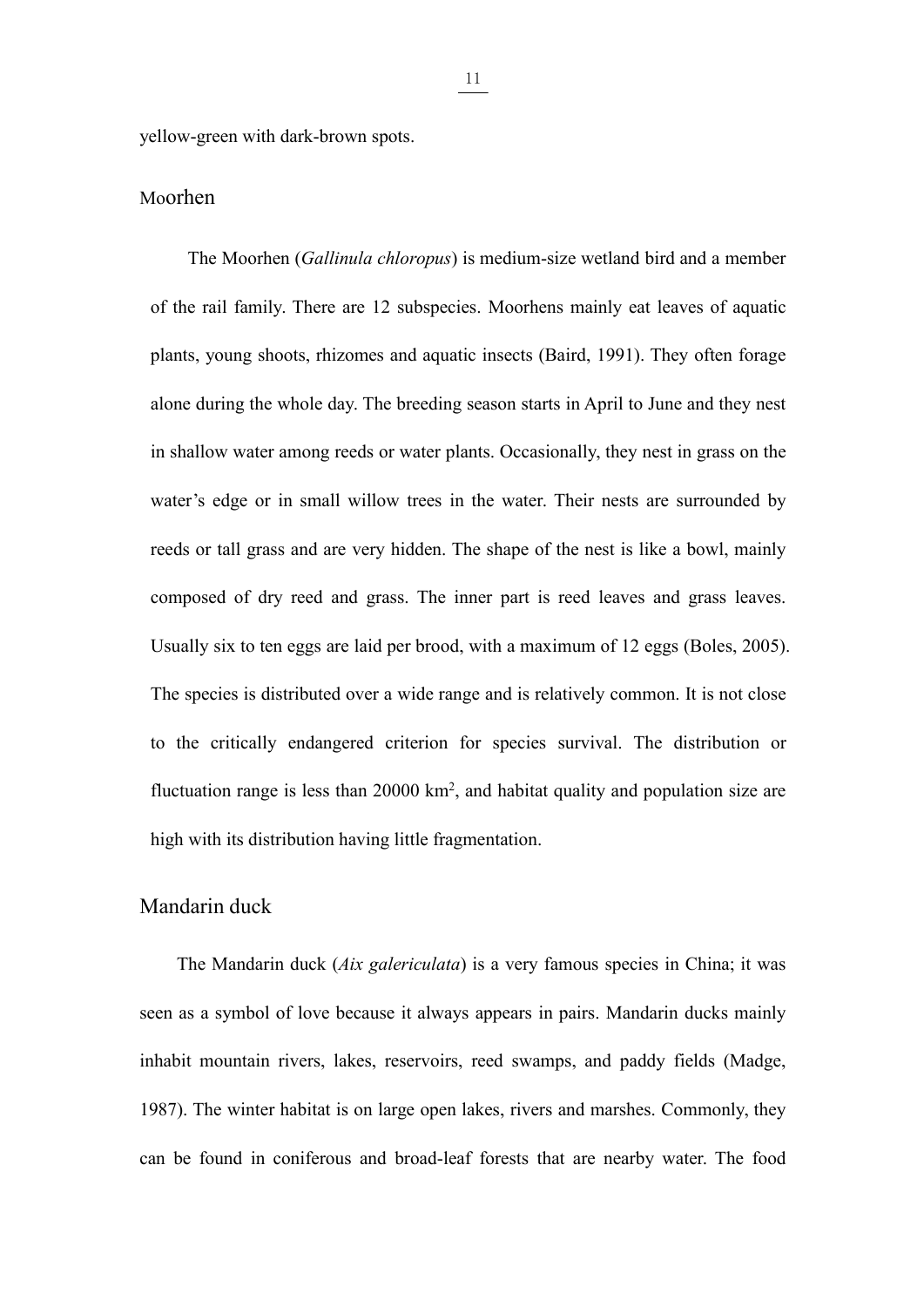$\frac{12}{12}$ <br>varies according to the season and habitat. In the spring and winter, they may eat nuts<br>or corns, sometimes grass and leaves or fruits. During the breeding season they varies according to the season and habitat. In the spring and winter, they may eat nuts<br>or corns, sometimes grass and leaves or fruits. During the breeding season they<br>mainly consume animal foods like ants, stoneflies, lo varies according to the season and habitat. In the spring and winter, they may eat nuts<br>or corns, sometimes grass and leaves or fruits. During the breeding season they<br>mainly consume animal foods like ants, stoneflies, lo  $\frac{12}{12}$ <br>varies according to the season and habitat. In the spring and winter, they may eat nuts<br>or corns, sometimes grass and leaves or fruits. During the breeding season they<br>mainly consume animal foods like ants, st  $\frac{12}{12}$ <br>varies according to the season and habitat. In the spring and winter, they may eat nuts<br>or corns, sometimes grass and leaves or fruits. During the breeding season they<br>mainly consume animal foods like ants, st varies according to the season and habitat. In the spring and winter, they may eat nuts<br>or corns, sometimes grass and leaves or fruits. During the breeding season they<br>mainly consume animal foods like ants, stoneflies, loc or corns, sometimes grass and leaves or fruits. During the breeding season they mainly consume animal foods like ants, stoneflies, locusts, mosquitoes, beetles and other insects, but also cat small aquatic animals. They br mainly consume animal foods like ants, stoneflies, locusts, mosquitoes, beetles and<br>other insects, but also eat small aquatic animals. They breed in the mountain forest<br>and nest in the hole of an old tree near water, alway mainly consume animal foods like ants, stoneflies, locust<br>other insects, but also eat small aquatic animals. They bre<br>and nest in the hole of an old tree near water, always 10-18<br>nest material is very simple, in addition t nest in the hole of an old tree near water, always 10-18 m above the ground. The material is very simple, in addition to the tree's own wood shavings inside the the female plucks feathers to line the nest. Breeding begins

<span id="page-23-0"></span>mest material is very simple, in addition to the tree's own wood shavings inside the<br>nest, the female plucks feathers to line the nest. Breeding begins in early May, with<br>seven to twelve eggs per brood, and eggs are ovoidnest, the female plucks feathers to line the nest. Breeding begins in early May, with<br>seven to twelve eggs per brood, and eggs are ovoid-white and smooth without spots.<br>Great white pelican<br>The great white pelican (*Pelecan* seven to twelve eggs per brood, and eggs are ovoid-white and smooth without spots.<br>
Great white pelican<br>
The great white pelican (*Pelecanus onocrotalus*) is also known as the eastern<br>
white pelican. It breeds in southeast Great white pelican<br>
The great white pelican (*Pelecanus onocrotalus*) is also known as the eastern<br>
white pelican. It breeds in southeastern Europe and throughout Asia and Africa (Bird<br>
Life International, 2012). Great wh The great white pelican (*Pelecanus onocrotalus*) is also known as the eastern<br>white pelican. It breeds in southeastern Europe and throughout Asia and Africa (Bird<br>Life International, 2012). Great white pelicans prefer to white pelican. It breeds in southeastern Europe and throughout Asia and Africa (Bird<br>Life International, 2012). Great white pelicans prefer to inhabit lakes, rivers, coastal<br>and marshland and can be found in Qinghai Lake i Life International, 2012). Great white pelicans prefer to inhabit lakes, rivers, coastal<br>and marshland and can be found in Qinghai Lake in China (Xinjiang Province). They<br>mainly eat fish, and 0.9 to 1.4 kg of fish are need and marshland and can be found in Qinghai Lake in China (Xinjiang Province). They<br>mainly eat fish, and 0.9 to 1.4 kg of fish are needed for them every day. During<br>periods of starvation, they also eat seagulls and ducklings and marshland and can be found in Qinghai Lake in China (Xinjiang P<br>mainly eat fish, and 0.9 to 1.4 kg of fish are needed for them every day<br>periods of starvation, they also eat seagulls and ducklings. The breedin<br>mid-Apri ds of starvation, they also cat seagulls and ducklings. The breeding season is in<br>April or May, and their nest locations are different, some prefer nesting on trees,<br>nost of them nest on the ground with grass, sticks, feat mid-April or May, and their nest locations are different, some prefer nesting on trees,<br>but most of them nest on the ground with grass, sticks, feathers and other materials.<br>Usually one to four eggs occur in a clutch, an a

<span id="page-23-1"></span>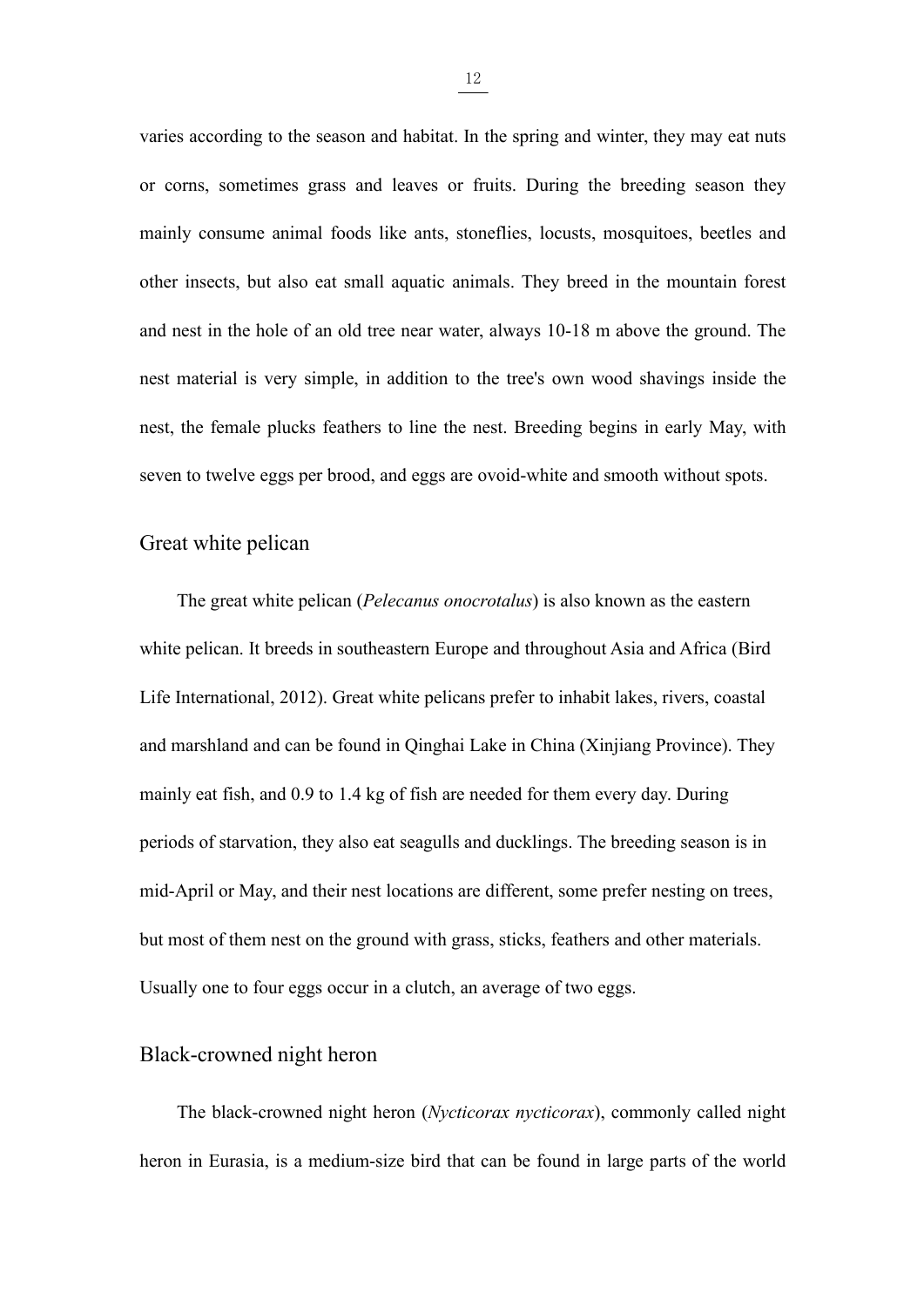$\frac{13}{2}$ <br>(Bird Life International, 2012). Its habitat occurs in the plains and hilly area of streams, reservoirs, rivers, swamps and paddy fields. The night herons forage in a (Bird Life International, 2012). Its habitat occurs in the plains and hilly area of streams, reservoirs, rivers, swamps and paddy fields. The night herons forage in a group at night and their main foods are fish, frogs, s (Bird Life International, 2012). Its habitat occurs in the plains and hilly area of streams, reservoirs, rivers, swamps and paddy fields. The night herons forage in a group at night and their main foods are fish, frogs, s **oung birds.** (Bird Life International, 2012). Its habitat occurs in the plains and hilly area of streams, reservoirs, rivers, swamps and paddy fields. The night herons forage in a group at night and their main foods are <sup>13</sup><br>(Bird Life International, 2012). Its habitat occurs in the plains and hilly area of<br>streams, reservoirs, rivers, swamps and paddy fields. The night herons forage in a<br>group at night and their main foods are fish, frog (Bird Life International, 2012). Its habitat occurs in the plains and hilly area of streams, reservoirs, rivers, swamps and paddy fields. The night herons forage in a group at night and their main foods are fish, frogs, sh streams, reservoirs, rivers, swamps and paddy fields. The night herons forage in a<br>group at night and their main foods are fish, frogs, shrimp, aquatic insects and some<br>other young birds. During the day they hide in trees group at night and their main foods are fish, frogs, shrimp, aquatic insects and some<br>other young birds. During the day they hide in trees or bushes. Night herons usually<br>nest in a variety of tall trees, often grouped in c other young birds. During the day they hide in trees or bushes. Nignest in a variety of tall trees, often grouped in camp nests and tog<br>The Chinese pond heron and gray heron always nests in mixed alternoons. The nest is ma other young birds. During the day they hide in tree<br>nest in a variety of tall trees, often grouped in can<br>The Chinese pond heron and gray heron always r<br>herons. The nest is made of dry branches and gra<br>simple. Usually, thr The little grebe (*Tachybaptus ruficollis*), also known as dad-chick, is a member grebe family of wetland birds. Little grebes  $\frac{1}{2}$ ,  $\frac{1}{2}$ ,  $\frac{1}{2}$ ,  $\frac{1}{2}$ ,  $\frac{1}{2}$ ,  $\frac{1}{2}$ ,  $\frac{1}{2}$ ,  $\frac{1}{2}$ ,  $\frac{1}{2$ 

<span id="page-24-0"></span>herons. The nest is made of dry branches and grass, and the structure is relatively<br>simple. Usually, three to five eggs are laid per brood and eggs are oval and blue-green<br>with an average weight of 24 g.<br>Little grebe<br>The l simple. Usually, three to five eggs are laid per brood and eggs are oval and blue-green<br>with an average weight of 24 g.<br>Little grebe<br>The little grebe (*Tachybaptus ruficollis*), also known as dad-chick, is a member<br>of the 2012). Like other grebes, they nest at the water's edge, and usually four to seven entirely equation of the grebe family of wetland birds. Little grebes prefer eating small fish; sometimes they capture shrimps and other sm Little grebe<br>
The little grebe (*Tachybaptus ruficollis*), also known as dad-chick, is a member<br>
of the grebe family of wetland birds. Little grebes prefer eating small fish; sometimes<br>
they capture shrimps and other small The little grebe (*Tachybaptus ruficollis*), also known as dad-chick, is a member<br>of the grebe family of wetland birds. Little grebes prefer eating small fish; sometimes<br>they capture shrimps and other small aquatic arthrop black-crowned night heron and large predatory fish, sometimes and fish; sometimes they capture shrimps and other small aquatic arthropods (Bird Life International, 2012). Like other grebes, they nest at the water's edge, a they capture shrimps and other small aquatic arthropods (Bird Life International, 2012). Like other grebes, they nest at the water's edge, and usually four to seven eggs are laid per brood. When adult birds leave the nest, 2012). Like other grebes, they nest at the water's edge, and usually four to seven eggs are laid per brood. When adult birds leave the nest, they will cover their nest with weeds that can protect eggs from predators. Young 2012). Like other grebes, they nest at the water's edge<br>are laid per brood. When adult birds leave the nest,<br>weeds that can protect eggs from predators. Young<br>black-crowned night heron and large predatory fish,<br>beside adul Its that can protect eggs from predators. Young birds can be attacked by the c-crowned night heron and large predatory fish, so most of the time they feed le adult birds and stay on adult bird's backs when they migrate. Th

<span id="page-24-1"></span>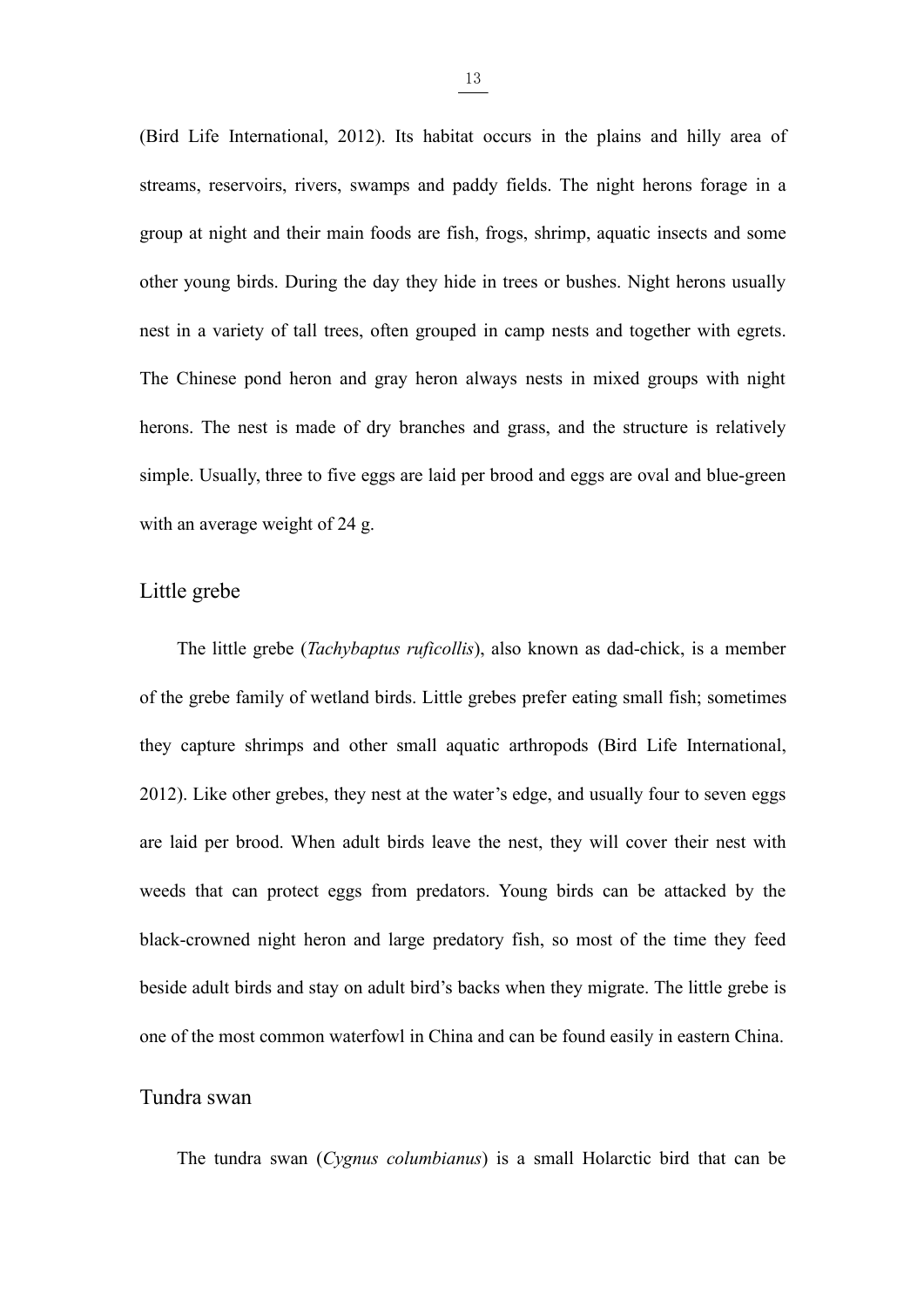14<br>separated into two subspecies: the Bewick's swan (*Cygnus bewickii*), occurring in the<br>Palearctic, and the whistling swan (*Cygnus columbianus*) of the Nearctic (Jieman, separated into two subspecies: the Bewick's swan (*Cygnus bewickit*), occurring in the Palearctic, and the whistling swan (*Cygnus columbianus*) of the Nearctic (Jieman, 2005). As their common name implies, the tundra swa 2005). As their common name implies, the tundra swan (*Cygnus bewickii*), occurring in the Palearctic, and the whistling swan (*Cygnus columbianus*) of the Nearctic (Jieman, 2005). As their common name implies, the tundra separated into two subspecies: the Bewick's swan (*Cygnus bewickii*), occurring in the Palearctic, and the whistling swan (*Cygnus columbianus*) of the Nearctic (Jieman, 2005). As their common name implies, the tundra swa grounds around mid-May and leave for the winter at the end of September. In the Palearctic, and the whistling swan (Cygnus columbianus) of the Nearctic (Jieman, 2005). As their common name implies, the tundra swan breeds separated into two subspecies: the Bewick's swan (Cygnus bewickii), occurring in the Palearctic, and the whistling swan (Cygnus columbianus) of the Nearctic (Jieman, 2005). As their common name implies, the tundra swan bre Palearctic, and the whistling swan (*Cygnus columbianus*) of the Nearctic (Jieman, 2005). As their common name implies, the tundra swan breeds in the subarctic tundra, where it inhabits shallow pools, lakes, and rivers. Sw 2005). As their common name implies, the tundra swan breeds in the subarctic tundra, where it inhabits shallow pools, lakes, and rivers. Swans arrive on their breeding grounds around mid-May and leave for the winter at the where it inhabits shallow pools, lakes, and rivers. Swans arrive on their breeding<br>grounds around mid-May and leave for the winter at the end of September. In the<br>breeding season, the habitat is mainly open lakes, reservoi grounds around mid-May and leave for the winter at the end of September. In the breeding season, the habitat is mainly open lakes, reservoirs, swamps, and tundra wetlands. Elsewhere, they mainly inhabit large lakes, reserv breeding season, the habitat is mainly open lakes, reservoirs, swamps, and tundra<br>wetlands. Elsewhere, they mainly inhabit large lakes, reservoirs, rivers, wet<br>grasslands, flooded plains, swamps, beaches and estuaries. The wetlands. Elsewhere, they mainly inhabit large lakes, reservoirs, rivers, wet<br>grasslands, flooded plains, swamps, beaches and estuaries. They build large<br>mound-shaped nests from plant material at an elevated site near open grasslands, flooded plains, swamps, beaches and<br>mound-shaped nests from plant material at an eld<br>defend a large territory around it. Usually three to<br>eggs are white. The foods of the tundra swan are<br>seeds of aquatic plants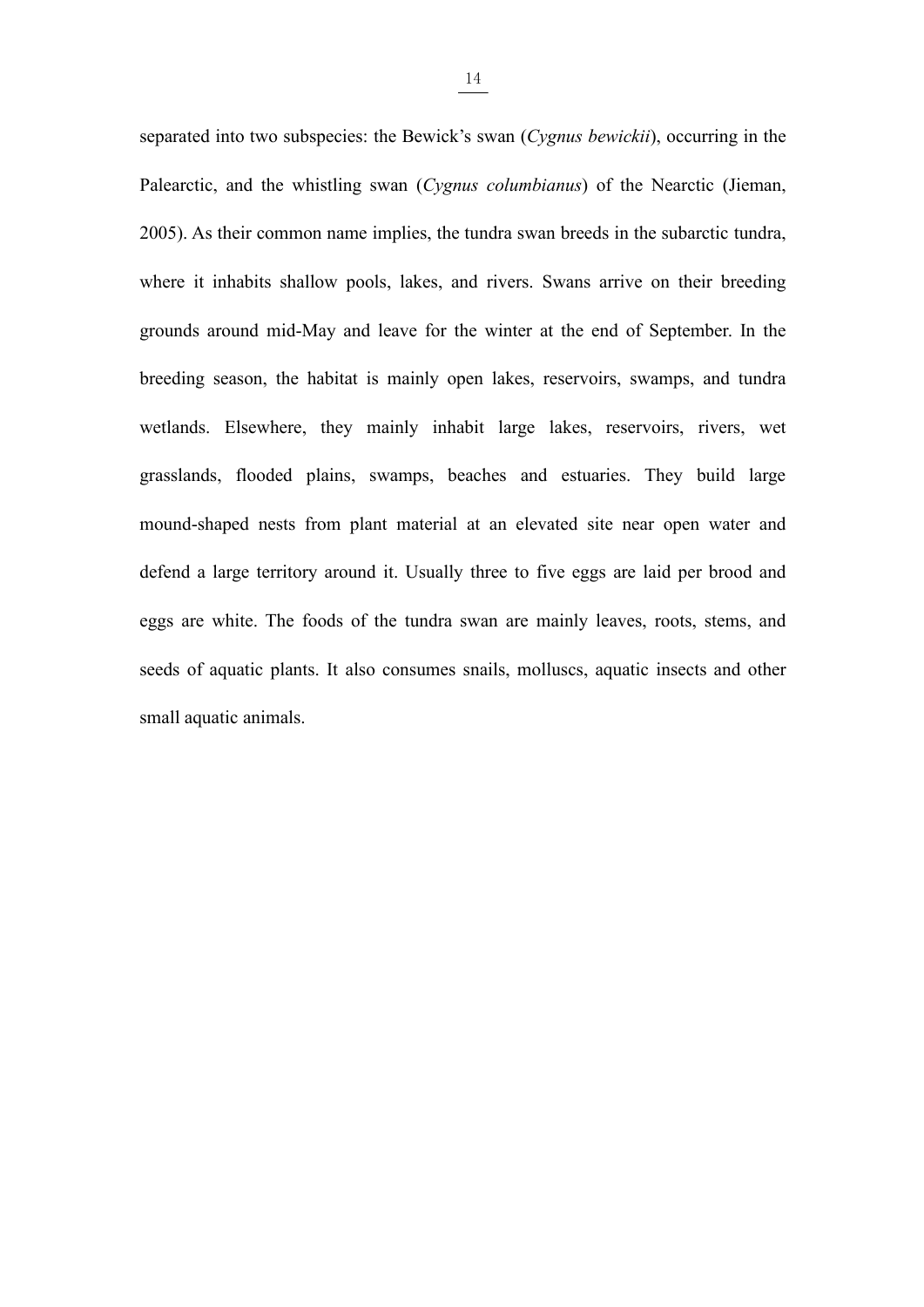15<br>METHODS AND MATERIALS<br>20 wetland birds came from several books and papers, which  $\frac{15}{15}$ <br>The description of these 20 wetland birds came from several books and papers, which<br>are the achievements of bird-lovers and bird researchers (Tables 1 and 2). The **are the achievements of bird-lovers and bird researchers (Tables 1 and 2). The** investigation of bird-lovers and bird researchers (Tables 1 and 2). The investigation of bird population involves strenuous field work and r **investigation** of these 20 wetland birds came from several books and papers, which<br>are the achievements of bird-lovers and bird researchers (Tables 1 and 2). The<br>investigation of bird population involves strenuous field w Sample of these 20 wetland birds came from several books and papers, which<br>are the achievements of bird-lovers and bird researchers (Tables 1 and 2). The<br>investigation of bird population involves strenuous field work and r METHODS AND MATERIALS<br>The description of these 20 wetland birds came from several books and papers, which<br>are the achievements of bird-lovers and bird researchers (Tables 1 and 2). The<br>investigation of bird population invo description of these 20 wetland birds came from several books and papers, which<br>the achievements of bird-lovers and bird researchers (Tables 1 and 2). The<br>tigation of bird population involves strenuous field work and requi are the achievements of bird-lovers and bird researchers (Tables 1 and 2). The<br>investigation of bird population involves strenuous field work and requires a large<br>sample of data and repeated surveys in order to obtain sati

<span id="page-26-0"></span>investigation of bird population involves strenuous field work and requires a large sample of data and repeated surveys in order to obtain satisfactory results. Especially for some endangered birds, the data is hard to get sample of data and repeated surveys in order to obtain satisfactory results. Especially<br>for some endangered birds, the data is hard to get.<br>Hird survey methods include sample point interpolation, sample line<br>interpolation, for some endangered birds, the data is hard to get.<br>Bird survey methods include sample point interpolation, sample line<br>interpolation, mark release-recapture, plotting methods, sound replay methods and<br>rallying points surv Bird survey methods include sample point interpolation, sample line<br>interpolation, mark release-recapture, plotting methods, sound replay methods and<br>rallying points surveys (Sutherland, 2004). The sample line method and s interpolation, mark release-recapture, plotting methods, sound replay methods and<br>rallying points surveys (Sutherland, 2004). The sample line method and sample point<br>method are the two most commonly used methods of bird in rallying points surveys (Sutherland, 2004). The sample line method and sample point<br>method are the two most commonly used methods of bird investigation. The observer<br>moves along a sample line at a certain speed and at the method are the two most commonly used methods of bird investigation. The observer<br>moves along a sample line at a certain speed and at the same time records the<br>individual birds (including those seen and heard) on both side moves along a sample line at a certain speed and at the same time records the<br>individual birds (including those seen and heard) on both sides of the line; the<br>sample-point method refers to the observer staying at a pre-sel individual birds (including those seen and heard) on both sides of the line; the sample-point method refers to the observer staying at a pre-selected point for 5-10 minutes, counting the number of birds found with a certai sample-point method refers to the observer<br>minutes, counting the number of birds found<br>contrast to other bird survey methods, the sam<br>less time. Long-term survey data obtained fr<br>help to understand the trend of changes in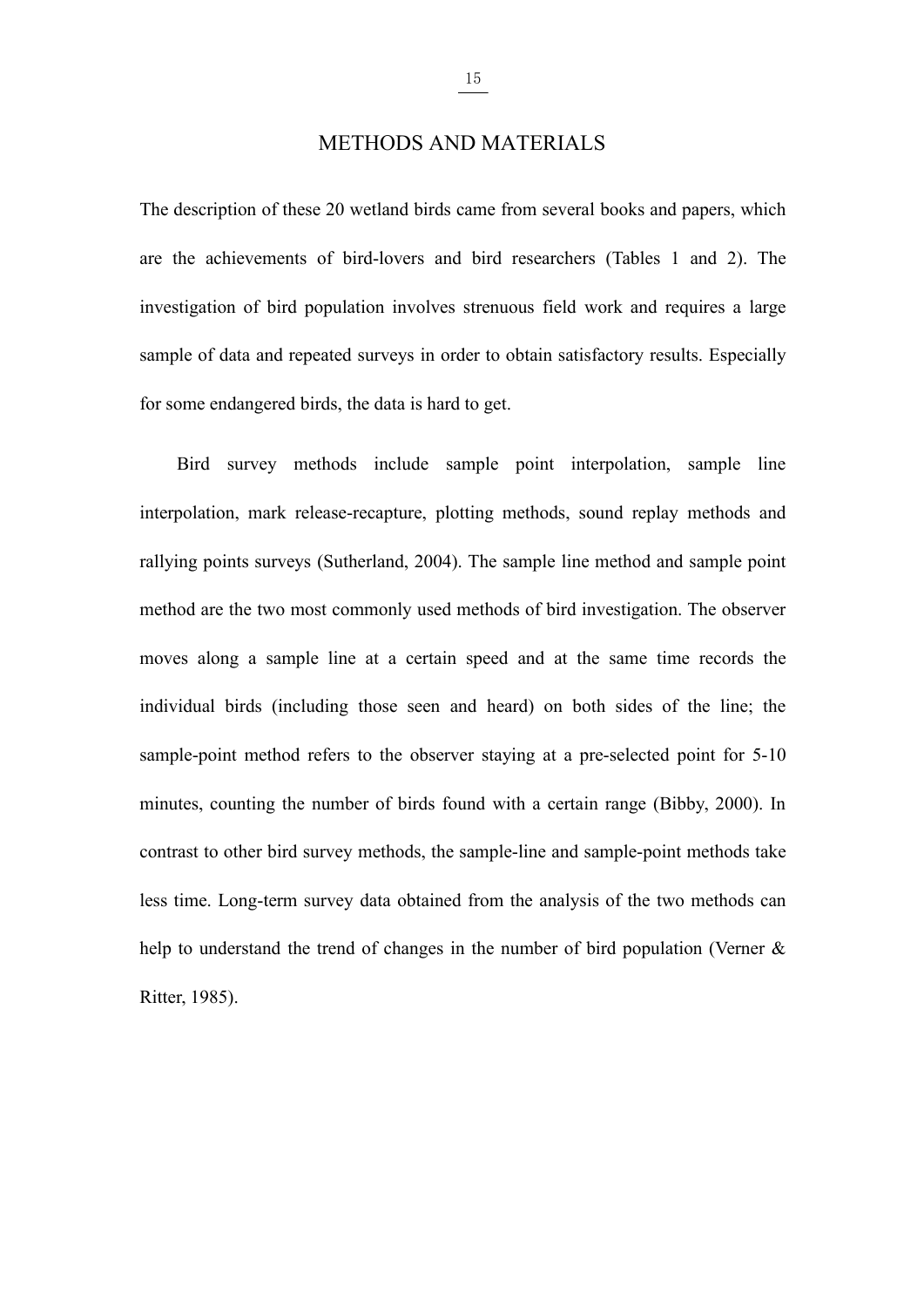|                                                            | 16                                                                  |
|------------------------------------------------------------|---------------------------------------------------------------------|
| Table 1. Website and documents of endangered wetland birds |                                                                     |
|                                                            | Ten Endangered Wetland Birds                                        |
| Red-naped ibis                                             | Storks, ibises and spoonbills of the world                          |
| Crested ibis                                               | https://en.wikipedia.org/wiki/Crested ibis                          |
| Glossy ibis                                                | BirdLife International (2012). "Plegadis falcinellus"               |
| Whooper swan                                               | Bird of China                                                       |
| Red-crowned<br>crane                                       | https://en.wikipedia.org/wiki/Red-crowned crane                     |
| Brant goose                                                | Analysis of mitochondrial DNA of Pacific Black Brant                |
| White-tailed<br>tropicbird                                 | Seabirds of the World                                               |
| Black-winged<br>stilt                                      | The Black-winged Stilts at Holme Norfolk Naturalists' Trust reserve |
| Ringed plover                                              | https://en.wikipedia.org/wiki/Common ringed plover                  |
| Painted snipe                                              | Nest Attendance of Parent Birds in the Painted Snipe                |

<span id="page-27-0"></span>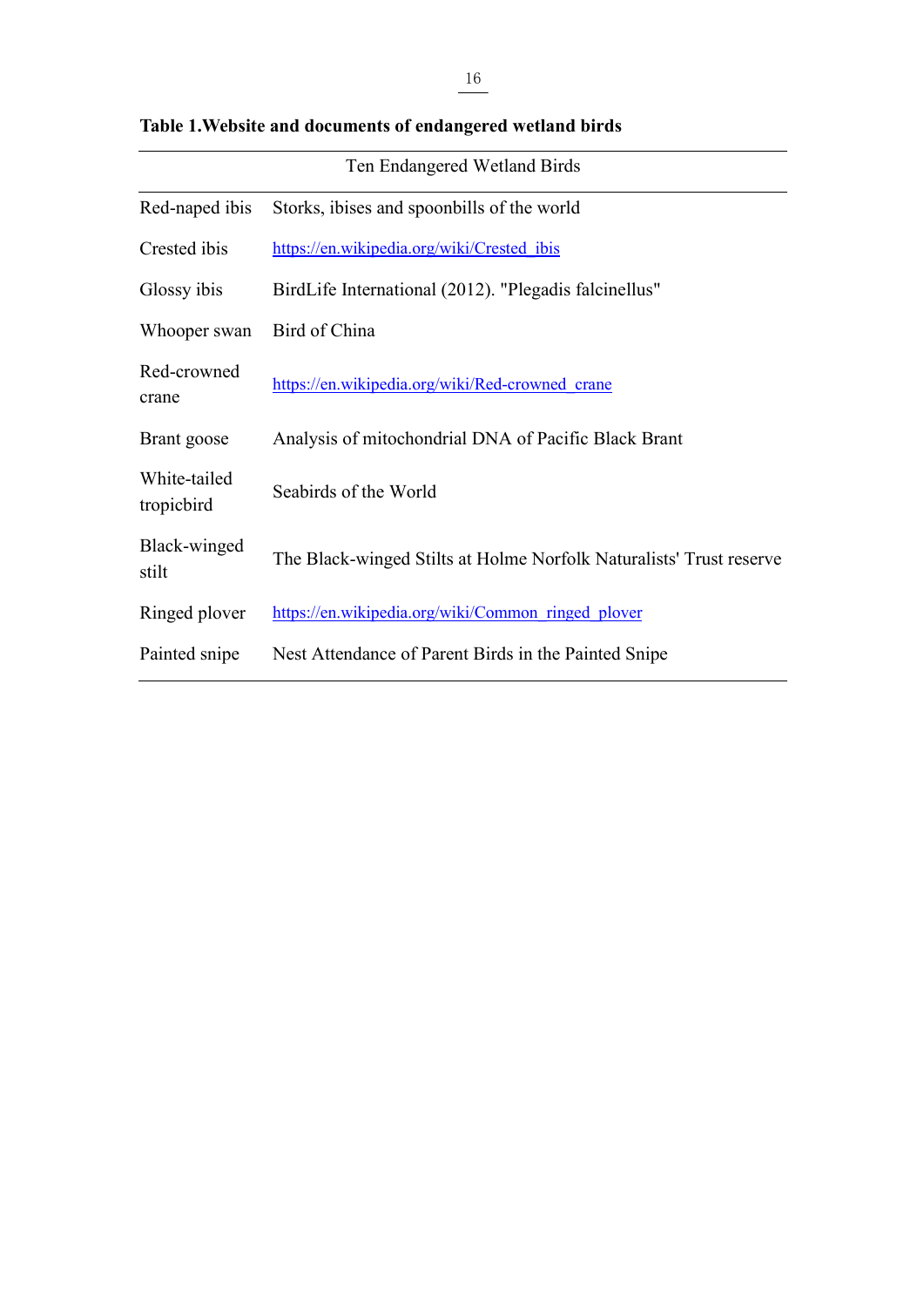<span id="page-28-0"></span>

|                                                          | 17                                                                                                      |  |  |
|----------------------------------------------------------|---------------------------------------------------------------------------------------------------------|--|--|
| Table 2. Website and documents of abundant wetland birds |                                                                                                         |  |  |
| Ten Abundant Wetland Birds                               |                                                                                                         |  |  |
| Cotton teal                                              | https://en.wikipedia.org/wiki/Cotton_pygmy_goose                                                        |  |  |
| Stone-curlews                                            | https://en.wikipedia.org/wiki/Stone-curlew                                                              |  |  |
| Black-necked<br>crane                                    | Blacknecked Crane in Bhutan and Arunachal Pradesh                                                       |  |  |
| Saunders's gull                                          | <b>BirdLife International</b>                                                                           |  |  |
| Moorhen                                                  | A New Flightless Gallinule from the Oligo-Miocene of Riversleigh,<br>Northwestern Queensland, Australia |  |  |
| Mandarin duck                                            | Wildfowl: An identification guide to the ducks, geese and swans of<br>the world                         |  |  |
| Great-white<br>pelican                                   | https://en.wikipedia.org/wiki/Great white pelican                                                       |  |  |
| Black-crowned<br>night heron                             | https://baike.baidu.com/item/%E5%A4%9C%E9%B9%AD/2869832?fr=a<br><b>laddin</b>                           |  |  |
| Little grebe                                             | https://en.wikipedia.org/wiki/Little grebe                                                              |  |  |
| Tundra swan                                              | https://en.wikipedia.org/wiki/Tundra swan                                                               |  |  |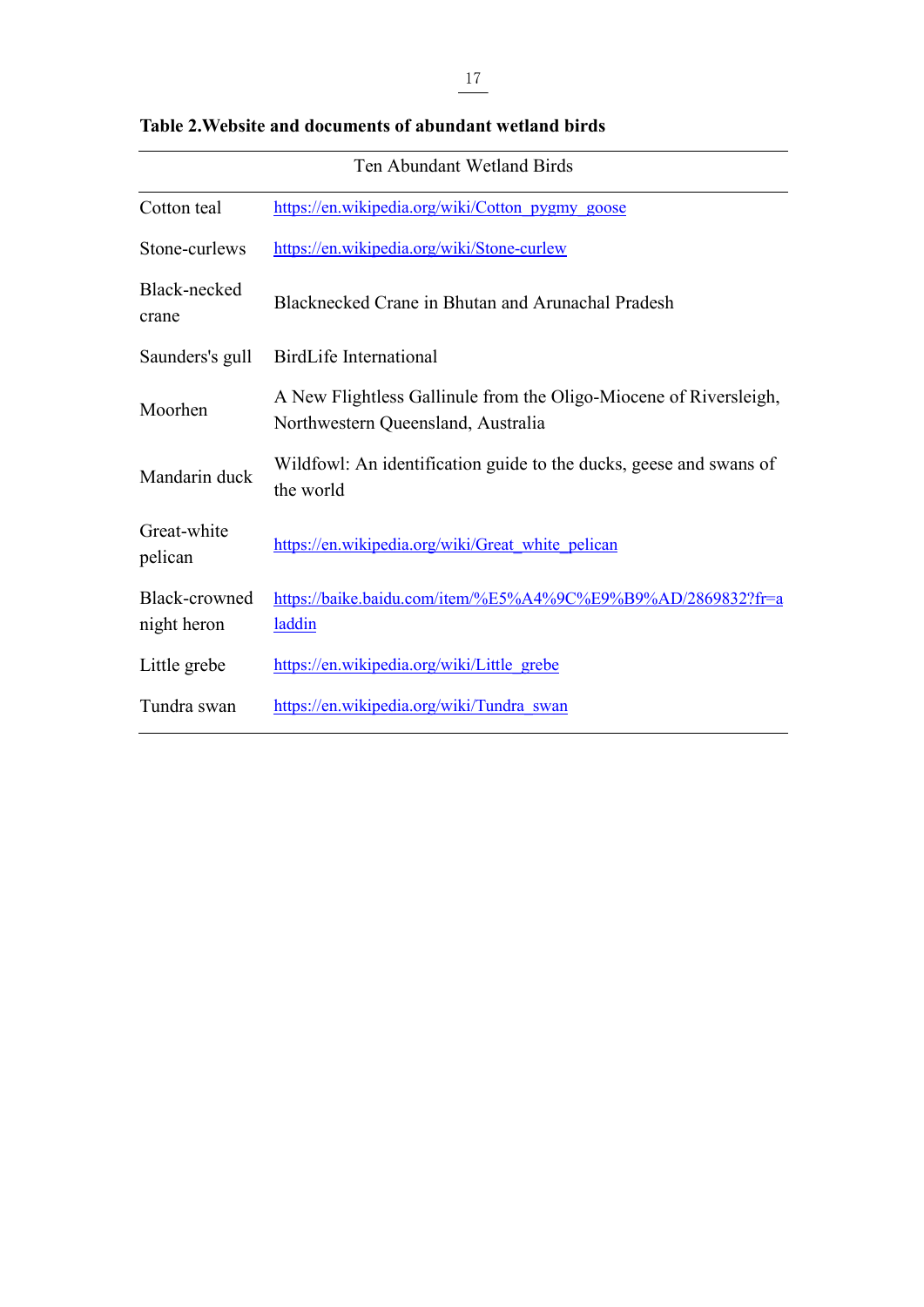# **RESULTS**

From the description of 20 wetland birds, I found that most of the wetland birds are omnivorous, meaning they can eat both animals and plants, and the breed season is from May to August. The majority of these species are migratory, but they would come back to specific breed ground during the breed season. They inhabit areas near water for easier access to food. For the abundant species, they have a strong reproductive ability and usually breed more than twice each year, while endangered species usually breed once a year and no more than five eggs per litter.



**Figure 1. Trend of Crested ibis population in China** 

# Crested ibis

Since the crested ibis was rediscovered in Yang city, the population has increased considerably (Figure 1). The increase was influenced by the "bottleneck effect" in the early years of crested ibis protection. However, the population grew slowly when first introduced. From 1998 onwards, the population of this species steadily increased, and in 2003, the number of young birds in the country exceeded  $100$  for the first time. As of July 2007, the total number of wild crested ibis has grown to  $1084$ .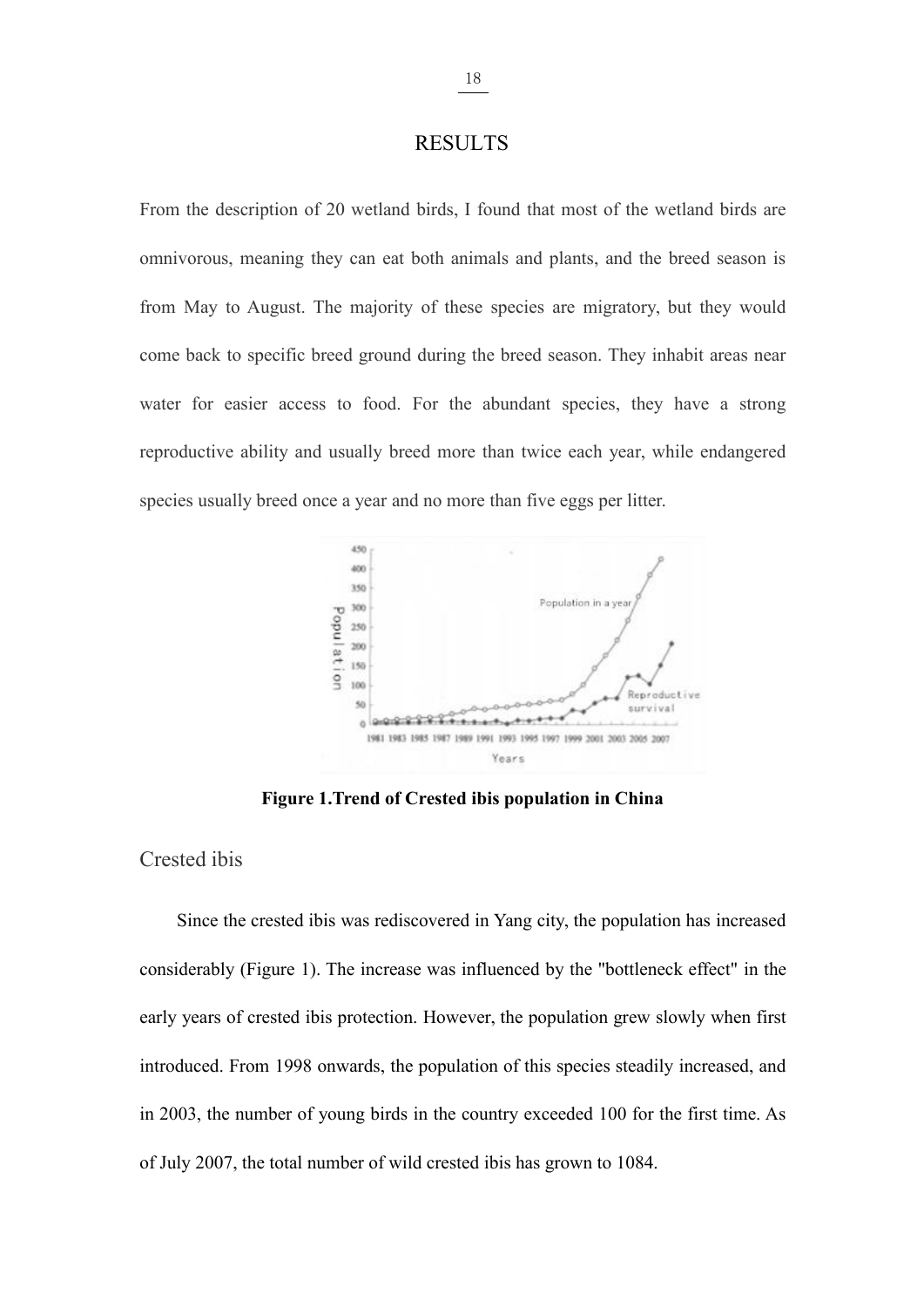$\frac{19}{19}$ <br>Glossy ibis<br>The glossy ibis is hard to see in the wild. The 1<br>YuXi city Yunnan province in 2012, and in 2013, 10  $\frac{19}{19}$ <br>The glossy ibis is hard to see in the wild. The first glossy ibis was recorded in<br>i city, Yunnan province in 2012, and in 2013, 10 of the group birds were located  $\frac{19}{19}$ <br>The glossy ibis is hard to see in the wild. The first glossy ibis was recorded in YuXi city, Yunnan province in 2012, and in 2013, 10 of the group birds were located in Honghe city for 30 days (CNS, 2013). <sup>19</sup><br>
Glossy ibis<br>
The glossy ibis is hard to see in the wild. The first glossy ibis wa<br>
YuXi city, Yunnan province in 2012, and in 2013, 10 of the group birds<br>
in Honghe city for 30 days (CNS, 2013).<br>
Whooper swan  $\frac{19}{19}$ <br>
Glossy ibis<br>
The glossy ibis is hard to see in the wild. The firs<br>
YuXi city, Yunnan province in 2012, and in 2013, 10 of<br>
in Honghe city for 30 days (CNS, 2013).<br>
Whooper swan<br>
The Sanmenxia Reservoir region The glossy ibis is hard to see in the wild. The first glossy ibis was recorded in<br>icity, Yunnan province in 2012, and in 2013, 10 of the group birds were located<br>onghe city for 30 days (CNS, 2013).<br>Opper swan.<br>The Sanmenxi

<span id="page-30-1"></span><span id="page-30-0"></span>The glossy ibis is hard to see in the wild. The first glossy ibis was recorded in YuXi city, Yunnan province in 2012, and in 2013, 10 of the group birds were located in Honghe city for 30 days (CNS, 2013).<br>
Whooper swan<br>
T YuXi city, Yunnan province in 2012, and in 2013, 10 of the group birds were located<br>in Honghe city for 30 days (CNS, 2013).<br>Whooper swan<br>Thousands will come to the reservoir for overwintering. From 2010 to 2014, the<br>winter in Honghe city for 30 days (CNS, 2013).<br>
Whooper swan<br>
The Sanmenxia Reservoir region is typical habitat for the hooper swan.<br>
Thousands will come to the reservoir for overwintering. From 2010 to 2014, the<br>
wintering popul **Thousands will come to the reservoir region is typical habitat for the hooper swan.**<br>Thousands will come to the reservoir for overwintering. From 2010 to 2014, the wintering population increased from 3492 to 7857. The pop The Sanmenxia Reservoir region is typical habitat<br>
Thousands will come to the reservoir for overwintering. F<br>
wintering population increased from 3492 to 7857. The popul<br>
at the begin of 2015 because of avian influenza (Ta

<span id="page-30-3"></span>

| Year | Population | Year | Population |      |
|------|------------|------|------------|------|
|      | 2010       | 3492 | 2011       | 4357 |
|      | 2012       | 4109 | 2013       | 5748 |
|      | 2014       | 7857 | 2015       | 1478 |

<span id="page-30-2"></span>2010 3492 2011 4357<br>
2012 4109 2013 5748<br>
2014 7857 2015 1478<br>
Red-crowned crane<br>
Since the beginning of the investigation in 1976, the population of red-crowned<br>
cranes in Heilongjiang dropped from 1310 to approximately 5 2012 4109 2013 5748<br>
2014 7857 2015 1478<br>
Red-crowned crane<br>
Since the beginning of the investigation in 1976, the population of red-crowned<br>
cranes in Heilongjiang dropped from 1310 to approximately 520 in 1986 (Table 4). 2014 7857 2015 1478<br>
Red-crowned crane<br>
Since the beginning of the investigation in 1976, the population of red-crowned<br>
cranes in Heilongjiang dropped from 1310 to approximately 520 in 1986 (Table 4).<br>
Due to the protecti Red-crowned crane<br>Since the beginning of the investigation in 1976, the population of red-cro<br>cranes in Heilongjiang dropped from 1310 to approximately 520 in 1986 (Tal<br>Due to the protection carried out, the number since 1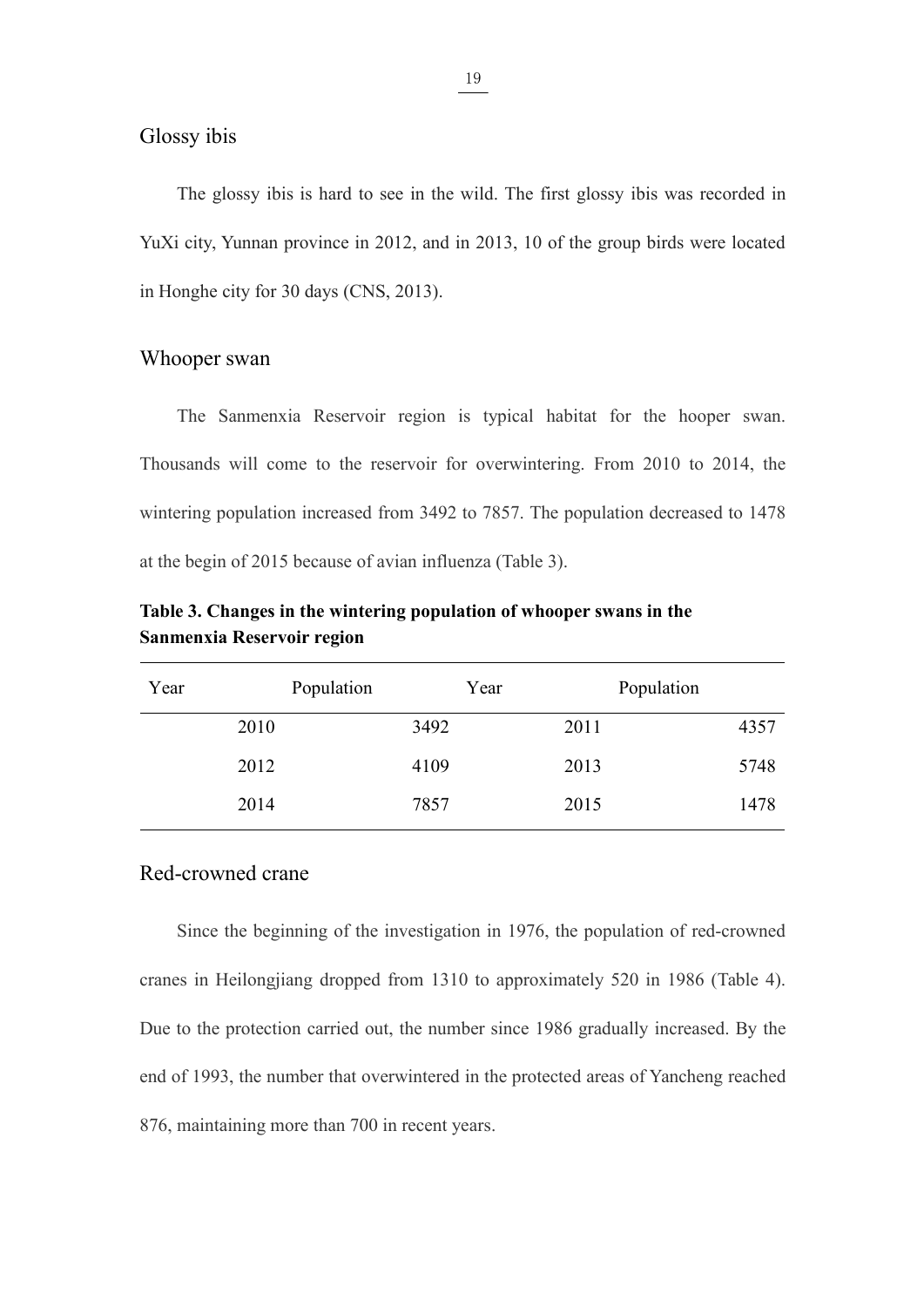<span id="page-31-0"></span>

|                                                                                                              | 20                                      |                                         |
|--------------------------------------------------------------------------------------------------------------|-----------------------------------------|-----------------------------------------|
|                                                                                                              |                                         |                                         |
| Table 4. Comparison of the population of Red-crown crane between China and<br>the world during 1976 to 1994. |                                         |                                         |
| Year                                                                                                         | China's red-crowned crane<br>population | World's red-crowned crane<br>population |
| 1976                                                                                                         | 1310                                    | $\rm N/A$                               |
|                                                                                                              |                                         |                                         |
| 1981                                                                                                         | 1300                                    | 1631                                    |
| 1984                                                                                                         | 700                                     | 1290                                    |
| 1985                                                                                                         | 606                                     | N/A                                     |
| 1986                                                                                                         | 520                                     | 1000                                    |

**Table 4. Comparison of the population of Red-crown crane between China and<br>the world during 1976 to 1994.**<br>Year China's red-crowned crane World's red-crowned crane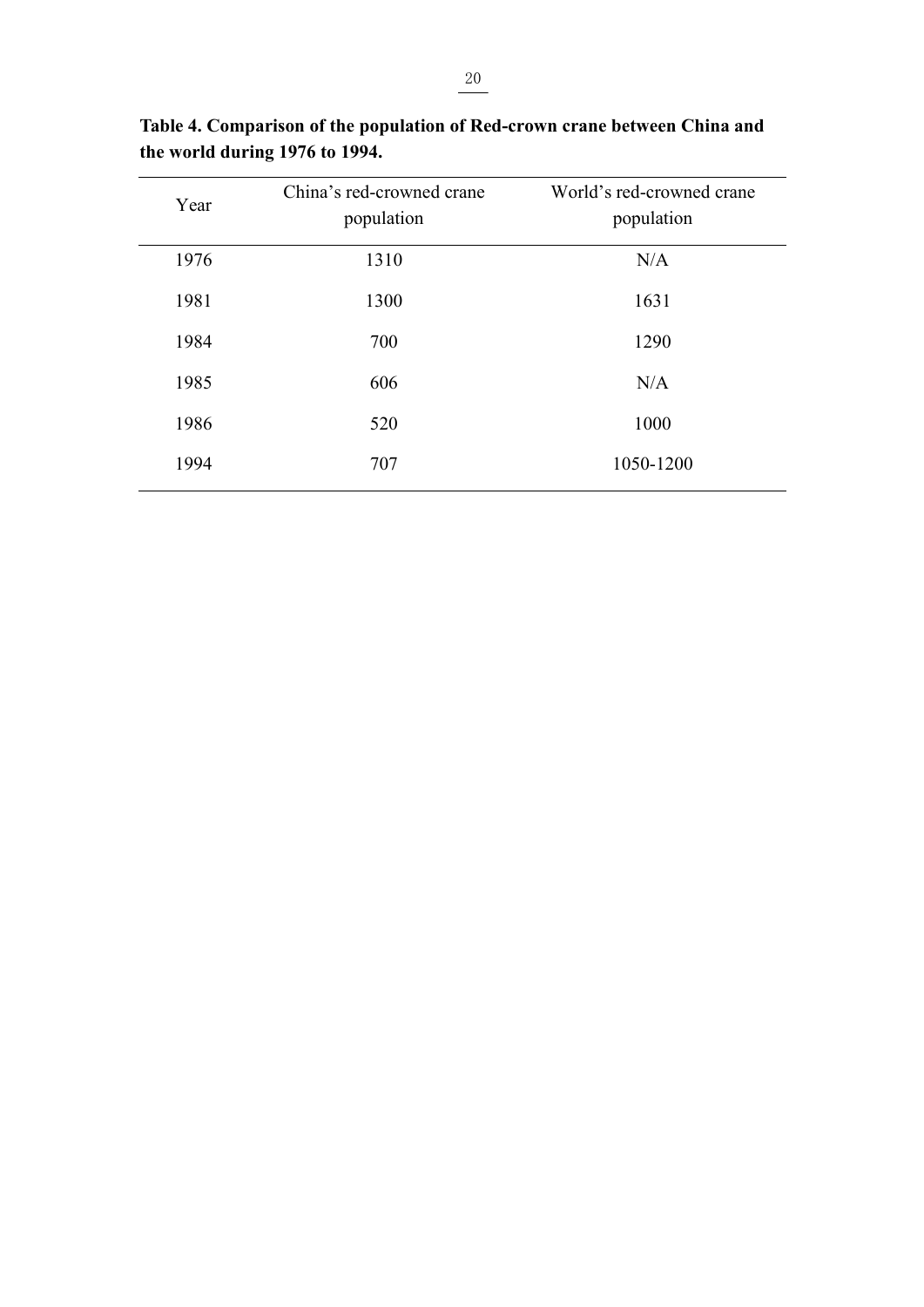# <span id="page-32-0"></span>DISCUSSION

 $\frac{21}{21}$ <br>
DISCUSSION<br>
Endangered wetland bird species have a low reproductive ability. With decreases in<br>
their habitat area, and for some as a result of high commercial values, their  $\frac{21}{21}$ <br>
DISCUSSION<br>
Endangered wetland bird species have a low reproductive ability. With decreases in<br>
their habitat area, and for some as a result of high commercial values, their<br>
populations have decreased consid **polynomial Endangered wetland bird species have a low reproductive ability. With decreases in their habitat area, and for some as a result of high commercial values, their populations have decreased considerably in recen protection has been a big topic.** There are several physical and chemical values, their populations have decreased considerably in recent years. Endangered species protection has been a big topic. There are several physi DISCUSSION<br>Endangered wetland bird species have a low reproductive ability. With decreases in<br>their habitat area, and for some as a result of high commercial values, their<br>populations have decreased considerably in recent Endangered wetland bird species have a low reproductive ability. With decreases in their habitat area, and for some as a result of high commercial values, their populations have decreased considerably in recent years. Enda their habitat area, and for some as a result of high commercial values, their<br>populations have decreased considerably in recent years. Endangered species<br>protection has been a big topic. There are several physical and chem populations have decreased considerably in recent years. Endangered species<br>protection has been a big topic. There are several physical and chemical factors that<br>affect wetland bird survival, and the impact of environmenta populations have decreased considerably in recent years. Endangered spectrotion has been a big topic. There are several physical and chemical factors affect wetland bird survival, and the impact of environmental changes ca t wetland bird survival, and the impact of environmental changes caused by<br>an activities on wetland birds is the most critical among them. Other activities<br>de wetland cultivation and other changes to wetlands, global clima

<span id="page-32-1"></span>human activities on wetland birds is the most critical among them. Other activities<br>include wetland cultivation and other changes to wetlands, global climatic changes,<br>excessively exploited biological resources, and pollut include wetland cultivation and other changes to wetlands, global climatic changes,<br>excessively exploited biological resources, and polluted waters in wetlands.<br>Impacts of wetland changes on birds<br>The crested ibis, the or excessively exploited biological resources, and polluted waters in wetlands.<br>
Impacts of wetland changes on birds<br>
The crested ibis, the original species endemic to East Asia, can only be found in<br>
China now. According to in Impacts of wetland changes on birds<br>The crested ibis, the original species endemic to East Asi<br>China now. According to Zhijun Ma's report, the adult bird<br>during the winter. The size of paddy fields is one of the main fa<br>c in recent years. According to Dong-chou Shi et al. (1991),<br>Thijun Ma's report, the adult bird forages in paddy fields<br>of paddy fields is one of the main factors for this species to<br>The area of winter paddy fields decreased The crested ibis, the original species endemic to East Asia, can only be found in<br>China now. According to Zhijun Ma's report, the adult bird forages in paddy fields<br>during the winter. The size of paddy fields is one of th China now. According to Zhijun Ma's report, the adult bird forages in paddy fields<br>during the winter. The size of paddy fields is one of the main factors for this species to<br>choose areas for foraging. The area of winter p China now. According to Zhijun Ma's report, the adult bird forages in paddy fields<br>during the winter. The size of paddy fields is one of the main factors for this species to<br>choose areas for foraging. The area of winter p se areas for foraging. The area of winter paddy fields decreased from 200 m<sup>2</sup> in<br>arly 1980s to 26.7 m<sup>2</sup> in recent years. According to Dong-chou Shi et al. (1991),<br>eduction of the crested ibis population and its extinctio the carly 1980s to 26.7 m<sup>2</sup> in recent years. According to Dong-chou Shi et al. (1991),<br>the reduction of the crested ibis population and its extinction in the local areas are<br>directly affected by the large area reduction

<span id="page-32-2"></span>the reduction of the crested ibis population and its extinction in the local areas are<br>directly affected by the large area reduction of area of paddy fields (Zhijun, 2001).<br>Impacts of climate change on wetland to birds<br>Def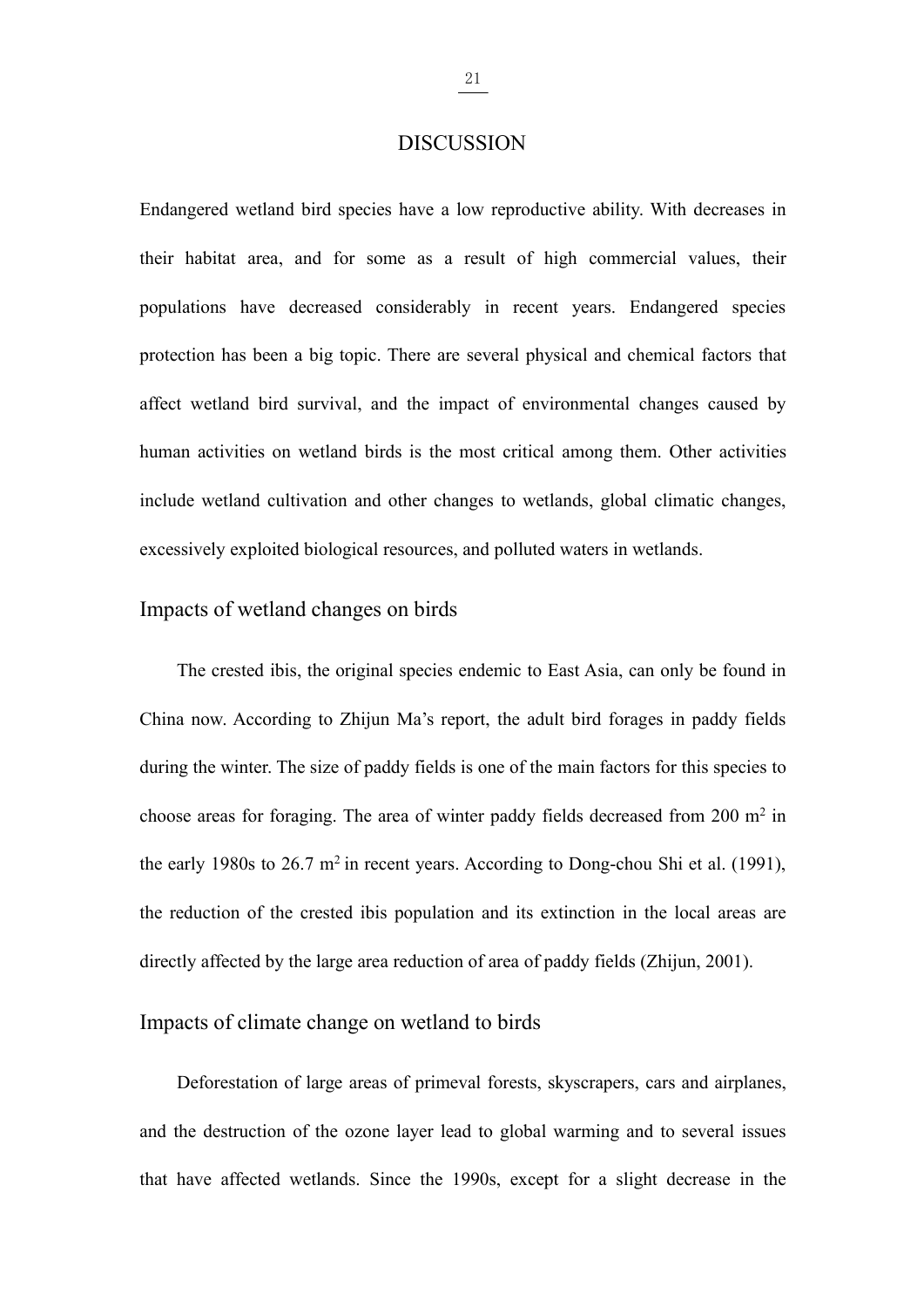$\frac{22}{2}$ <br>average temperature in 1992, China has maintained a warming trend. According to the<br>authority of the Intergovernmental Panel on Climate Change (IPCC) in 1990, it is average temperature in 1992, China has maintained a warming trend. According to the authority of the Intergovernmental Panel on Climate Change (IPCC) in 1990, it is predicted that by the middle of the 21st century, the gl  $\frac{22}{2}$ <br>average temperature in 1992, China has maintained a warming trend. According to the authority of the Intergovernmental Panel on Climate Change (IPCC) in 1990, it is predicted that by the middle of the 21st cent  $\frac{22}{2}$ <br>average temperature in 1992, China has maintained a warming trend. According to the<br>authority of the Intergovernmental Panel on Climate Change (IPCC) in 1990, it is<br>predicted that by the middle of the 21st cent  $\frac{22}{22}$ <br>average temperature in 1992, China has maintained a warming trend. According to the<br>authority of the Intergovernmental Panel on Climate Change (IPCC) in 1990, it is<br>predicted that by the middle of the 21st cen average temperature in 1992, China has maintained a warming trend. According to the authority of the Intergovernmental Panel on Climate Change (IPCC) in 1990, it is predicted that by the middle of the 21st century, the gl authority of the Intergovernmental Panel on C<br>predicted that by the middle of the 21st century<br>increase by 1.5-4.5  $\degree$ C and the CO<sub>2</sub> concentrat<br>level (Jian, 1998). In China, the winter is becom<br>the northern China. The w authority of the Intergovernmental Panel on Climate Change (IPCC) in 1990, it is<br>predicted that by the middle of the 21st century, the global average temperature will<br>increase by 1.5-4.5 °C and the CO<sub>2</sub> concentration will ase by 1.5-4.5 °C and the CO<sub>2</sub> concentration will be doubled than the current (Jian, 1998). In China, the winter is becoming warmer and warmer especially in orthern China. The warmer winter would delay plant growth and th

<span id="page-33-0"></span>level (Jian, 1998). In China, the winter is becoming warmer and warmer especially in<br>the northern China. The warmer winter would delay plant growth and the freezing<br>period of soil.<br>Over-exploitation of biological resources the northern China. The warmer winter would delay plant growth and the freezing<br>period of soil.<br>Over-exploitation of biological resources in wetland ecosystems on birds<br>Due to poverty and other reasons, wetland biological bather position of biological resources in wetland ecosystems on birds<br>Due to poverty and other reasons, wetland biological resources have become the<br>main income for local residents. Overexploitation of fish and shrimp, ha Over-exploitation of biological resources in wetland ecosystems on birds<br>Due to poverty and other reasons, wetland biological resources have become the<br>main income for local residents. Overexploitation of fish and shrimp, Over-exploitation of biological resources in wetland ecosystems on birds<br>Due to poverty and other reasons, wetland biological resources have become the<br>main income for local residents. Overexploitation of fish and shrimp, income for local residents. Overexploitation of fish and shrimp, harvest of<br>ind plants, overgrazing, detoxification of poisonous aquatic organisms by poison<br>deforestation and so on have all plundered the food resources of

<span id="page-33-1"></span>wetland plants, overgrazing, detoxification of poisonous aquatic organisms by poison<br>bait, deforestation and so on have all plundered the food resources of wetland birds.<br>The reduction in the number of birds is an inevitab bait, deforestation and so on have all plundered the food resources of wetland birds.<br>The reduction in the number of birds is an inevitable result.<br>Impacts of water pollution on birds in wetland ecosystems<br>Industrial waste The reduction in the number of birds is an inevitable result.<br>
Impacts of water pollution on birds in wetland ecosystems<br>
Industrial wastewater and domestic sewage are directly discharged into wetland<br>
water without standa Impacts of water pollution on birds in wetland ecosystems<br>Industrial wastewater and domestic sewage are directly discharged into wetland<br>water without standardized treatment. Pesticides and fertilizers are used in agricult Industrial wastewater and domestic sewage are directly discharged into wetland<br>water without standardized treatment. Pesticides and fertilizers are used in agricultural<br>irrigation, which seriously pollutes wetland water bo water without standardized treatment. Pesticide<br>irrigation, which seriously pollutes wetland wa<br>is detrimental to their health, further leading to<br>toxic substances such as heavy metals. There<br>years that show how non-enviro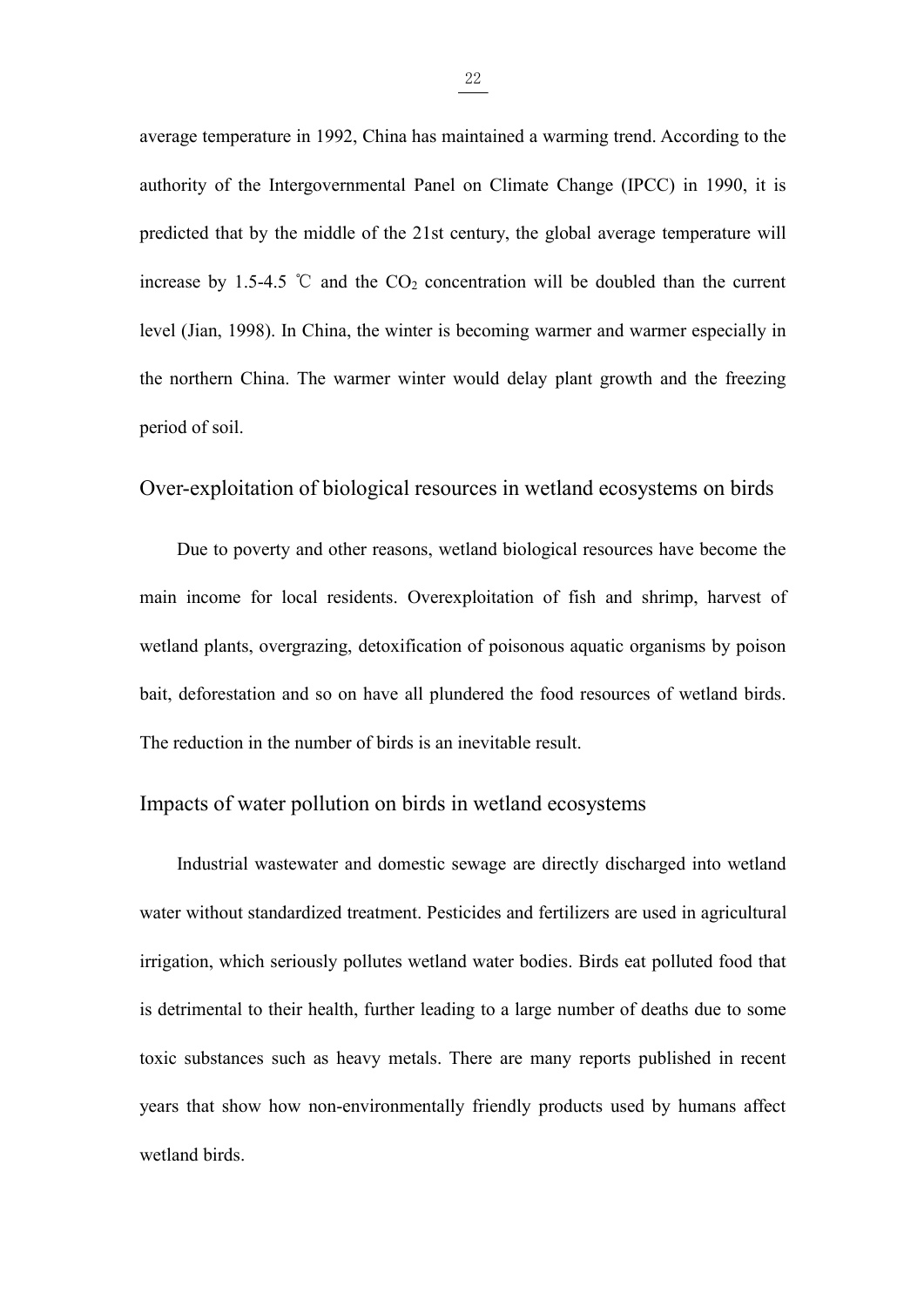<span id="page-34-0"></span>

 $\frac{23}{23}$ <br>Effects of heavy metal pollution on birds<br>Birds are at or near the top of food chain and consequently suffer from  $\frac{23}{25}$ <br>Birds are at or near the top of food chain and consequently suffer from<br>mulating environmental pollutants. Because containment of heavy metals in the Effects of heavy metal pollution on birds<br>Birds are at or near the top of food chain and consequently suffer from<br>accumulating environmental pollutants. Because containment of heavy metals in the<br>feathers and eggshells of Effects of heavy metal pollution on birds<br>Birds are at or near the top of food chain and consequently suffer from<br>accumulating environmental pollutants. Because containment of heavy metals in the<br>feathers and eggshells of Birds are at or near the top of food chain and consequently suffer from<br>accumulating environmental pollutants. Because containment of heavy metals in the<br>feathers and eggshells of birds reflect the background abundance of Effects of heavy metal pollution on birds<br>Birds are at or near the top of food chain and consequently suffer from<br>accumulating environmental pollutants. Because containment of heavy metals in the<br>feathers and eggshells of Birds are at or near the top of food chain and consequently suffer from<br>accumulating environmental pollutants. Because containment of heavy metals in the<br>feathers and eggshells of birds reflect the background abundance of accumulating environmental pollutants. Because containment of heavy metals in the feathers and eggshells of birds reflect the background abundance of these pollutants, birds can be a useful indicator of heavy metal pollut feathers and eggshells of birds reflect the background abundance of these pollutants,<br>birds can be a useful indicator of heavy metal pollution in the environment (Table 5).<br>The presence of heavy metals in air, soil, and w birds can be a useful indicator of heavy metal pollution in the<br>The presence of heavy metals in air, soil, and water has a<br>organisms and is extremely dangerous because of the<br>amplification in the food chain. For example, The presence of heavy metals in air, soil, and water has a serious impact on living<br>organisms and is extremely dangerous because of their bioaccumulation and<br>amplification in the food chain. For example, in the transfer o be, in the transfer of phytoplankton  $\rightarrow$ <br>in, mercury concentrations increase with<br>**and pollution**<br>Artificial<br>A great deal of harmful gas and dust<br>containing heavy metals are produced by<br>industrial waste, automobile emiss

| trophic levels (Bryan, 1984).                            |                                                                  |                                                                                                                                                     |
|----------------------------------------------------------|------------------------------------------------------------------|-----------------------------------------------------------------------------------------------------------------------------------------------------|
| Table 5. Main types and sources of heavy metal pollution |                                                                  |                                                                                                                                                     |
| Type                                                     | Natural                                                          | Artificial                                                                                                                                          |
| Atmosphere                                               | Cosmic rays and various<br>geological movements of<br>the earth. | A great deal of harmful gas and dust<br>containing heavy metals are produced by<br>industrial waste, automobile emissions,<br>and automobile tires. |
| Water                                                    | Chemical interactions<br>between water, soil, and<br>rocks.      | Industrial waste water and untreated<br>sewage, refuse dumps and atmosphere<br>sinks containing heavy metals                                        |
| Soil                                                     | Contaminated rocks and<br>biomaterials                           | Mining, building, accumulated solid<br>wastes, agrochemicals, and dirty water<br>irrigation                                                         |

<span id="page-34-1"></span>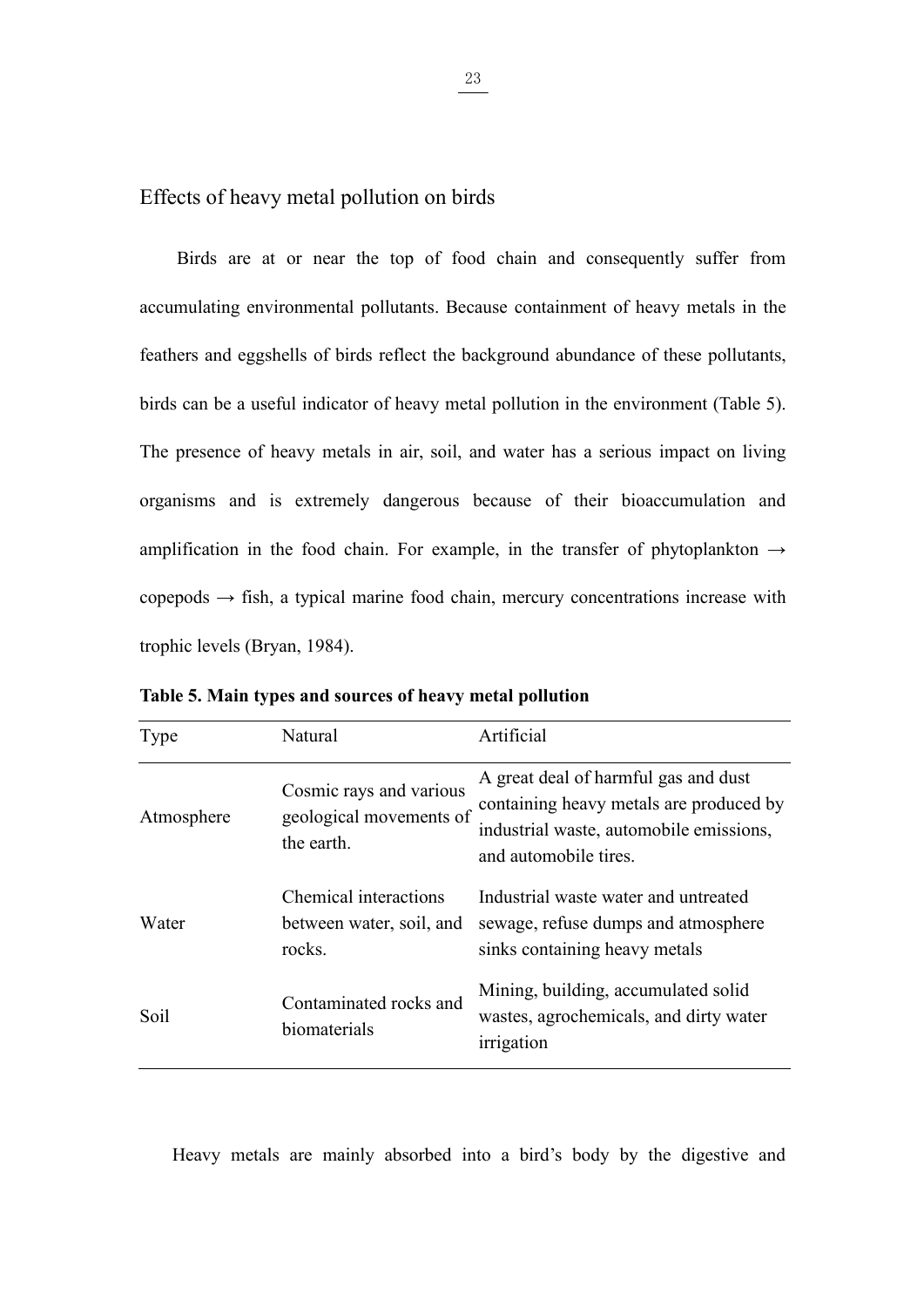$\frac{24}{2}$ <br>respiratory tracts. Furthermore, a small amount of heavy metal can be absorbed<br>through the skin and mucous membranes. The negative characteristics of heavy metal the spiratory tracts. Furthermore, a small amount of heavy metal can be absorbed through the skin and mucous membranes. The negative characteristics of heavy metal pollution are: (1) some heavy metals in water can be conv respiratory tracts. Furthermore, a small amount of heavy metal can be absorbed<br>through the skin and mucous membranes. The negative characteristics of heavy metal<br>pollution are: (1) some heavy metals in water can be conver expiratory tracts. Furthermore, a small amount of heavy metal can be absorbed<br>through the skin and mucous membranes. The negative characteristics of heavy metal<br>pollution are: (1) some heavy metals in water can be convert respiratory tracts. Furthermore, a small amount of heavy metal can be absorbed<br>through the skin and mucous membranes. The negative characteristics of heavy metal<br>pollution are: (1) some heavy metals in water can be conver the spiratory tracts. Furthermore, a small amount of heavy metal can be absorbed<br>through the skin and mucous membranes. The negative characteristics of heavy metal<br>pollution are: (1) some heavy metals in water can be conv through the skin and mucous membranes. The negative characteristics of heavy metal<br>pollution are: (1) some heavy metals in water can be converted to more toxic metal<br>compounds by microorganisms, such as in the methylation pollution are: (1) some heavy metals in water can be converted to more toxic metal<br>compounds by microorganisms, such as in the methylation of mercury; (2) the<br>valences of heavy metals are different, as long with their act compounds by microorganisms, such as<br>valences of heavy metals are different, as<br>their morphology can be transformed with<br>long as there is a trace of heavy metals (us<br>effects, especially for mercury and cadmiu<br>001 mg/L.<br>Eff compounds by microorganisms, such as in the methylation of mercury; (2) the valences of heavy metals are different, as long with their activity and toxicity; (3) their morphology can be transformed with changes to pH and morphology can be transformed with changes to pH and redox conditions; (4) as<br>as there is a trace of heavy metals (usually  $1 \sim 10$ mg / L), they can produce toxic<br>ts, especially for mercury and cadmium, whose toxic concen

<span id="page-35-0"></span>long as there is a trace of heavy metals (usually  $1 \sim 10$  mg / L), they can produce toxic<br>effects, especially for mercury and cadmium, whose toxic concentration is  $0.01 \sim 0$ .<br>001 mg/L.<br>Effects of Persistent Organic Poll effects, especially for mercury and cadmium, whose toxic concentration is  $0.01 \approx 0.01$  mg/L.<br>
Effects of Persistent Organic Pollutants (POPs) on birds<br>
There are two main sources of POPs: (1) Organochlorine pesticides ar environment. The environment of populations of POPs: (1) Organochlorine pesticides are produced and applied to soils and crops due to agricultural needs; (2) Metal smelting, waste incineration and production and use of PCP Effects of Persistent Organic Pollutants (POPs) on birds<br>There are two main sources of POPs: (1) Organochlorine pesticides are produced<br>and applied to soils and crops due to agricultural needs; (2) Metal smelting, waste<br>in There are two main sources of POPs: (1) Organochlorine pesticides are produced<br>and applied to soils and crops due to agricultural needs; (2) Metal smelting, waste<br>incineration and production and use of PCP and PCBs bring P and applied to soils and crops due to agricultural needs; (2) Metal smelting, waste<br>incineration and production and use of PCP and PCBs bring POPs into the<br>environment. The effects of POPs on wild birds are mainly indirect incineration and production and use of PCP and PCBs bring POPs into the environment. The effects of POPs on wild birds are mainly indirect and caused by the food chain, which can lead to birth defects, cancer, immune dysfu environment. The effects of POPs on wild birds are mainly indirect and caused by the<br>food chain, which can lead to birth defects, cancer, immune dysfunction, endocrine<br>disorders, reduced susceptibility to disease, developm food chain, which can lead to birth defects, cancer, immune dysfunction, endocrine<br>disorders, reduced susceptibility to disease, developmental and reproductive system<br>diseases, production of soft-shelled eggs, and reduced disorders, reduced susceptibility to disease, developmental and reproductive system<br>diseases, production of soft-shelled eggs, and reduced reproductive success. The<br>destruction of the environment by POPs also reduces the h diseases, production of soft-shelled eggs, and reduced reproductive success. The destruction of the environment by POPs also reduces the habitat of birds and may force migratory birds or highly migratory birds to migrate o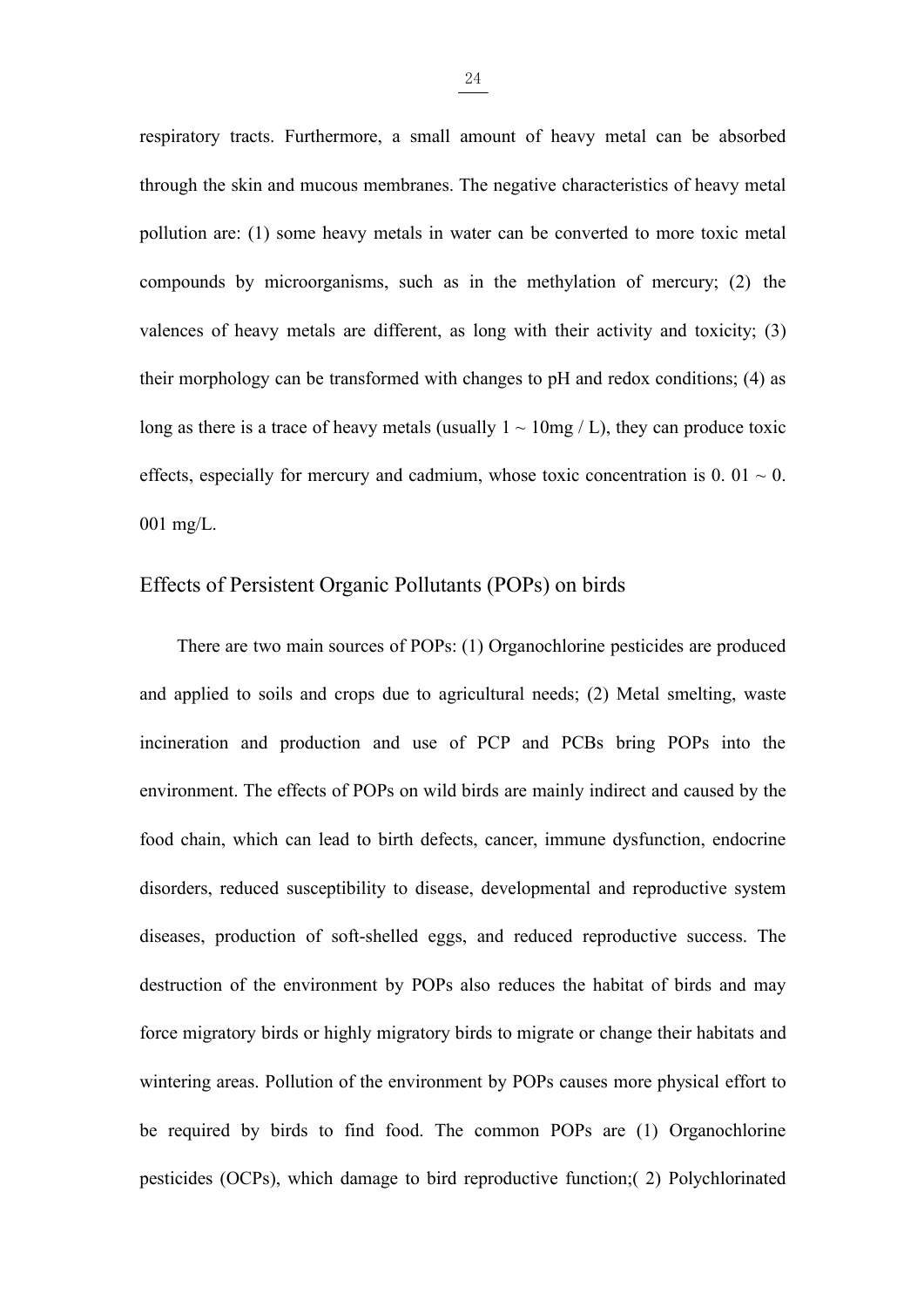$\frac{25}{25}$ <br>biphenyls (PCBs), which can induce the death of chicken embryos, significantly<br>increase the mortality rate of eggs, affecting the mortality and hatching rate of biphenyls (PCBs), which can induce the death of chicken embryos, significantly<br>increase the mortality rate of eggs, affecting the mortality and hatching rate of<br>embryos and chicks, causing morphological variation; and (3)  $\frac{25}{25}$ <br>biphenyls (PCBs), which can induce the death of chicken embryos, significantly<br>increase the mortality rate of eggs, affecting the mortality and hatching rate of<br>embryos and chicks, causing morphological variat  $\frac{25}{25}$ <br>biphenyls (PCBs), which can induce the death of chicken embryos, significantly<br>increase the mortality rate of eggs, affecting the mortality and hatching rate of<br>embryos and chicks, causing morphological variat  $\frac{25}{25}$ <br>biphenyls (PCBs), which can induce the death of chicken embryos, significantly<br>increase the mortality rate of eggs, affecting the mortality and hatching rate of<br>embryos and chicks, causing morphological variat biphenyls (PCBs), which can induce the death of chicken embryos, significantly<br>increase the mortality rate of eggs, affecting the mortality and hatching rate of<br>embryos and chicks, causing morphological variation; and (3) increase the mortality rate of eggs, affecting the mortality and hatching rate of<br>embryos and chicks, causing morphological variation; and (3) Polychlorinated<br>Dibenzo-p-Dioxins and Polychlorinated Dibenzofurans (PCDD/Fs), embryos and chicks, causing morphological variation; and (3) Polychlorinated<br>Dibenzo-p-Dioxins and Polychlorinated Dibenzofurans (PCDD/Fs), components of<br>automobile exhaust caused by incomplete combustion or inadvertent pr Dibenzo-p-Dioxins and Polychlorinated Dibenzofurans (PCDD/Fs), components of automobile exhaust caused by incomplete combustion or inadvertent production in certain industrial processes (Gilbertson, 1991). The absorption p automobile exhaust caused by incomplete combustion or inadvertent production in<br>certain industrial processes (Gilbertson, 1991). The absorption pathway of PCDD/Fs<br>is mainly through the digestive tract, skin, and lungs, whi certain industrial processes (Gilbertson, 1991). The absorption pathway of PCDD/Fs<br>is mainly through the digestive tract, skin, and lungs, which can affect reproductive,<br>immune, endocrine and nervous systems in developing is mainly through the digestive tract, skin, and lungs, which can affect reproductive,<br>immune, endocrine and nervous systems in developing animals. 4)Poly Brominated<br>Diphenyl Ethers (PBDEs), target organs mainly adipose ti immune, endocrine and nervous systems in developing animals. 4)Poly Brominated<br>Diphenyl Ethers (PBDEs), target organs mainly adipose tissue, nervous system,<br>thyroid and reproductive development system. PBDEs can interfere Diphenyl Ethers (PBDEs), target organs mainly adipose tissue, nervous system, thyroid and reproductive development system. PBDEs can interfere with the immune system of chicks, resulting in morphological changes of the spl thyroid and reproductive development system. PBDEs can interfere wi<br>system of chicks, resulting in morphological changes of the spleet<br>thymus and antibodies, and PDBEs concentration of media reactions i<br>negatively correlat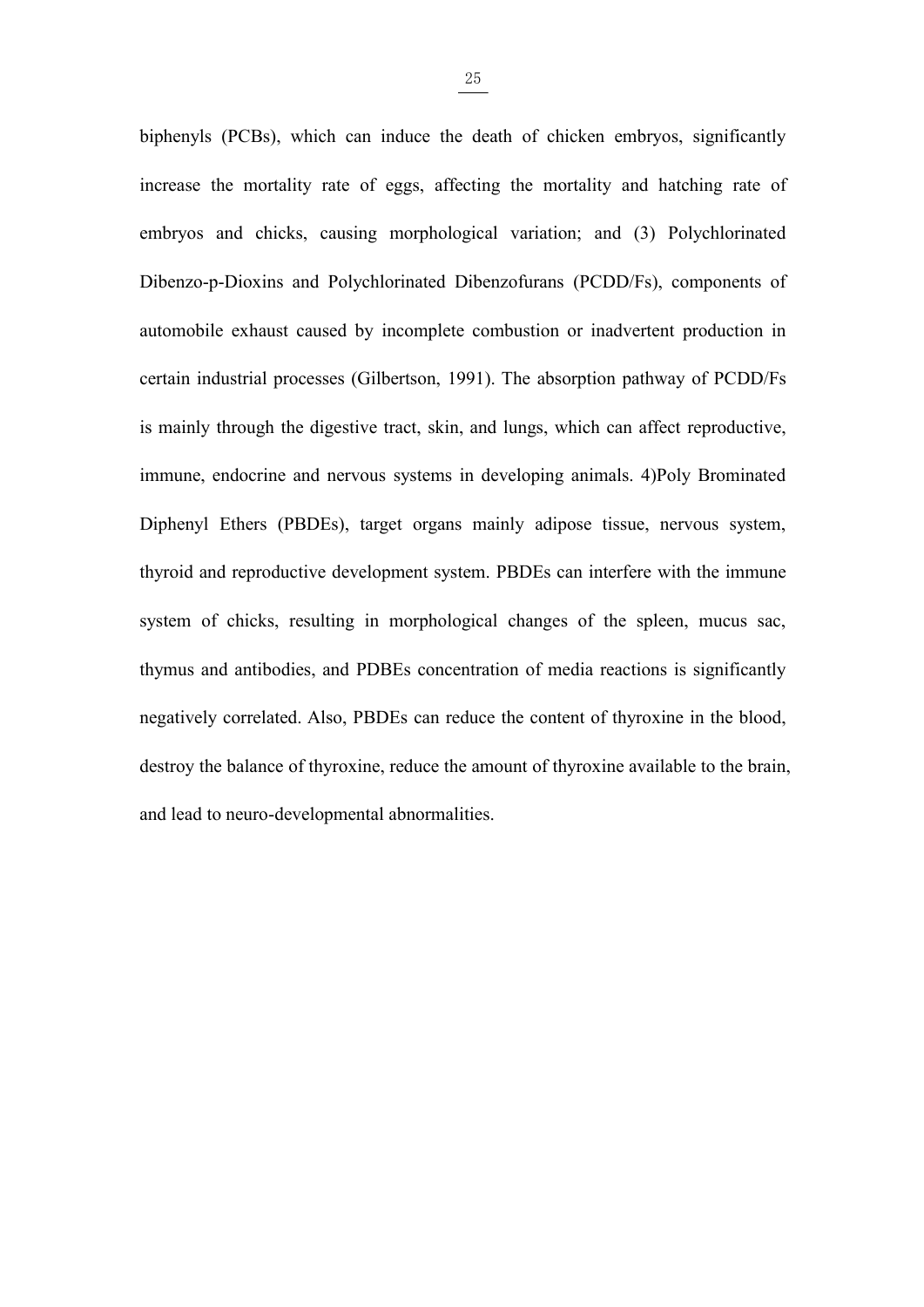# <span id="page-37-0"></span>**CONCLUSION**

 $\frac{26}{26}$ <br>
CONCLUSION<br>
Darwin's theory of evolution mentioned that creatures compete with each other, and<br>
those who can adapt to life are chosen to stay. Every kind of creature is adapting to  $\frac{26}{26}$ <br>CONCLUSION<br>Darwin's theory of evolution mentioned that creatures compete with each other, and<br>those who can adapt to life are chosen to stay. Every kind of creature is adapting to<br>the changes in this world, an  $\frac{26}{26}$ <br>CONCLUSION<br>Darwin's theory of evolution mentioned that creatures compete with each other, and<br>those who can adapt to life are chosen to stay. Every kind of creature is adapting to<br>the changes in this world, an **EXECUTE CONCLUSION**<br>Darwin's theory of evolution mentioned that creatures compete with each other, and<br>those who can adapt to life are chosen to stay. Every kind of creature is adapting to<br>the changes in this world, and CONCLUSION<br>Darwin's theory of evolution mentioned that creatures compete with each other, and<br>those who can adapt to life are chosen to stay. Every kind of creature is adapting to<br>the changes in this world, and we human be Darwin's theory of evolution mentioned that creatures compete with each other, and<br>those who can adapt to life are chosen to stay. Every kind of creature is adapting to<br>the changes in this world, and we human beings are th those who can adapt to life are chosen to stay. Every kind of creature is adapting to the changes in this world, and we human beings are the best of them. We have developed science and technology to survive and have brough the changes in this world, and we human beings are the best of them. We have developed science and technology to survive and have brought convenience to our lives. However, other organisms such as birds still observe the t developed science and technology to survive and have brought convenience to our<br>lives. However, other organisms such as birds still observe the traditional ways of<br>living habit, migration, foraging, nesting, and reproducti lives. However, other organisms such as birds still observe the traditional ways of living habit, migration, foraging, nesting, and reproduction. They cannot tell the difference between stone and lead. They just understand Iiving habit, migration, foraging, nesting, and reproduction. They cannot tell the difference between stone and lead. They just understand that they are similar hard substances that can help them digest food. If they cat l rence between stone and lead. They just understand that they are similar hard<br>ances that can help them digest food. If they eat lead pellets, they will die and<br>is no way to convey to the birds the information that such thi substances that can help them digest food. If they eat lead pellets, they will die and<br>there is no way to convey to the birds the information that such things are inedible. Of<br>course, they are also evolving. They know that

from all aspects, and some species have played a leap-forward role in the solution of scourse, they are also evolving. They know that humans will have them desperate.<br>
and that they can be eaten. However, the use of chemic course, they are also evolving. They know that humans will harvest crops in the fall<br>and that they can be eaten. However, the use of chemicals will make them desperate.<br>Zhuang'zi mentioned "Zi fei yu, yan zhi yu zhi le" in and that they can be eaten. However, the use of chemicals will make them desperate.<br>
Zhuang'zi mentioned "Zi fei yu, yan zhi yu zhi le" in the "XiaoYaoYou." The<br>
meaning of this sentence is: "How do you know what the fish Zhuang'zi mentioned "Zi fei yu, yan zhi yu zhi le" in the "Xi<br>meaning of this sentence is: "How do you know what the fish thinks?<br>from all aspects, and some species have played a leap-forward<br>development of science. I hope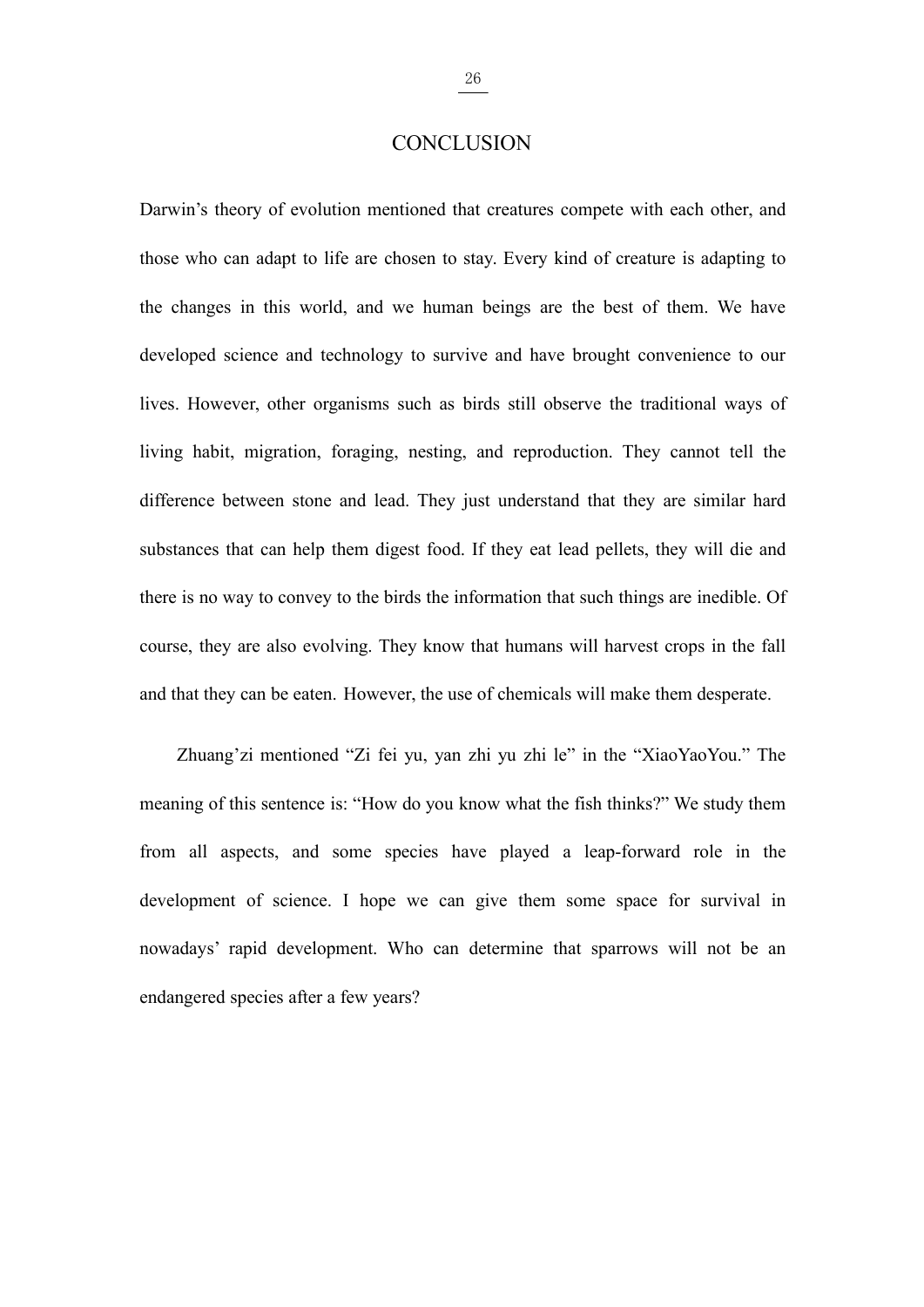$\frac{27}{27}$ <br>LITERATURE CITATIONS<br>Handbook of the birds of India and Pakistan. 2 (2nd ed.). LITERATURE CITATIONS<br>Ali S, Ripley SD. (1980). Handbook of the birds of India and Pakistan. 2 (2nd ed.).<br>Oxford University Press. pp. 139–140. 27<br>
LITERATURE CITATIONS<br>
S, Ripley SD. (1980). Handbook of the birds of India and Pakistan<br>
Oxford University Press. pp. 139–140.<br>
1 F. (1999). The Origin and Evolution of Birds. p. 372. **EXECUTECONTROLLAR FRAMIVING**<br>Ali S, Ripley SD. (1980). Handbook of the birds of India and Pakistan. 2 (2nd ed.).<br>Oxford University Press. pp. 139–140.<br>Alan F. (1999). The Origin and Evolution of Birds. p. 372.<br>Bird Life LITERATURE CITATIONS<br>Ali S, Ripley SD. (1980). Handbook of the birds of India and Pakistan. 2 (2nd ed.).<br>Oxford University Press. pp. 139–140.<br>Alan F. (1999). The Origin and Evolution of Birds. p. 372.<br>Bird Life Internatio EXECUTE OF LETTING THE STRING TO SATURE STRING THE STRING OX<br>
S. Ripley SD. (1980). Handbook of the birds of India and Pakis<br>
Oxford University Press. pp. 139–140.<br>
1 F. (1999). The Origin and Evolution of Birds. p. 372.<br>

- 
- <span id="page-38-0"></span>All an F, (1999). The Origin and Evolution of Birds. p. 372.<br>
Bird Life International (2012). IUCN Red List of Threatened Species. International<br>
Union for Conservation of Nature.<br>
Bibby C, Burgess N, Hill D, Mustoe S. (20 DECATOR UNRESHY PIESS. PP. 139–140.<br>
1 F. (1999). The Origin and Evolution of Birds. p. 372.<br>
1 Life International (2012). IUCN Red List of Threate<br>
Union for Conservation of Nature.<br>
2000). Bird Cen<br>
Academic Press, Londo
- Atali F. (1999). The Origin and Evolution of Bitts of Threatened Species. International<br>Bird Life International (2012). IUCN Red List of Threatened Species. International<br>Union for Conservation of Nature.<br>Bibby C, Burgess Life International (2012). IUCN Red List of Threatened Species. International<br>Union for Conservation of Nature.<br>y C, Burgess N, Hill D, Mustoe S. (2000). Bird Census Techniques, 2nd edn.<br>Academic Press, London.<br>s WE. (2005 Union for Conservation of Nature.<br>
by C, Burgess N, Hill D, Mustoe S. (2000). Bird Census Techniqu<br>
Academic Press, London.<br>
S. W.E. (2005). A New Flightless Gallinule (Aves: Rallidae: *Gallinn*<br>
Oligo-Miocene of Riverslei Bibby C, Burgess N, Hill D, Mustoe S. (2000). Bird Census Techniques, 2nd edn.<br>
Academic Press, London.<br>
Boles WE. (2005). A New Flightless Gallinule (Aves: Rallidae: *Gallinula*) from the<br>
Oligo-Miocene of Riversleigh, No Academic Press, London.<br> *ms* WE. (2005). A New Flightless Gallinule (Aves: Rallidae: *Gallinula*) from the Oligo-Miocene of Riversleigh, Northwestern Queensland, Australia. Records of the Australian Museum 57(2): 179–190. Boles WE. (2005). A New Flightless Gallinule (Aves: Rallidae: *Gallinula*) from the<br>Oligo-Miocene of Riversleigh, Northwestern Queensland, Australia. Records of<br>the Australian Museum 57(2): 179–190.<br>Baird RF. 1991. The din Oligo-Miocene of Riversleigh, Northwestern Queensla<br>the Australian Museum 57(2): 179–190.<br>d RF. 1991. The dingo as a possible factor in the di<br>mortierii from the Australian mainland. Emu 91(2): 121-<br>d B. (1987). The black-
- Baird RF. 1991. The dingo as a possible factor in the disappearance of *Gallinula*<br> *mortierii* from the Australian mainland. Emu 91(2): 121–122.<br>
Boyd B. (1987). The black-winged stilts at Holme Norfolk Naturalists' Trus d RF. 1991. The dingo as a possible factor in<br>mortierii from the Australian mainland. Emu 91(2)<br>d B. (1987). The black-winged stilts at Holme Nc<br>Twitching. 1 (6): 148–150.<br>nn GW. (1984). Pollution due to heavy metals<br>Ecolo
- mortern nom the Australian mannand. Emit 91(2). 121–122.<br>Boyd B. (1987). The black-winged stilts at Holme Norfolk Naturalists' Trust reserve.<br>Twitching. 1 (6): 148–150.<br>Bryan GW. (1984). Pollution due to heavy metals and t
- Expansion D, Feng L. (1984). Pollution due to heavy metals and their compounds. Marine Ecology 5: 1289–1430.<br>
Cunningham LJ. (1992). Ancient Chamorro Society. Bess Press. p. 112.<br>
Changqing D, Feng L. (2005). Conservation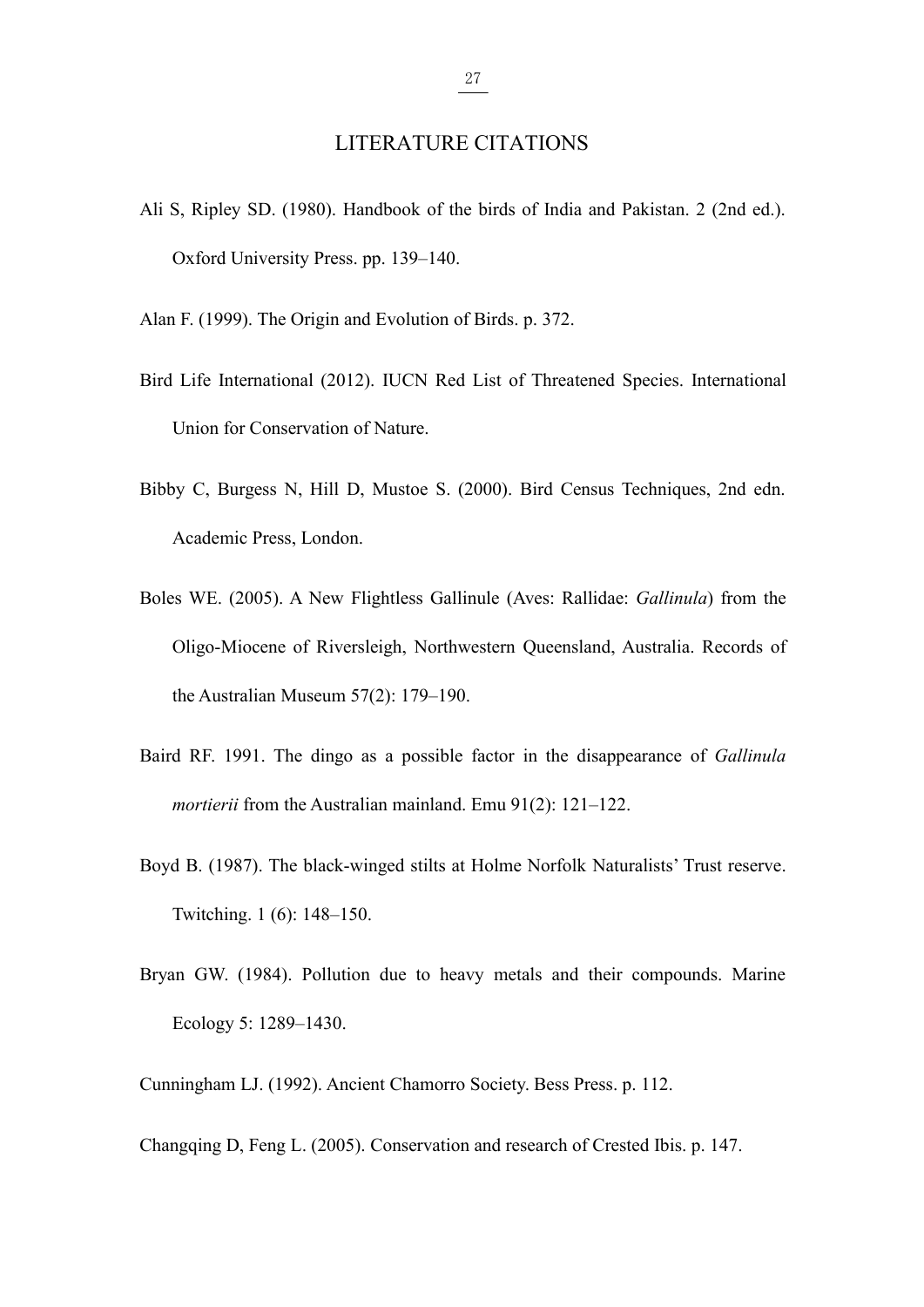- China News Service. 2013. http://www.chinanews.com/df/2013/05-14/ 4817670.shtml  $\frac{28}{28}$ <br>China News Service. 2013. http://www.chinanews.com/df/2013/05-14/4817670.shtml<br>Gilbertson M, Kubiak T, Ludwig J, et al. (1991) Great Lakes embryo mortality, edema<br>and deformities syndrome (GLEMEDS) in colonial  $\frac{28}{200}$ <br>and News Service. 2013. http://www.chinanews.com/df/2013/05-14/4817670.shtml<br>ertson M, Kubiak T, Ludwig J, et al. (1991) Great Lakes embryo mortality, edema<br>and deformities syndrome (GLEMEDS) in colonial fish  $\frac{28}{28}$ <br>a News Service. 2013. http://www.chinanews.com/df/2013/05-14/4817670.shtml<br>ertson M, Kubiak T, Ludwig J, et al. (1991) Great Lakes embryo mortality, edema<br>and deformities syndrome (GLEMEDS) in colonial fish-ea 455–520. China News Service. 2013. http://www.chinanews.com/df/2013/05-14/4817670.shtml<br>Gilbertson M, Kubiak T, Ludwig J, et al. (1991) Great Lakes embryo mortality, edema<br>and deformities syndrome (GLEMEDS) in colonial fish-eating ertson M, Kubiak T, Ludwig J, et al. (1991) Great Lakes en<br>and deformities syndrome (GLEMEDS) in colonial fish-eat<br>chichedema disease. Journal of Toxicology and Envir<br>455–520.<br>cock JA, Kushlan JA, Kahl MP. (1992). Storks, and deformities syndrome (GLEMEDS) in colonial fish-cating birds: similarity to<br>chichedema disease. Journal of Toxicology and Environmental Health 33:<br>455–520.<br>Hancock JA, Kushlan JA, Kahl MP. (1992). Storks, ibises and sp
- 
- 
- Hancock JA, Kushlan JA, Kahl MP. (1992). Storks, ibises and spoonbills of the world.<br>
Academic Press. pp. 241–244.<br>
Harrison P. (1996). Seabirds of the World. Princeton: Princeton University Press.<br>
Hongfei Z, Yining W, Qi 453–520.<br>cock JA, Kushlan JA, Kahl MP. (1992). Storks, ibises and spoonbills of the world.<br>Academic Press. pp. 241–244.<br>ison P. (1996). Seabirds of the World. Princeton: Princeton University Press.<br>gfei Z, Yining W, Qingmi cock JA, Kushlan JA, Kahl MP. (1992). Storks, ibises and spoonbills of the world.<br>Academic Press. pp. 241–244.<br>
ison P. (1996). Seabirds of the World. Princeton: Princeton University Press.<br>
gfei Z, Yining W, Qingming W, X Academic Fiess. pp. 241–244.<br>
Harrison P. (1996). Seabirds of the World. Princeton: Princeton University Press.<br>
Hongfei Z, Yining W, Qingming W, Xiaodong G, Meng H, Jianzhang M. (2012). Diet<br>
composition and preference of ison P. (1996). Seabirds of the World. Princeton: Princeton University Press.<br>gfei Z, Yining W, Qingming W, Xiaodong G, Meng H, Jianzhang M. (2012). Diet<br>composition and preference of *Grus japonensis* in Zhalong Nature Re Hongfei Z, Yining W, Qingming W, Xiaodong G, Meng H, Jianzhang M. (2012). Diet<br>
composition and preference of *Grus japonensis* in Zhalong Nature Reserve<br>
During Courtship Period. Journal of Northeast Forestry University 6 composition and preference of *Grus japonensis* in Zhalong Nature Reserve<br>During Courtship Period. Journal of Northeast Forestry University 6: 21.<br>evand T, Briedis M, Heggøy O, Hahn S. (2017). Seasonal migration strategies
- 
- Dunng Counsinp Period. Journal of Northeast Polestry Oniversity 0. 21.<br>
Lislevand T, Briedis M, Heggoy O, Hahn S. (2017). Seasonal migration strategies of<br>
Common Ringed Plovers Charadrius hiaticula. Ibis 159 (1): 225–229. evand T, Briedis M, Heggøy O, Hahn S. (2017). Seasonal migration strategies of<br>Common Ringed Plovers Charadrius hiaticula. Ibis 159 (1): 225–229.<br>Ige S, Burn H. (1987). Wildfowl: An identification guide to the ducks, geese
- 
- Jian N. (1987). Wildfowl: An identification guide to the ducks, geese and<br>swans of the world. London: Christopher Helm. pp. 188–189.<br>Jianfeng L, Guangjing L. (2007) Review of Biological Diversity and Its Protection.<br>Anhui ge S, Burn H. (1987). Wildfowl: An identification guide to the ducks, geese and<br>swans of the world. London: Christopher Helm. pp. 188–189.<br>
feng L, Guangjing L. (2007) Review of Biological Diversity and Its Protection.<br>
An Jianfeng L, Guangjing L. (2007) Review of Biological Diversity and Its Protection.<br>
Anhui Agricultural Science Bulletin 14 (3): 38–40.<br>
Jian N. (1998). The effect of increase CO2 concentration and Impact of Climate<br>
Change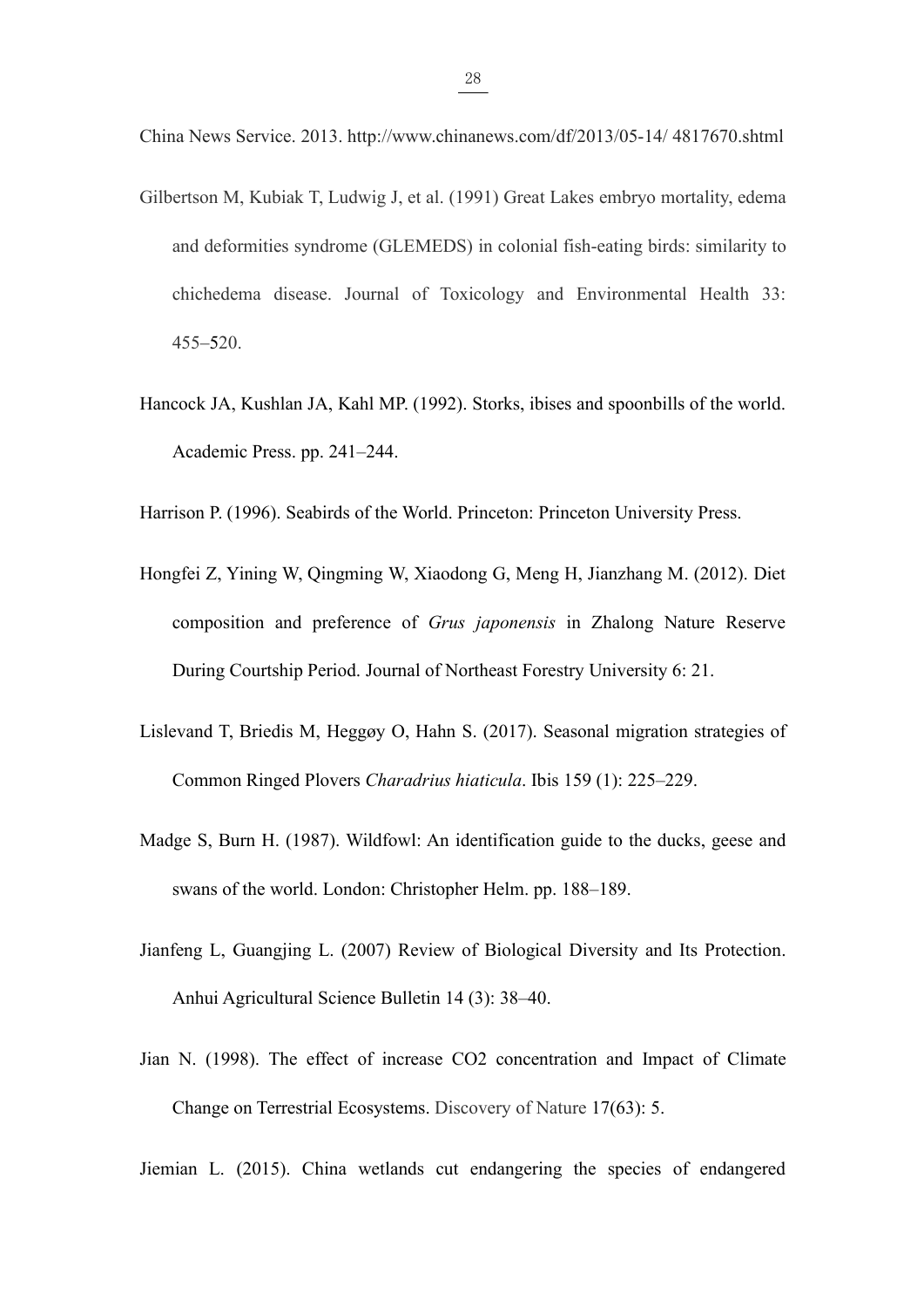- $\frac{29}{2}$ <br>waterfowl. http://www.jiemian.com/article/413714.html<br>ing JA. (2010). The Helm Dictionary of Scientific Bird Nam waterfowl.http://www.jiemian.com/article/413714.html<br>Jobling JA. (2010). The Helm Dictionary of Scientific Bird Names. London:<br>Christopher Helm. pp. 99–191. <sup>29</sup><br>waterfowl. http://www.jiemian.com/article/413714.html<br>ing JA. (2010). The Helm Dictionary of Scientific Bir<br>Christopher Helm. pp. 99–191.<br>n C, Xianguo L. (1997) Protection and management of wate waterfowl. http://www.jiemian.com/article/413714.html<br>Jobling JA. (2010). The Helm Dictionary of Scientific Bird Names. London:<br>Christopher Helm. pp. 99–191.<br>Kelin C, Xianguo L. (1997) Protection and management of waterfo waterfowl. http://www.jiemian.com/article/413714.html<br>ing JA. (2010). The Helm Dictionary of Scientific Bird Names. Londor<br>Christopher Helm. pp. 99–191.<br>n C, Xianguo L. (1997) Protection and management of waterfowl and it
- 
- Waterlowl. http://www.jlendia.com/article/413714.html<br>Jobling JA. (2010). The Helm Dictionary of Scientific Bird Names. London:<br>Christopher Helm. pp. 99–191.<br>Kelin C, Xianguo L. (1997) Protection and management of waterfow ing JA. (2010). The Helm Dictionary of Scientific Bird Names. London:<br>Christopher Helm. pp. 99–191.<br>n C, Xianguo L. (1997) Protection and management of waterfowl and its habitat<br>in China. Chinese Journal of Wildlife (3): 1 Christopher Helm. pp. 99–191.<br>
n C, Xianguo L. (1997) Protection and management o<br>
in China. Chinese Journal of Wildlife (3): 10–13.<br>
nova AV, Volodin IA, Volodina EV. (2008). Duet strue<br>
about pair identity in the red-cro Kelin C, Xianguo L. (1997) Protection and management of waterfowl and its habitat<br>in China. Chinese Journal of Wildlife (3): 10–13.<br>Klenova AV, Volodin IA, Volodina EV. (2008). Duet structure provides information<br>about pai In China. Chinese Journal of Whidme (3). 10–13.<br>
Klenova AV, Volodin IA, Volodina EV. (2008). Duet structure provides information<br>
about pair identity in the red-crowned crane (*Grus japonensis*). Journal of<br>
Ethology 26(3 nova AV, Volodin IA, Volodina EV. (2008). Duet stru<br>about pair identity in the red-crowned crane (*Gru*<br>Ethology 26(3): 317–325.<br>han JB. (1994). Feet & Legs. Birds. Mechanicsburg: St<br>nhui S. (2000). Impact of Climate Warmi

- 
- Ethology 26(3): 317–325.<br>
Kochan JB. (1994). Feet & Legs. Birds. Mechanicsburg: Stackpole Books.<br>
Quanhui S. (2000). Impact of Climate Warming on Distribution of Birds in China,<br>
Animals 35(6): 45–48.<br>
Pons JM, Hassanin A, Enlology 20(3). 317–323.<br>
han JB. (1994). Feet & Legs. Birds. Mechanicsburg: Stackpole Books.<br>
hhui S. (2000). Impact of Climate Warming on Distribution of Birds in China,<br>
Animals 35(6): 45–48.<br>
3 JM, Hassanin A, Crochet han JB. (1994). Feet & Legs. Birds. Mechanicsburg: Stackpole Books.<br>
hhui S. (2000). Impact of Climate Warming on Distribution of Birds in<br>
Animals 35(6): 45–48.<br>
3 JM, Hassanin A, Crochet PA. (2005). Phylogenetic relation Quanhui S. (2000). Impact of Climate Warming on Distribution of Birds in China,<br>Animals 35(6): 45–48.<br>Pons JM, Hassanin A, Crochet PA. (2005). Phylogenetic relationships within the<br>Laridae (Charadriiformes: Aves) inferred Animals 35(6): 45–48.<br>
J.M., Hassanin A., Crochet P.A. (2005). Phylogenetic<br>
Laridae (Charadriiformes: Aves) inferred from mitocho<br>
Phylogenetics and Evolution. 37 (3): 686–699.<br>
nussen P.C., Anderton J.C. (2005). Birds of Pons JM, Hassanin A, Crochet PA. (2005). Phylogenetic relationships within the<br>Laridae (Charadriiformes: Aves) inferred from mitochondrial markers. Molecular<br>Phylogenetics and Evolution. 37 (3): 686–699.<br>Rasmussen PC, Ande
- 
- Laridae (Charadriiformes: Aves) inferred from mitochondrial markers. Molecular<br>Phylogenetics and Evolution. 37 (3): 686–699.<br>nussen PC, Anderton JC. (2005). Birds of South Asia The Ripley Guide.<br>Barcelona: Lynx Edicions. Phylogenetics and Evolution. 37 (3): 686–699.<br>
mussen PC, Anderton JC. (2005). Birds of South A<br>
Barcelona: Lynx Edicions.<br>
nar SS (1978). Black-necked Crane in Bhutan and Art<br>
report for January–February 1978. The journal Rasmussen PC, Anderton JC. (2005). Birds of South Asia – The Ripley Guide.<br>
Barcelona: Lynx Edicions.<br>
Sekhar SS (1978). Black-necked Crane in Bhutan and Arunachal Pradesh - A survey<br>
report for January–February 1978. The